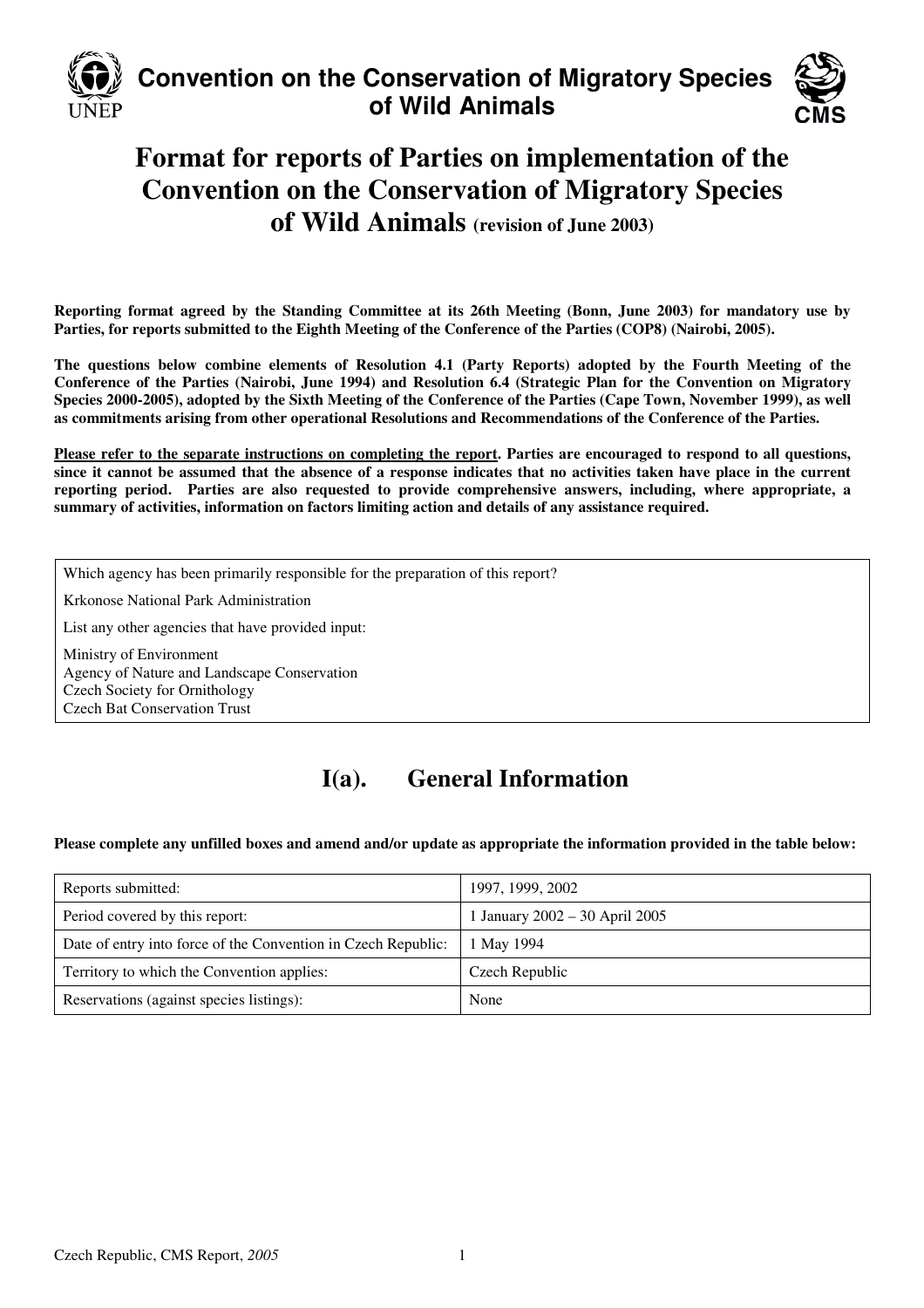| Designated Focal Point:<br>Appointment to the Scientific Council:                                                                                                                  |
|------------------------------------------------------------------------------------------------------------------------------------------------------------------------------------|
| Ms. Libuse Vlasakova<br>Dr. Jiri Flousek                                                                                                                                           |
| Ministry of Environment<br>Deputy Director                                                                                                                                         |
| Krkonose National Park Administration<br>Vrsovicka 65                                                                                                                              |
| CZ-10010 Praha 10<br>CZ-54311Vrchlabi<br>Czech Republic<br>Czech Republic                                                                                                          |
| Tel.: (+420) 267 122 372<br>Tel: (+420) 499 456 212                                                                                                                                |
| Fax: (+420) 267 311 096<br>Fax: (+420) 499 422 095                                                                                                                                 |
| E-mail: libuse vlasakova@env.cz<br>E-mail: <i>iflousek@krnap.cz</i>                                                                                                                |
| Dr. Jiri Pykal (Alternate Member)                                                                                                                                                  |
| Agency of Nature and Landscape Conservation                                                                                                                                        |
| Nam. Premysla Otakara II 34                                                                                                                                                        |
| CZ-60200 Ceske Budejovice<br>Czech Republic                                                                                                                                        |
|                                                                                                                                                                                    |
| E-mail: jiri_pykal@nature.cz                                                                                                                                                       |
| Membership of the Standing Committee:<br>N/A                                                                                                                                       |
| The Ministry of Environment is the competent authority for<br>Competent authority:<br>protection of nature and landscape, and is responsible for the<br>implementation of the CMS. |
| The Ministry of Agriculture is the competent authority for<br>hunting.                                                                                                             |
| Czech National Council Act No. 114/1992 on Nature and<br>Implementing legislation:                                                                                                 |
| Landscape Protection, in wording of 13 amendments (last one                                                                                                                        |
| from 2004, covering legislation of the European Union)<br>- and its implementing Regulation of the Ministry of                                                                     |
| Environment No. 395/1992 (amendment under preparation)                                                                                                                             |
| Czech National Council Act No. 449/2001 on Hunting,                                                                                                                                |
| in wording of 2 amendments (2002, 2003)                                                                                                                                            |
| - and its implementing Regulation of the Ministry of<br>Agriculture No. 244/2002                                                                                                   |
| Czech National Council Act No. 246/1992 on the Protection                                                                                                                          |
| of Animals against Cruelty, in wording of 6 amendments (last<br>one from 2004)                                                                                                     |
| Czech National Council Act No. 100/2004 on Conditions of                                                                                                                           |
| Import and Export of Endangered Species of Wild Fauna and                                                                                                                          |
| Flora and on Other Measures on the Conservation of these<br>Species                                                                                                                |
| - and its implementing Regulation of the Ministry of                                                                                                                               |
| Environment No. 227/2004                                                                                                                                                           |
| Czech National Council Act No. 123/1998 on Right to Know                                                                                                                           |
| Information on the Environment, in wording of 2 amendments<br>(2000, 2004)                                                                                                         |
| Czech National Council Act No. 115/2000 on Compensation                                                                                                                            |
| for Damages Caused by Selected Particularly Protected Animal<br>Species, in wording of 2 amendments (2001, 2002)                                                                   |
| Other relevant conventions/agreements (apart from CMS) to<br>Convention on Wetlands of International Importance                                                                    |
| which the Czech Republic is a Party:<br>Especially as Waterfowl Habitat 1971 ("Ramsar Convention")                                                                                 |
| Convention on the Conservation of European Wildlife and<br>Natural Habitats 1979 ("Bern Convention")                                                                               |
| Convention on Biological Diversity 1992                                                                                                                                            |
| National policy instruments (e.g. national biodiversity<br>State Programme on the Conservation of Nature and<br>conservation strategy, etc.):<br>Landscape 1998                    |
| State Environmental Politics 2004-2010                                                                                                                                             |
| National Strategy of the Biodiversity Conservation 2005                                                                                                                            |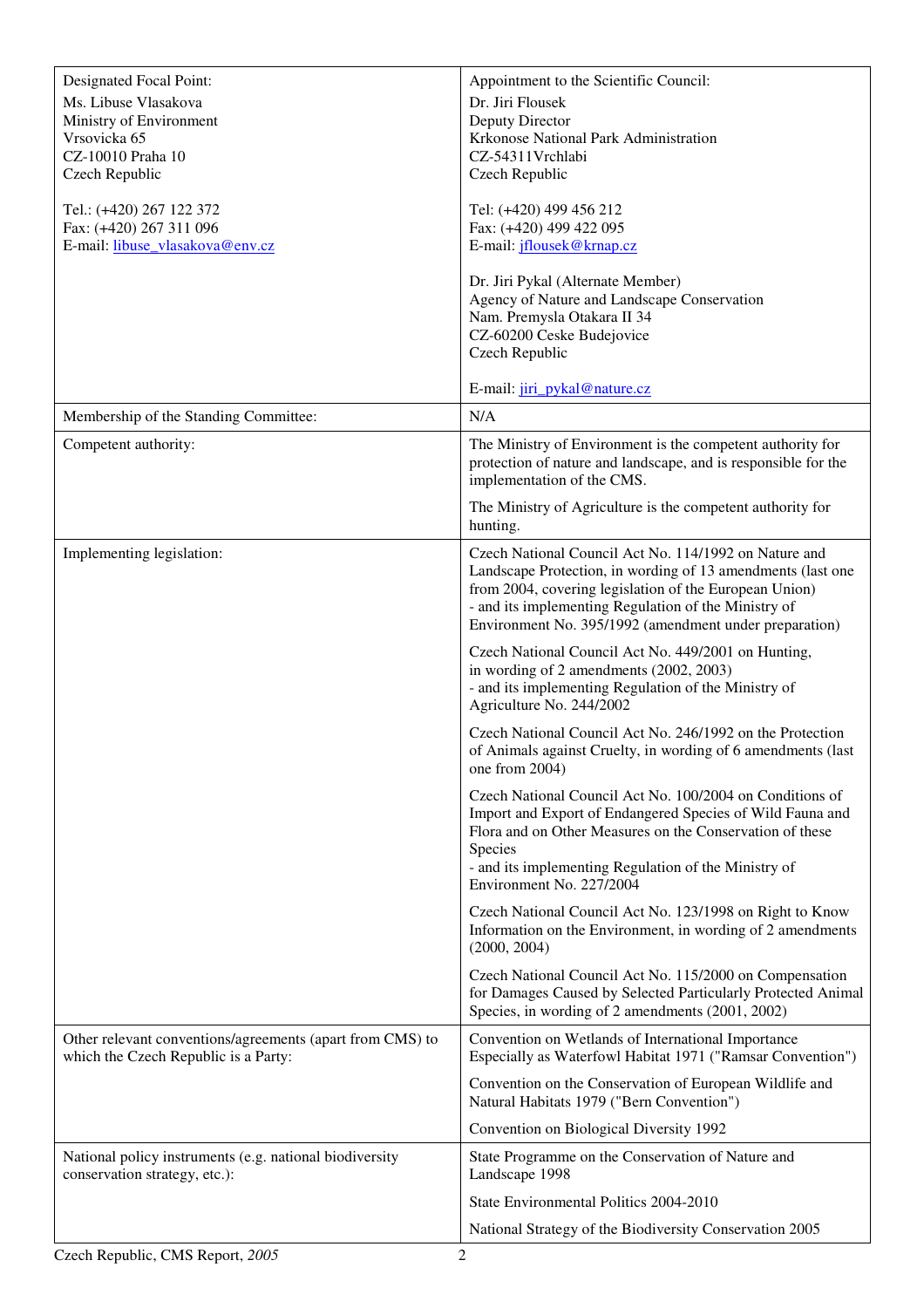| Great Bustard MoU:<br>$\boxtimes$ Non-signatory<br>Signatory                                                                                                                                                                                                                                                                                                          |                                                                                                                                                                                                                                        |  |
|-----------------------------------------------------------------------------------------------------------------------------------------------------------------------------------------------------------------------------------------------------------------------------------------------------------------------------------------------------------------------|----------------------------------------------------------------------------------------------------------------------------------------------------------------------------------------------------------------------------------------|--|
| <b>National Contact Point</b>                                                                                                                                                                                                                                                                                                                                         | Name:<br>Dr. Vlasta Skorpikova<br>District Council (South Moravia)<br>Address:<br>Zerotinovo nam. 3/5<br>CZ-60182 Brno<br>Czech Republic<br>$(+420)$ 515 218 655<br>$Tel$ :<br>Fax:<br>E-mail:<br>skorpikova.vlasta@kr-jihomoravsky.cz |  |
| <b>EUROBATS:</b><br>$\boxtimes$ Party<br>Signed but not yet entered force                                                                                                                                                                                                                                                                                             | Non-party                                                                                                                                                                                                                              |  |
| Competent authority<br>Appointed member of the Advisory Committee                                                                                                                                                                                                                                                                                                     |                                                                                                                                                                                                                                        |  |
| Ms. Libuse Vlasakova<br>Name:<br>Address:<br>Ministry of Environment<br>Vrsovicka 65<br>CZ-10010 Praha 10<br>Czech Republic                                                                                                                                                                                                                                           | Name:<br>Dr. Eva Cepakova<br>Address: Agency of Nature and Landscape Conservation<br>Kalisnicka 4-6<br>CZ-13000 Praha 3<br>Czech Republic                                                                                              |  |
| Tel.:<br>$(+420)$ 267 122 372<br>$(+420)$ 267 311 096<br>Fax:<br>libuse vlasakova@env.cz<br>E-mail:                                                                                                                                                                                                                                                                   | Tel.:<br>$(+420)$ 283 069 251<br>Fax:<br>E-mail:<br>eva cepakova@nature.cz                                                                                                                                                             |  |
| Membership of other committees or working groups:                                                                                                                                                                                                                                                                                                                     |                                                                                                                                                                                                                                        |  |
| AEWA:<br>⊠<br>Signed but not yet entered force<br>Party                                                                                                                                                                                                                                                                                                               | Non-party                                                                                                                                                                                                                              |  |
| Administrative Authority<br>Appointed member of the Technical Committee<br>Ms. Libuse Vlasakova<br>Name:<br>N/A<br>Name:<br>Ministry of Environment<br>Address:<br>Address:<br>Vrsovicka 65<br>CZ-10010 Praha 10<br>Tel.:<br>Fax:<br>Czech Republic<br>E-mail:<br>Tel.:<br>$(+420)$ 267 122 372<br>$(+420)$ 267 311 096<br>Fax:<br>E-mail:<br>libuse vlasakova@env.cz |                                                                                                                                                                                                                                        |  |
| Membership of other committees or working groups:                                                                                                                                                                                                                                                                                                                     |                                                                                                                                                                                                                                        |  |

# **I(b). Additional General Information**

|    | Which other government departments are involved in activities/initiatives for the conservation of migratory species in<br>your country? (Please list.)                      |
|----|-----------------------------------------------------------------------------------------------------------------------------------------------------------------------------|
|    | None.                                                                                                                                                                       |
| 1a | If more than one government department is involved, describe the interaction/relationship between these government<br>departments:                                          |
|    | N/A                                                                                                                                                                         |
| 2  | List the main non-governmental organizations actively involved in initiatives for the conservation of migratory species in<br>your country, and describe their involvement: |
|    | Czech Society for Ornithology (CSO)                                                                                                                                         |
|    | Czech Bat Conservation Trust (CBCT)                                                                                                                                         |
| 3  | Describe any involvement of the private sector in the conservation of migratory species in your country:                                                                    |
|    | None.                                                                                                                                                                       |
| 4  | Note any interactions between these sectors in the conservation of migratory species in your country:                                                                       |
|    | N/A                                                                                                                                                                         |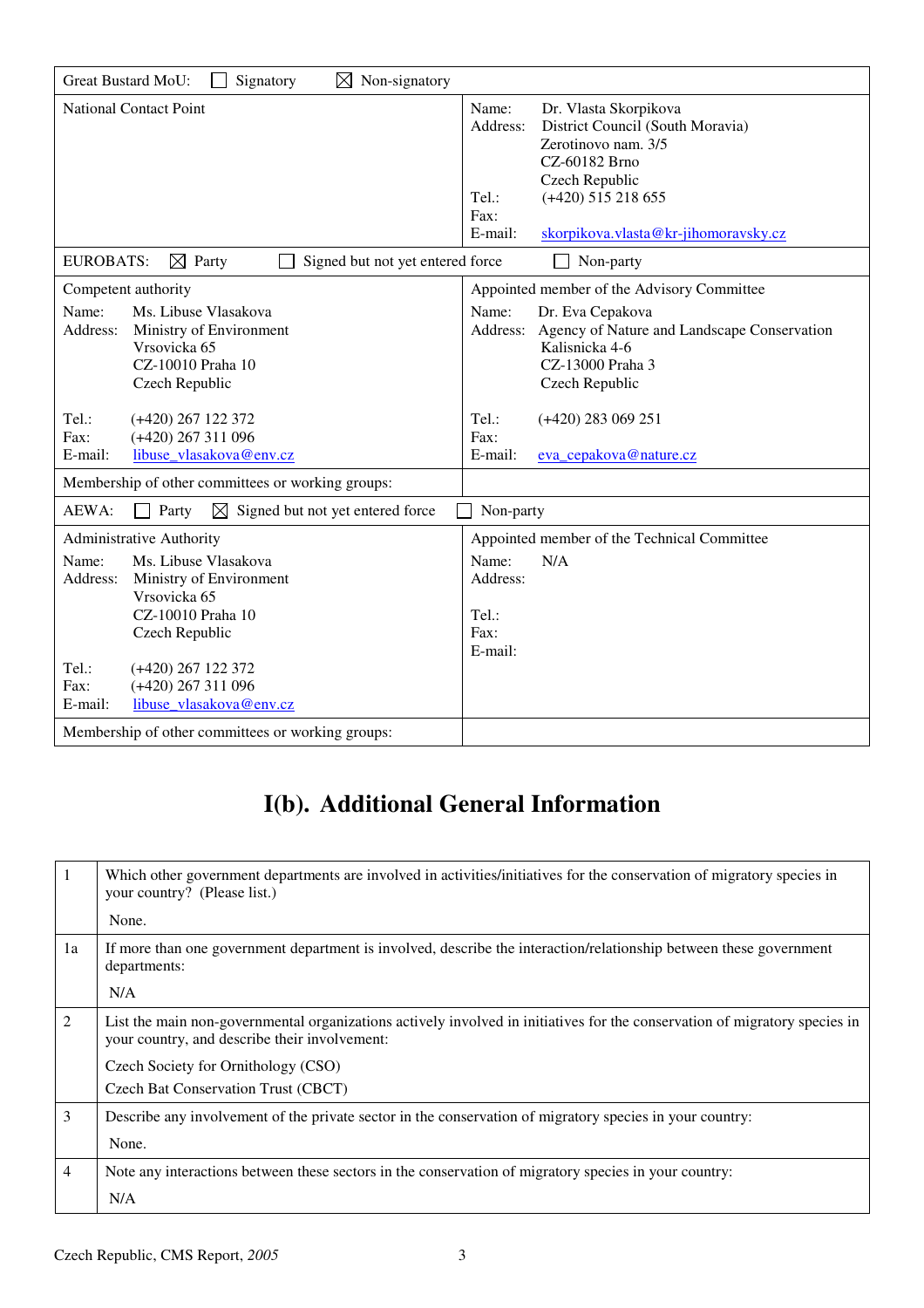## **II. Appendix I species**

### **1. BIRDS**

### **1.1 General questions on Appendix I bird species**

| $\mathbf{1}$   | Identify the Ministry, agency/department, or organisation responsible for leading actions relating to Appendix I bird<br>species:                                                                                                                                                             |
|----------------|-----------------------------------------------------------------------------------------------------------------------------------------------------------------------------------------------------------------------------------------------------------------------------------------------|
|                | Ministry of Environment, Czech Society for Ornithology                                                                                                                                                                                                                                        |
| $\overline{2}$ | Is the taking of all Appendix I bird species prohibited by the national implementing<br>$\boxtimes$ Yes<br>N <sub>o</sub><br>legislation cited in Table I(a) (General Information)?                                                                                                           |
|                | If <i>other</i> legislation is relevant, please provide details:                                                                                                                                                                                                                              |
| 2a             | $\boxtimes$ No<br>If the taking of Appendix I bird species is prohibited by law, have any exceptions<br>Yes<br>been granted to the prohibition?                                                                                                                                               |
|                | If Yes, please provide details (Include the date on which the exception was notified to the CMS Secretariat pursuant to<br>CMS Article III(7)):                                                                                                                                               |
| 3              | Identify any obstacles to migration that exist in relation to Appendix I bird species:                                                                                                                                                                                                        |
|                | None.                                                                                                                                                                                                                                                                                         |
| 3a             | What actions are being undertaken to overcome these obstacles?                                                                                                                                                                                                                                |
|                | N/A                                                                                                                                                                                                                                                                                           |
| 3 <sub>b</sub> | What assistance, if any, does your country require in order to overcome these obstacles?                                                                                                                                                                                                      |
|                | N/A                                                                                                                                                                                                                                                                                           |
| $\overline{4}$ | What actions have been taken to prevent, reduce or control factors that are endangering or are likely to further endanger<br>bird species, including strictly controlling the introduction of, or controlling or eliminating, already introduced exotic<br>species (Article III(4)(c))?       |
|                | National programme "Free Wings", prepared by the Czech Society for Ornithology (in the frame of the Eurogroup<br>against Bird Crime), concentrates on all illegal human activities negatively influencing bird populations (e.g. birds of<br>prey, hunting, robberies on nests, trade, etc.). |
| 4a             | Describe any factors that may limit action being taken in this regard:                                                                                                                                                                                                                        |
|                | None.                                                                                                                                                                                                                                                                                         |
| 4b             | What assistance, if any, does your country require to overcome these factors?                                                                                                                                                                                                                 |
|                | None.                                                                                                                                                                                                                                                                                         |

### **1.2 Questions on specific Appendix I bird species**

**The following section contains a table for each Appendix I bird species for which your country is considered to be a Range State. Please complete each table as appropriate, providing information in summary form. Where appropriate, please cross-reference to information already provided in national reports that have been submitted under other conventions (e.g. Convention on Biological Diversity, Ramsar Convention, CITES). (Attach annexes as necessary.)** 

| <i>Species <b>Haliaeetus albicilla</b> –</i> Common Name(s) White-tailed Eagle |                                                  |                                         |
|--------------------------------------------------------------------------------|--------------------------------------------------|-----------------------------------------|
|                                                                                | Is your country a Range State for this species?  | $\boxtimes$ Yes $\Box$ No               |
|                                                                                | Please provide published distribution reference: | Hudec et al. 1995, Hudec & Stastny 2005 |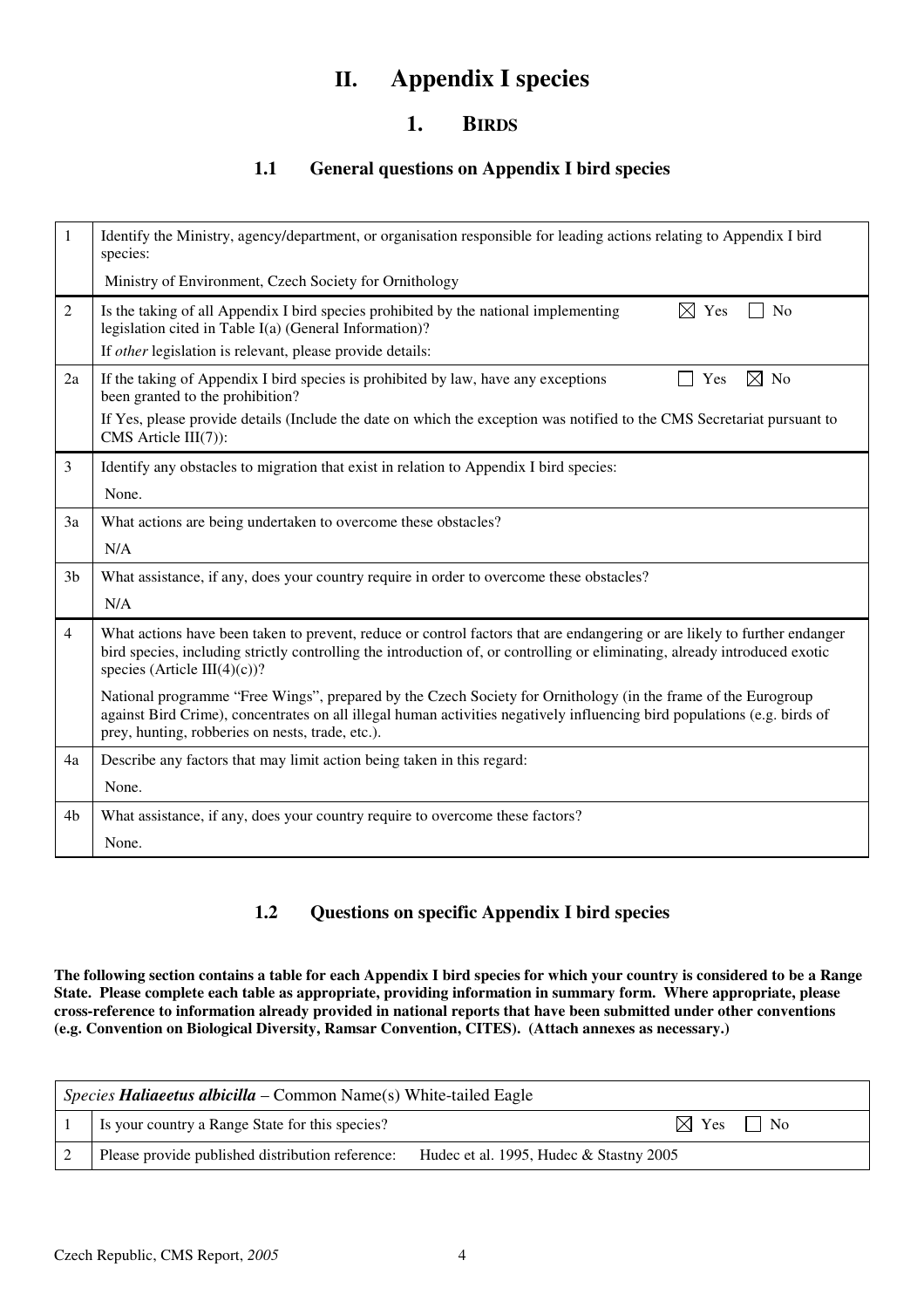| 3 | Summarise information on population size, trends and distribution (if known):                                                                                                                                               |
|---|-----------------------------------------------------------------------------------------------------------------------------------------------------------------------------------------------------------------------------|
|   | The Czech Republic hosts breeding populations. Increasing population – regularly breeding (32-35 breeding pairs in<br>2005), regularly wintering (80-100 individuals).                                                      |
| 4 | Indicate (with an 'X') and briefly describe any activities that have been carried out in favour of this species in the<br>reporting period. (Please provide the title of the project and contact details, where available.) |
|   | Research                                                                                                                                                                                                                    |
|   | $\bowtie$<br>Monitoring                                                                                                                                                                                                     |
|   | Regular monitoring of the breeding population in all breeding localities.                                                                                                                                                   |
|   | Species protection<br>$\bowtie$                                                                                                                                                                                             |
|   | Protected by national legislation as critically endangered.                                                                                                                                                                 |
|   | Species restoration                                                                                                                                                                                                         |
|   | $\boxtimes$<br>Habitat protection                                                                                                                                                                                           |
|   | Majority of nests in protected areas. If not, temporary legislative protection for a given nest in a given breeding season<br>could be secured.                                                                             |
|   | Habitat restoration                                                                                                                                                                                                         |
|   | Other                                                                                                                                                                                                                       |
| 5 | If no activities have been carried out for this species in the reporting period, what has prevented such action being taken?                                                                                                |
| 6 | Describe any future activities that are planned for this species:                                                                                                                                                           |
|   | See ad 4.                                                                                                                                                                                                                   |

| Is your country a Range State for this species?<br>⊠<br>Yes<br>N <sub>0</sub><br>Please provide published distribution reference:<br>Hudec et al. 1995, Hudec & Stastny 2005                                                                                                    |
|---------------------------------------------------------------------------------------------------------------------------------------------------------------------------------------------------------------------------------------------------------------------------------|
|                                                                                                                                                                                                                                                                                 |
|                                                                                                                                                                                                                                                                                 |
| Summarise information on population size, trends and distribution (if known):                                                                                                                                                                                                   |
| The Czech Republic hosts breeding populations. Rarely breeding (2-3 pairs in 2002-2005), regularly migrating.                                                                                                                                                                   |
| Indicate (with an 'X') and briefly describe any activities that have been carried out in favour of this species in the<br>reporting period. (Please provide the title of the project and contact details, where available.)                                                     |
| Research                                                                                                                                                                                                                                                                        |
| Monitoring                                                                                                                                                                                                                                                                      |
| Regular monitoring of all breeding pairs.                                                                                                                                                                                                                                       |
| Species protection                                                                                                                                                                                                                                                              |
| Not protected by national legislation (new breeding species for the country) but taken as a protected one. An amendment<br>to the respective Regulation (No. 395/1992) under preparation to give the species legislative protection (in a category<br>"critically endangered"). |
| Species restoration                                                                                                                                                                                                                                                             |
| Habitat protection                                                                                                                                                                                                                                                              |
| All nests in protected areas.                                                                                                                                                                                                                                                   |
| Habitat restoration                                                                                                                                                                                                                                                             |
| Other                                                                                                                                                                                                                                                                           |
| If no activities have been carried out for this species in the reporting period, what has prevented such action being taken?                                                                                                                                                    |
| Describe any future activities that are planned for this species:                                                                                                                                                                                                               |
| See ad 4.                                                                                                                                                                                                                                                                       |
| $\boxtimes$<br>$\bowtie$<br>⊠                                                                                                                                                                                                                                                   |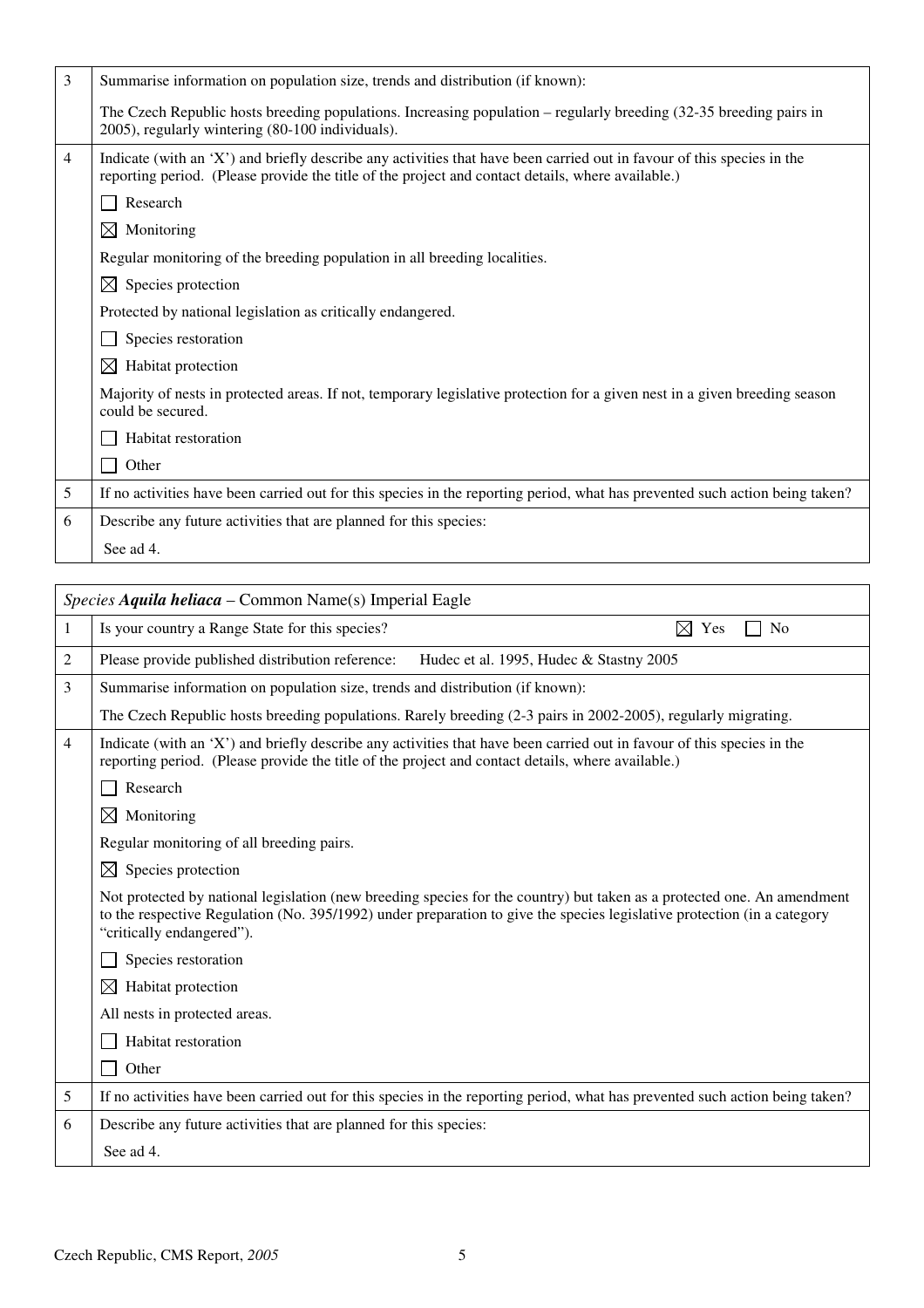|   | Species Aquila clanga – Common Name(s) Greater Spotted Eagle                                                                                                                                                                |
|---|-----------------------------------------------------------------------------------------------------------------------------------------------------------------------------------------------------------------------------|
| 1 | Is your country a Range State for this species?<br>Yes<br>N <sub>0</sub><br>M                                                                                                                                               |
| 2 | Please provide published distribution reference:<br>Hudec et al. 1995, Hudec & Stastny 2005                                                                                                                                 |
| 3 | Summarise information on population size, trends and distribution (if known):                                                                                                                                               |
|   | The Czech Republic hosts migrating populations only. Rarely and irregularly migrating.                                                                                                                                      |
| 4 | Indicate (with an 'X') and briefly describe any activities that have been carried out in favour of this species in the<br>reporting period. (Please provide the title of the project and contact details, where available.) |
|   | Research                                                                                                                                                                                                                    |
|   | Monitoring                                                                                                                                                                                                                  |
|   | Species protection                                                                                                                                                                                                          |
|   | Not protected by national legislation (non-breeding species) but hunting prohibited.                                                                                                                                        |
|   | Species restoration                                                                                                                                                                                                         |
|   | Habitat protection                                                                                                                                                                                                          |
|   | Habitat restoration                                                                                                                                                                                                         |
|   | Other                                                                                                                                                                                                                       |
| 5 | If no activities have been carried out for this species in the reporting period, what has prevented such action being taken?                                                                                                |
|   | No specific activity prepared for this very rare species.                                                                                                                                                                   |
| 6 | Describe any future activities that are planned for this species:                                                                                                                                                           |
|   | See ad 5.                                                                                                                                                                                                                   |

|   | Species Branta ruficollis – Common Name(s) Red-breasted Goose                                                                                                                                                               |
|---|-----------------------------------------------------------------------------------------------------------------------------------------------------------------------------------------------------------------------------|
| 1 | $\boxtimes$ Yes<br>Is your country a Range State for this species?<br>N <sub>0</sub>                                                                                                                                        |
| 2 | Please provide published distribution reference:<br>Hudec 1994, Hudec et al. 1995                                                                                                                                           |
| 3 | Summarise information on population size, trends and distribution (if known):                                                                                                                                               |
|   | The Czech Republic hosts migrating populations only. Rarely and irregularly migrating.                                                                                                                                      |
| 4 | Indicate (with an 'X') and briefly describe any activities that have been carried out in favour of this species in the<br>reporting period. (Please provide the title of the project and contact details, where available.) |
|   | Research                                                                                                                                                                                                                    |
|   | $\boxtimes$<br>Monitoring                                                                                                                                                                                                   |
|   | Covered by regular national waterbird census.                                                                                                                                                                               |
|   | Species protection                                                                                                                                                                                                          |
|   | Not protected by national legislation (non-breeding species) but hunting prohibited.                                                                                                                                        |
|   | Species restoration                                                                                                                                                                                                         |
|   | Habitat protection                                                                                                                                                                                                          |
|   | Habitat restoration                                                                                                                                                                                                         |
|   | Other                                                                                                                                                                                                                       |
| 5 | If no activities have been carried out for this species in the reporting period, what has prevented such action being taken?                                                                                                |
| 6 | Describe any future activities that are planned for this species:                                                                                                                                                           |
|   | See ad 4.                                                                                                                                                                                                                   |
|   |                                                                                                                                                                                                                             |

| <i>Species Anser erythropus – Common Name(s) Lesser White-fronted Goose</i> |                               |                           |  |
|-----------------------------------------------------------------------------|-------------------------------|---------------------------|--|
| Is your country a Range State for this species?                             |                               | $\boxtimes$ Yes $\Box$ No |  |
| Please provide published distribution reference:                            | Hudec 1994, Hudec et al. 1995 |                           |  |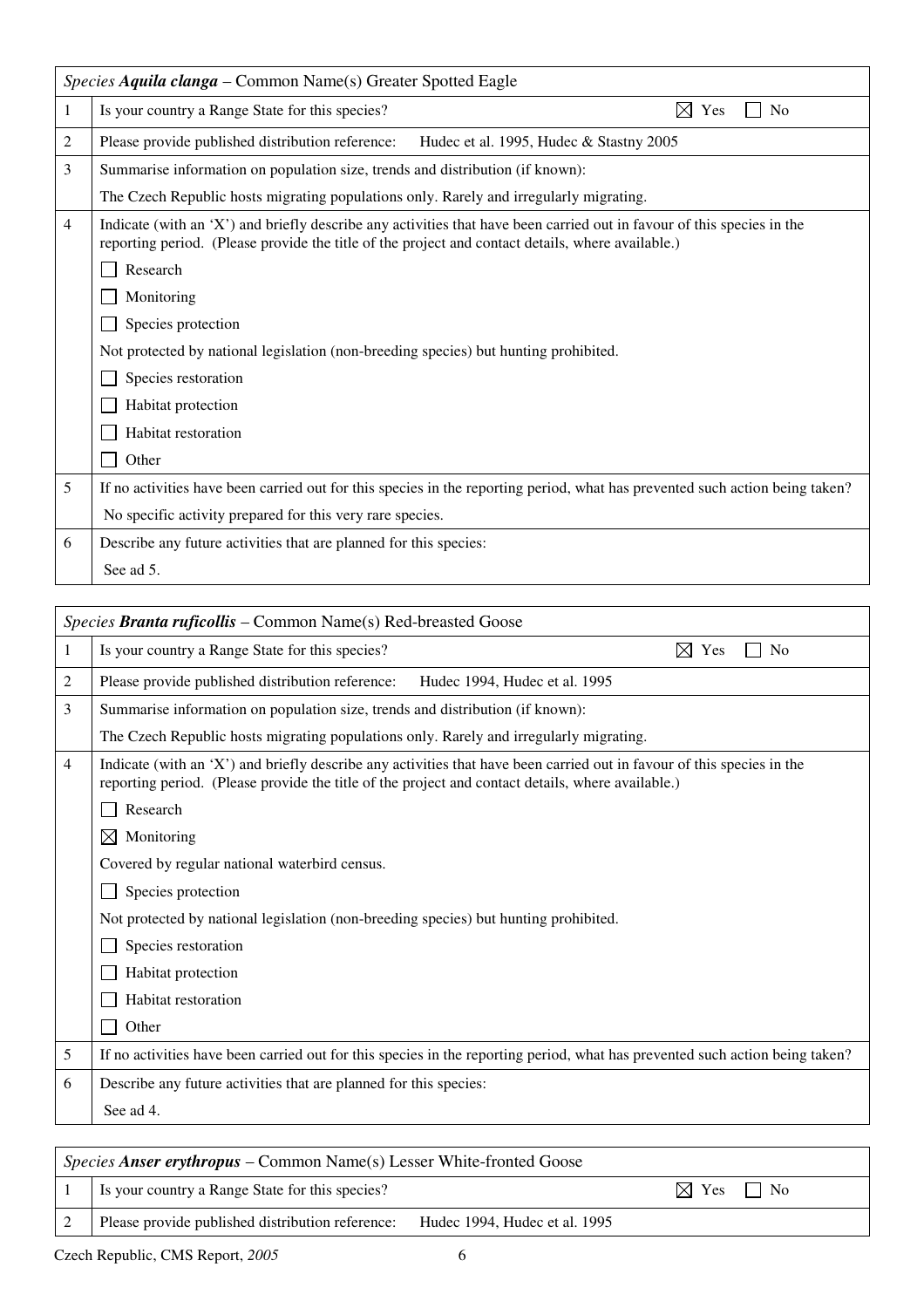| 3              | Summarise information on population size, trends and distribution (if known):                                                                                                                                               |
|----------------|-----------------------------------------------------------------------------------------------------------------------------------------------------------------------------------------------------------------------------|
|                | The Czech Republic hosts migrating populations only. Rarely but regularly migrating.                                                                                                                                        |
| $\overline{4}$ | Indicate (with an 'X') and briefly describe any activities that have been carried out in favour of this species in the<br>reporting period. (Please provide the title of the project and contact details, where available.) |
|                | Research                                                                                                                                                                                                                    |
|                | ⊠<br>Monitoring                                                                                                                                                                                                             |
|                | Covered by regular national waterbird census.                                                                                                                                                                               |
|                | Species protection                                                                                                                                                                                                          |
|                | Not protected by national legislation (non-breeding species) but hunting prohibited.                                                                                                                                        |
|                | Species restoration                                                                                                                                                                                                         |
|                | Habitat protection                                                                                                                                                                                                          |
|                | Habitat restoration                                                                                                                                                                                                         |
|                | Other                                                                                                                                                                                                                       |
| 5              | If no activities have been carried out for this species in the reporting period, what has prevented such action being taken?                                                                                                |
| 6              | Describe any future activities that are planned for this species:                                                                                                                                                           |
|                | See ad 4.                                                                                                                                                                                                                   |
|                |                                                                                                                                                                                                                             |

|   | Species Aythya nyroca – Common Name(s) Ferruginous Pochard, Ferruginous Duck                                                                                                                                                |  |  |
|---|-----------------------------------------------------------------------------------------------------------------------------------------------------------------------------------------------------------------------------|--|--|
| 1 | Is your country a Range State for this species?<br>$\boxtimes$ Yes<br>No                                                                                                                                                    |  |  |
| 2 | Please provide published distribution reference:<br>Hudec 1994, Hudec et al. 1995                                                                                                                                           |  |  |
| 3 | Summarise information on population size, trends and distribution (if known):                                                                                                                                               |  |  |
|   | No breeding confirmed since 1988. Very rare but nearly regular occurrence in a breeding season (1-2 pairs); regularly<br>wintering (5-10 observations each winter).                                                         |  |  |
| 4 | Indicate (with an 'X') and briefly describe any activities that have been carried out in favour of this species in the<br>reporting period. (Please provide the title of the project and contact details, where available.) |  |  |
|   | Research                                                                                                                                                                                                                    |  |  |
|   | $\boxtimes$<br>Monitoring                                                                                                                                                                                                   |  |  |
|   | Covered by regular national waterbird census.                                                                                                                                                                               |  |  |
|   | Species protection<br>$\bowtie$                                                                                                                                                                                             |  |  |
|   | Protected by national legislation as critically endangered.                                                                                                                                                                 |  |  |
|   | Species restoration                                                                                                                                                                                                         |  |  |
|   | $\boxtimes$<br>Habitat protection                                                                                                                                                                                           |  |  |
|   | The most important and potential breeding sites are designated as wetlands of international importance (Ramsar sites) and<br>most of them are protected by national legislation.                                            |  |  |
|   | Habitat restoration                                                                                                                                                                                                         |  |  |
|   | Other                                                                                                                                                                                                                       |  |  |
| 5 | If no activities have been carried out for this species in the reporting period, what has prevented such action being taken?                                                                                                |  |  |
| 6 | Describe any future activities that are planned for this species:                                                                                                                                                           |  |  |
|   | See ad 4.                                                                                                                                                                                                                   |  |  |
|   |                                                                                                                                                                                                                             |  |  |
|   | Species Otis tarda - Common Name(s) Great Bustard                                                                                                                                                                           |  |  |
|   | Is your country a Dange State for this grapher?<br>$\nabla v_{\infty}$ $\nabla u_{\infty}$                                                                                                                                  |  |  |

|  | Is your country a Range State for this species?                                          | $\boxtimes$ Yes<br>$\overline{N}$ |
|--|------------------------------------------------------------------------------------------|-----------------------------------|
|  | Please provide published distribution reference: Hudec et al. 1995, Hudec & Stastny 2005 |                                   |
|  | Summarise information on population size, trends and distribution (if known):            |                                   |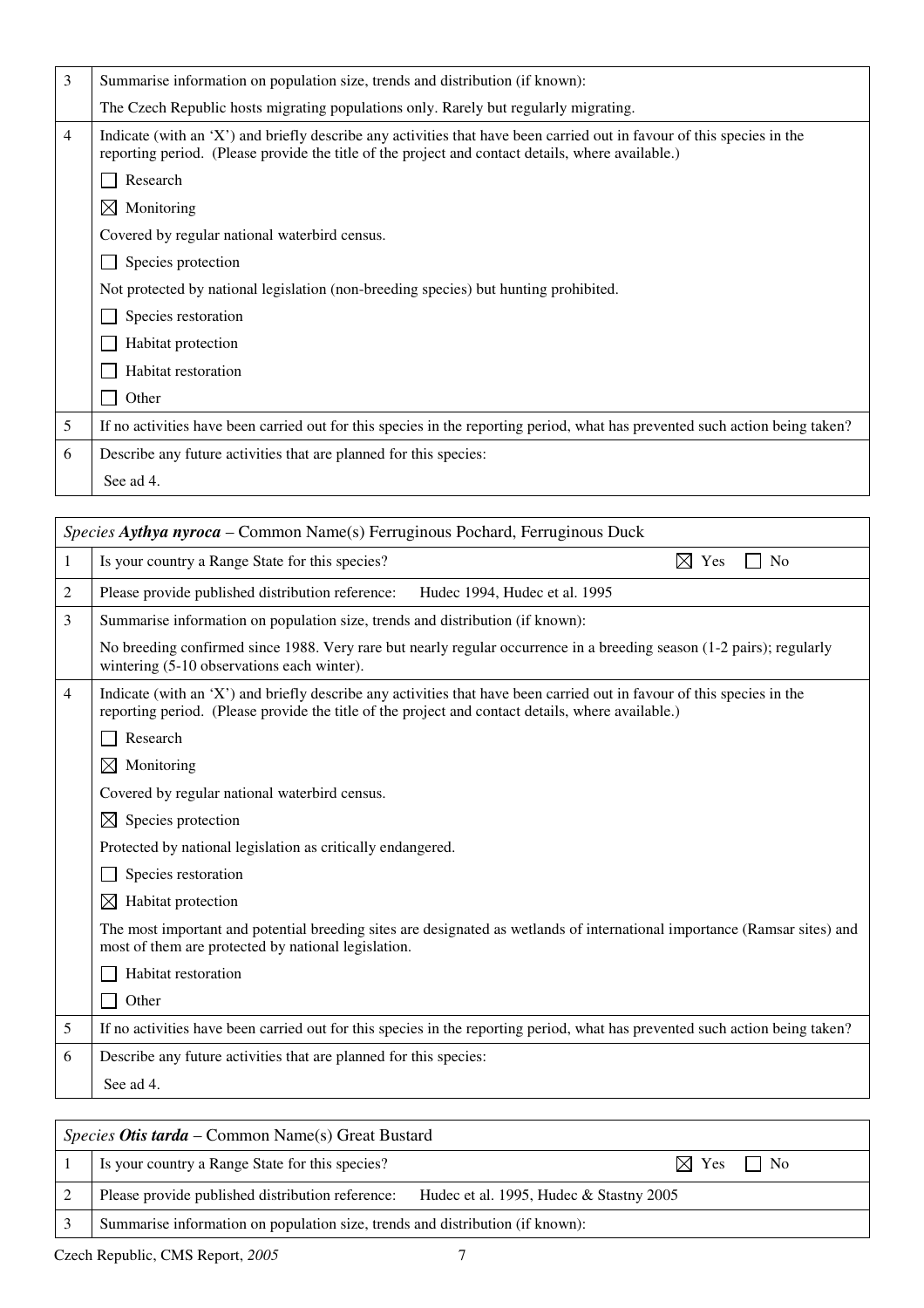|   | No breeding confirmed since 1996. Regularly wintering (1-3 individuals in 2002-04, 1 male in 2005).                                                                                                                                                                                                                                                                                                                                                                                                                                             |
|---|-------------------------------------------------------------------------------------------------------------------------------------------------------------------------------------------------------------------------------------------------------------------------------------------------------------------------------------------------------------------------------------------------------------------------------------------------------------------------------------------------------------------------------------------------|
| 4 | Indicate (with an 'X') and briefly describe any activities that have been carried out in favour of this species in the<br>reporting period. (Please provide the title of the project and contact details, where available.)                                                                                                                                                                                                                                                                                                                     |
|   | Research                                                                                                                                                                                                                                                                                                                                                                                                                                                                                                                                        |
|   | Monitoring<br>$\boxtimes$                                                                                                                                                                                                                                                                                                                                                                                                                                                                                                                       |
|   | Regular monitoring of the only suitable locality.                                                                                                                                                                                                                                                                                                                                                                                                                                                                                               |
|   | Species protection<br>$\bowtie$                                                                                                                                                                                                                                                                                                                                                                                                                                                                                                                 |
|   | Protected by national legislation as critically endangered.                                                                                                                                                                                                                                                                                                                                                                                                                                                                                     |
|   | Species restoration                                                                                                                                                                                                                                                                                                                                                                                                                                                                                                                             |
|   | Habitat protection<br>$\bowtie$                                                                                                                                                                                                                                                                                                                                                                                                                                                                                                                 |
|   | In 2001 a temporarily protected area established at the former breeding site in southern Moravia, near the Czech-Austrian<br>border, for the next ten years. Management plan for the site prepared, a person financially supported who is responsible<br>for regular controls of the site in both breeding and winter seasons. Continuing informal co-operation with Austrian<br>ornithologists aimed at protection of the species (future existence of the Czech population depends on vitality of the<br>neighbouring population in Austria). |
|   | $\boxtimes$ Habitat restoration                                                                                                                                                                                                                                                                                                                                                                                                                                                                                                                 |
|   | Former field military airport (ca 75 ha) in the locality of interest restored – changed to grassy habitat managed<br>in "bustard-friendly" way.                                                                                                                                                                                                                                                                                                                                                                                                 |
|   | Other                                                                                                                                                                                                                                                                                                                                                                                                                                                                                                                                           |
| 5 | If no activities have been carried out for this species in the reporting period, what has prevented such action being taken?                                                                                                                                                                                                                                                                                                                                                                                                                    |
| 6 | Describe any future activities that are planned for this species:                                                                                                                                                                                                                                                                                                                                                                                                                                                                               |
|   | See ad 4.                                                                                                                                                                                                                                                                                                                                                                                                                                                                                                                                       |
|   |                                                                                                                                                                                                                                                                                                                                                                                                                                                                                                                                                 |

|                | <i>Species Acrocephalus paludicola – Common Name(s) Aquatic Warbler</i>                                                                                                                                                     |
|----------------|-----------------------------------------------------------------------------------------------------------------------------------------------------------------------------------------------------------------------------|
| 1              | Is your country a Range State for this species?<br>⊠<br>Yes<br>N <sub>o</sub>                                                                                                                                               |
| $\overline{c}$ | Please provide published distribution reference: Hudec 1983, Hudec et al. 1995                                                                                                                                              |
| 3              | Summarise information on population size, trends and distribution (if known):                                                                                                                                               |
|                | The Czech Republic hosts migrating populations only. Rarely but regularly migrating.                                                                                                                                        |
| 4              | Indicate (with an 'X') and briefly describe any activities that have been carried out in favour of this species in the<br>reporting period. (Please provide the title of the project and contact details, where available.) |
|                | Research                                                                                                                                                                                                                    |
|                | $\boxtimes$<br>Monitoring                                                                                                                                                                                                   |
|                | Covered by two regular national schemes (waterbird census, Breeding Bird Census Programme).                                                                                                                                 |
|                | Species protection                                                                                                                                                                                                          |
|                | Not protected by national legislation (non-breeding species).                                                                                                                                                               |
|                | Species restoration                                                                                                                                                                                                         |
|                | ⊠<br>Habitat protection                                                                                                                                                                                                     |
|                | The most important and potential breeding sites are designated as wetlands of international importance (Ramsar sites) and<br>most of them are protected by national legislation.                                            |
|                | Habitat restoration                                                                                                                                                                                                         |
|                | Other                                                                                                                                                                                                                       |
| 5              | If no activities have been carried out for this species in the reporting period, what has prevented such action being taken?                                                                                                |
| 6              | Describe any future activities that are planned for this species:                                                                                                                                                           |
|                | See ad 4.                                                                                                                                                                                                                   |
|                |                                                                                                                                                                                                                             |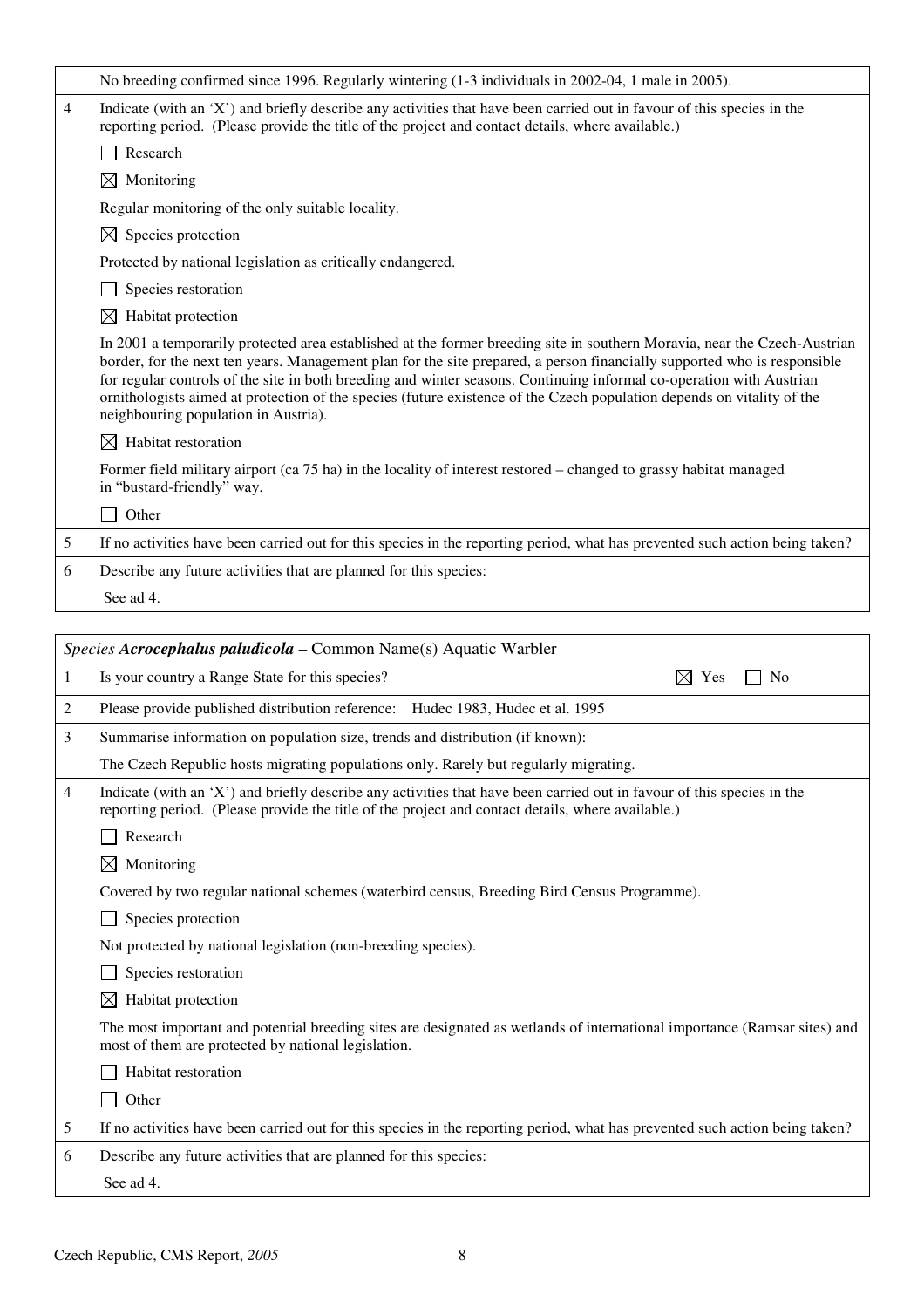Miscellaneous information or comments on Appendix I birds in general: None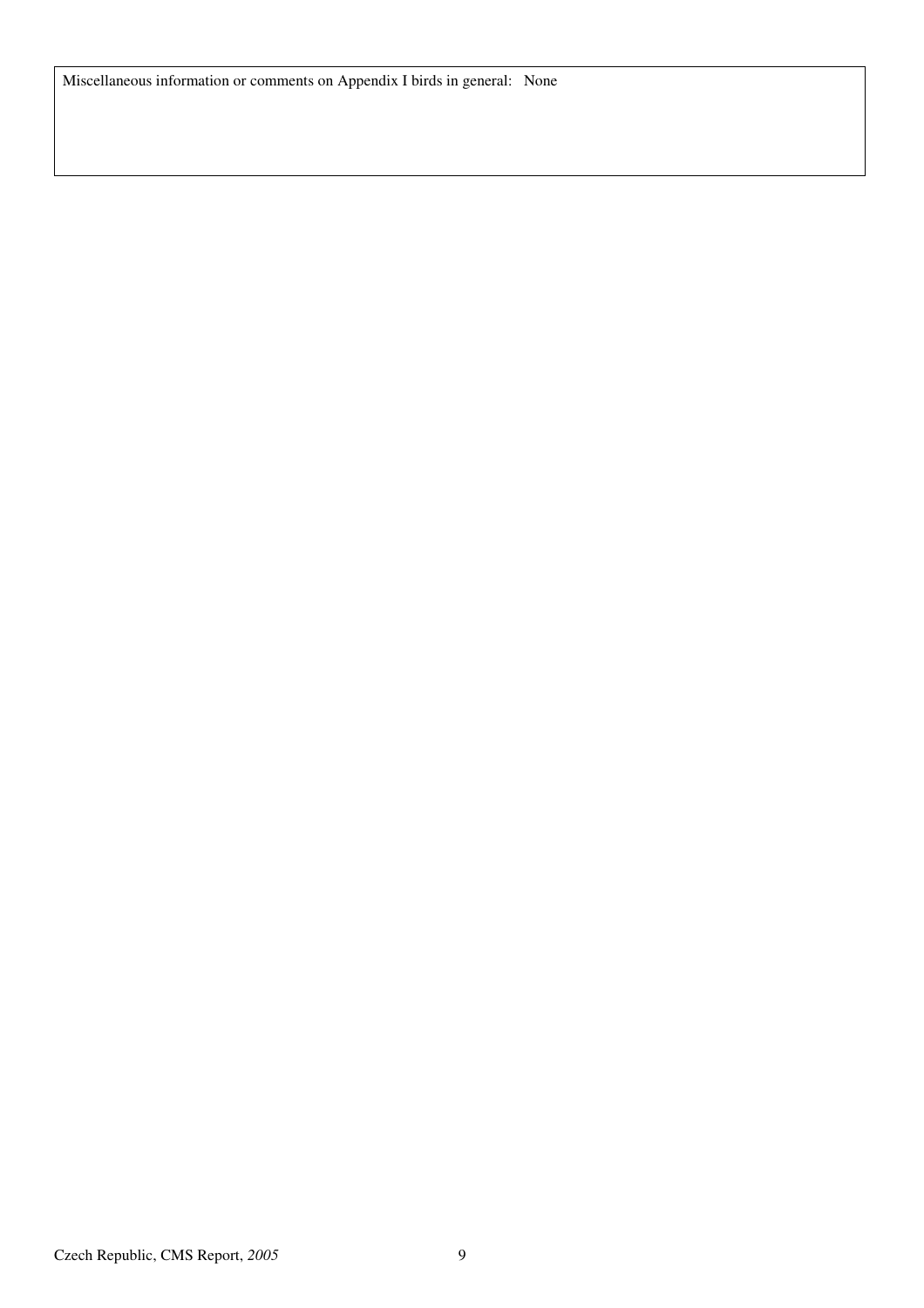## **2. MARINE MAMMALS**

### **2.1 General questions on Appendix I marine mammals**

| 1              | Identify the Ministry, agency/department, or organisation responsible for leading actions relating to Appendix I listed<br>marine mammals:<br>N/A                                                                                                                                                       |
|----------------|---------------------------------------------------------------------------------------------------------------------------------------------------------------------------------------------------------------------------------------------------------------------------------------------------------|
| $\overline{2}$ | Is the taking of all Appendix I marine mammals prohibited by the national<br>N <sub>o</sub><br>Yes<br>implementing legislation cited in Table I(a) (General Information)?<br>If other legislation is relevant, please provide details:                                                                  |
| 2a             | If the taking of Appendix I marine mammals is prohibited by law, have any exceptions<br>N <sub>o</sub><br>Yes<br>been granted to the prohibition?<br>If Yes, please provide details (Include the date on which the exception was notified to the CMS Secretariat pursuant to<br>CMS Article III(7)):    |
| $\overline{3}$ | Identify any obstacles to migration that exist in relation to Appendix I marine mammals:                                                                                                                                                                                                                |
| 3a             | What actions are being undertaken to overcome these obstacles?                                                                                                                                                                                                                                          |
| 3 <sub>b</sub> | What assistance, if any, does your country require in order to overcome these obstacles?                                                                                                                                                                                                                |
| 4              | What actions have been taken to prevent, reduce or control factors that are endangering or are likely to further endanger<br>species of marine mammal, including strictly controlling the introduction of, or controlling or eliminating, already<br>introduced exotic species (Article III $(4)(c)$ )? |
| 4a             | Describe any factors that may limit action being taken in this regard:                                                                                                                                                                                                                                  |
| 4b             | What assistance, if any, does your country require to overcome these factors?                                                                                                                                                                                                                           |

### **2.2 Questions on specific Appendix I marine mammals**

**If you have information indicating that your country should be considered a Range State for any marine mammal species that is listed in CMS Appendix I, please complete a table (provided below) for each species.**

| <i>Species name, Common name(s):</i> |                                                                                                                                                                                                                                         |
|--------------------------------------|-----------------------------------------------------------------------------------------------------------------------------------------------------------------------------------------------------------------------------------------|
|                                      | Please provide published distribution reference:                                                                                                                                                                                        |
|                                      | Summarise information on population size, trends and distribution (if known):                                                                                                                                                           |
| 3                                    | Indicate (with an 'X') and briefly describe any activities that have been carried out in favour of this species in the<br>reporting period. (Please provide the title of the project and contact details, where available):<br>Research |
|                                      | Monitoring                                                                                                                                                                                                                              |
|                                      | Species protection                                                                                                                                                                                                                      |
|                                      | Species restoration                                                                                                                                                                                                                     |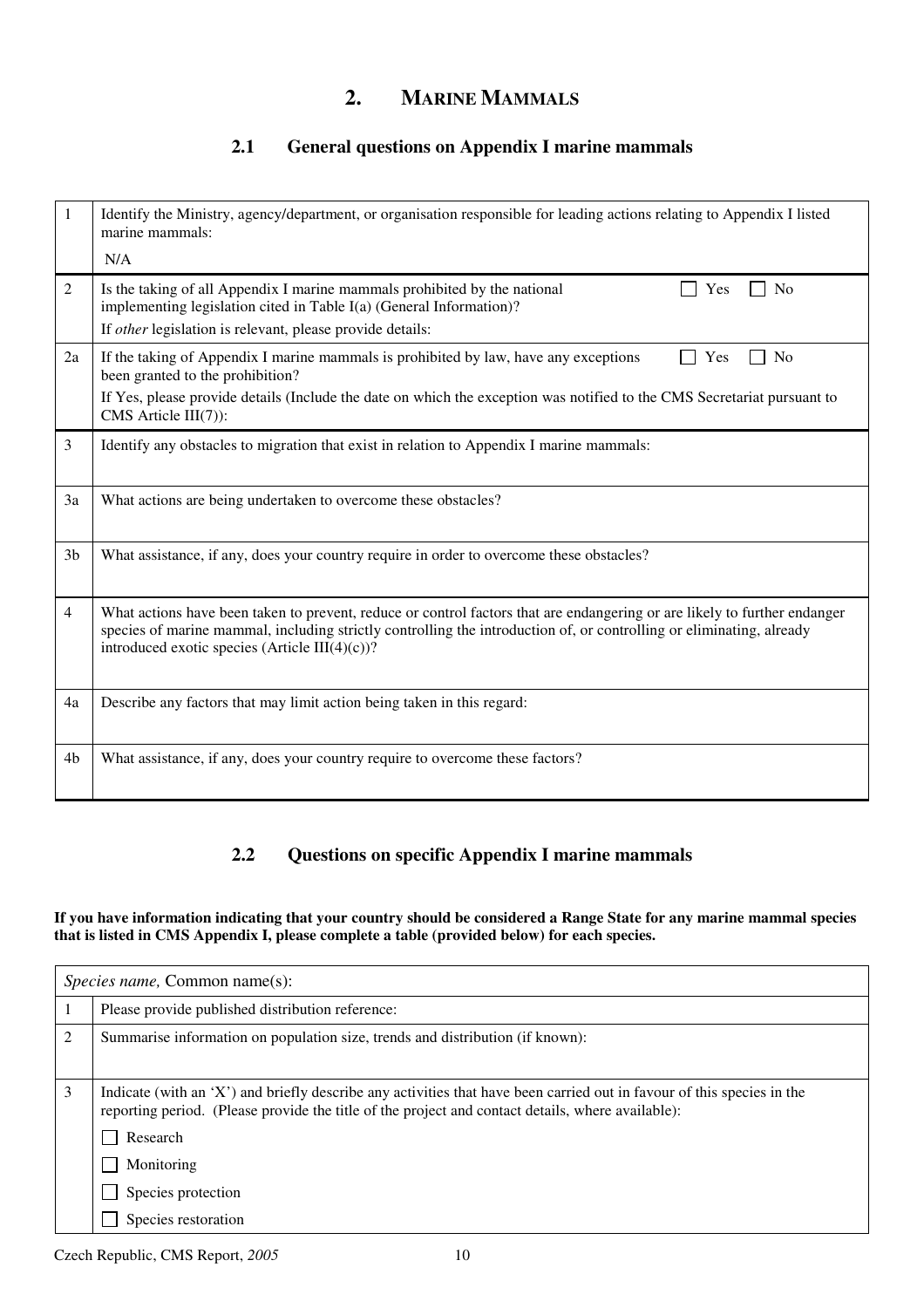|   | Habitat protection                                                                                                           |
|---|------------------------------------------------------------------------------------------------------------------------------|
|   | Habitat restoration                                                                                                          |
|   | Other                                                                                                                        |
| 4 | If no activities have been carried out for this species in the reporting period, what has prevented such action being taken? |
|   | Describe any future activities that are planned for this species:                                                            |

Miscellaneous information or comments on Appendix I marine mammals in general: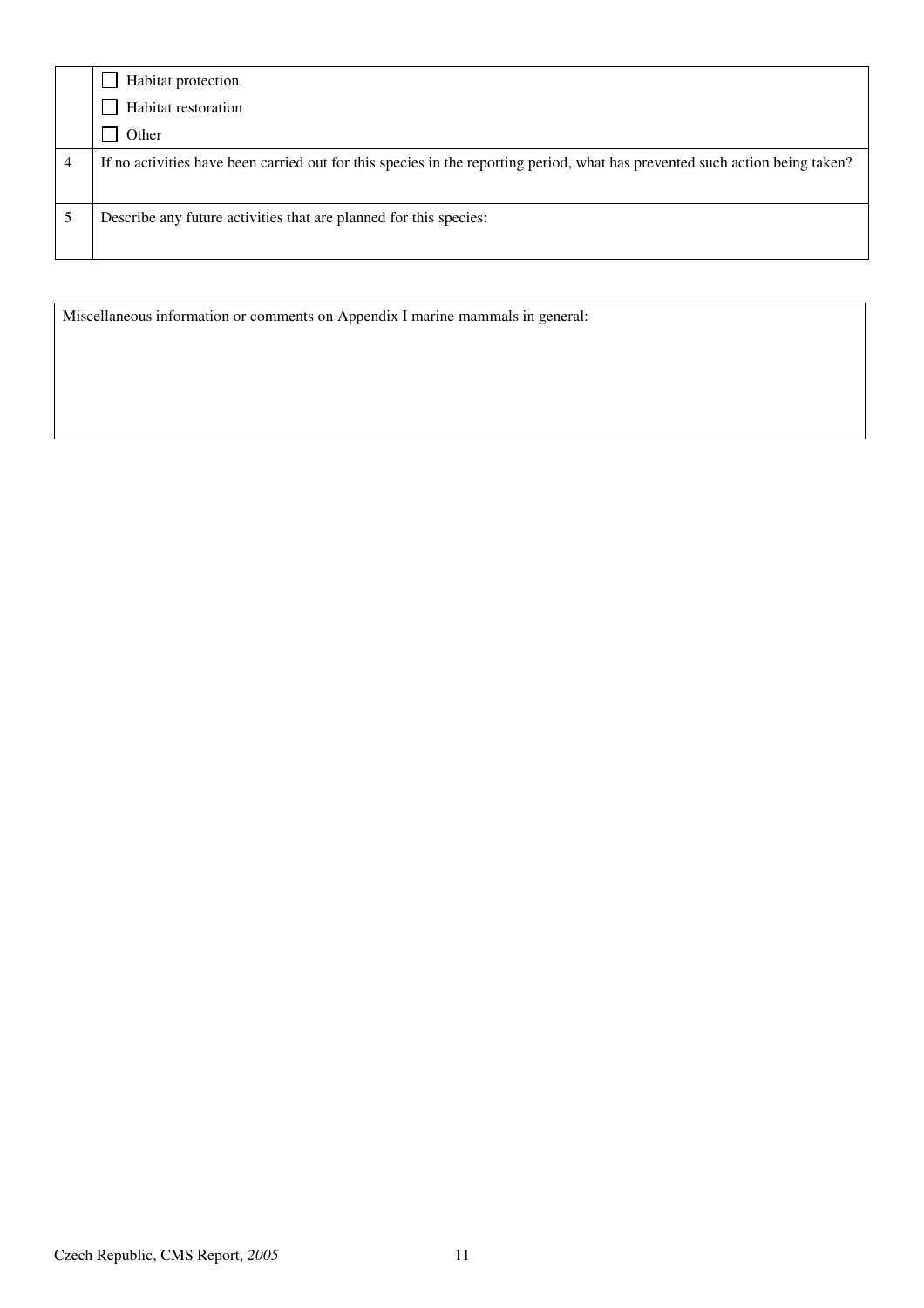## **3 MARINE TURTLES**

### **3.1 General questions on Appendix I marine turtles**

| 1              | Identify the Ministry, agency/department, or organisation responsible for leading actions relating to Appendix I listed<br>marine turtles:<br>N/A                                                                                                                                                        |
|----------------|----------------------------------------------------------------------------------------------------------------------------------------------------------------------------------------------------------------------------------------------------------------------------------------------------------|
| 2              | Is the taking of all Appendix I marine turtles prohibited by the national implementing<br>N <sub>0</sub><br>Yes<br>legislation cited in Table I(a) (General Information)?<br>If other legislation is relevant, please provide details:                                                                   |
| 2a             | If the taking of Appendix I marine turtles is prohibited by law, have any exceptions<br>N <sub>0</sub><br>Yes<br>been granted to the prohibition?                                                                                                                                                        |
|                | If Yes, please provide details (Include the date on which the exception was notified to the CMS Secretariat pursuant to<br>$CMS$ Article $III(7)$ :                                                                                                                                                      |
| 3              | Identify any obstacles to migration that exist in relation to Appendix I marine turtles:                                                                                                                                                                                                                 |
| 3a             | What actions are being undertaken to overcome these obstacles?                                                                                                                                                                                                                                           |
| 3 <sub>b</sub> | What assistance, if any, does your country require in order to overcome these obstacles?                                                                                                                                                                                                                 |
| 4              | What actions have been taken to prevent, reduce or control factors that are endangering or are likely to further endanger<br>species of marine turtles, including strictly controlling the introduction of, or controlling or eliminating, already<br>introduced exotic species (Article III $(4)(c)$ )? |
| 4a             | Describe any factors that may limit action being taken in this regard:                                                                                                                                                                                                                                   |
| 4b             | What assistance, if any, does your country require to overcome these factors?                                                                                                                                                                                                                            |

### **3.2 Questions on specific Appendix I marine turtles**

#### **If you have information indicating that your country should be considered a Range State for any marine turtle species that is listed in CMS Appendix I, please complete a table (provided below) for each species.**

| <i>Species name, Common name(s):</i> |                                                                                                                                                                                                                                         |  |
|--------------------------------------|-----------------------------------------------------------------------------------------------------------------------------------------------------------------------------------------------------------------------------------------|--|
|                                      | Please provide published distribution reference:                                                                                                                                                                                        |  |
| 2                                    | Summarise information on population size, trends and distribution (if known):                                                                                                                                                           |  |
| 3                                    | Indicate (with an 'X') and briefly describe any activities that have been carried out in favour of this species in the<br>reporting period. (Please provide the title of the project and contact details, where available):<br>Research |  |
|                                      | Monitoring                                                                                                                                                                                                                              |  |
|                                      | Species protection                                                                                                                                                                                                                      |  |
|                                      | Species restoration                                                                                                                                                                                                                     |  |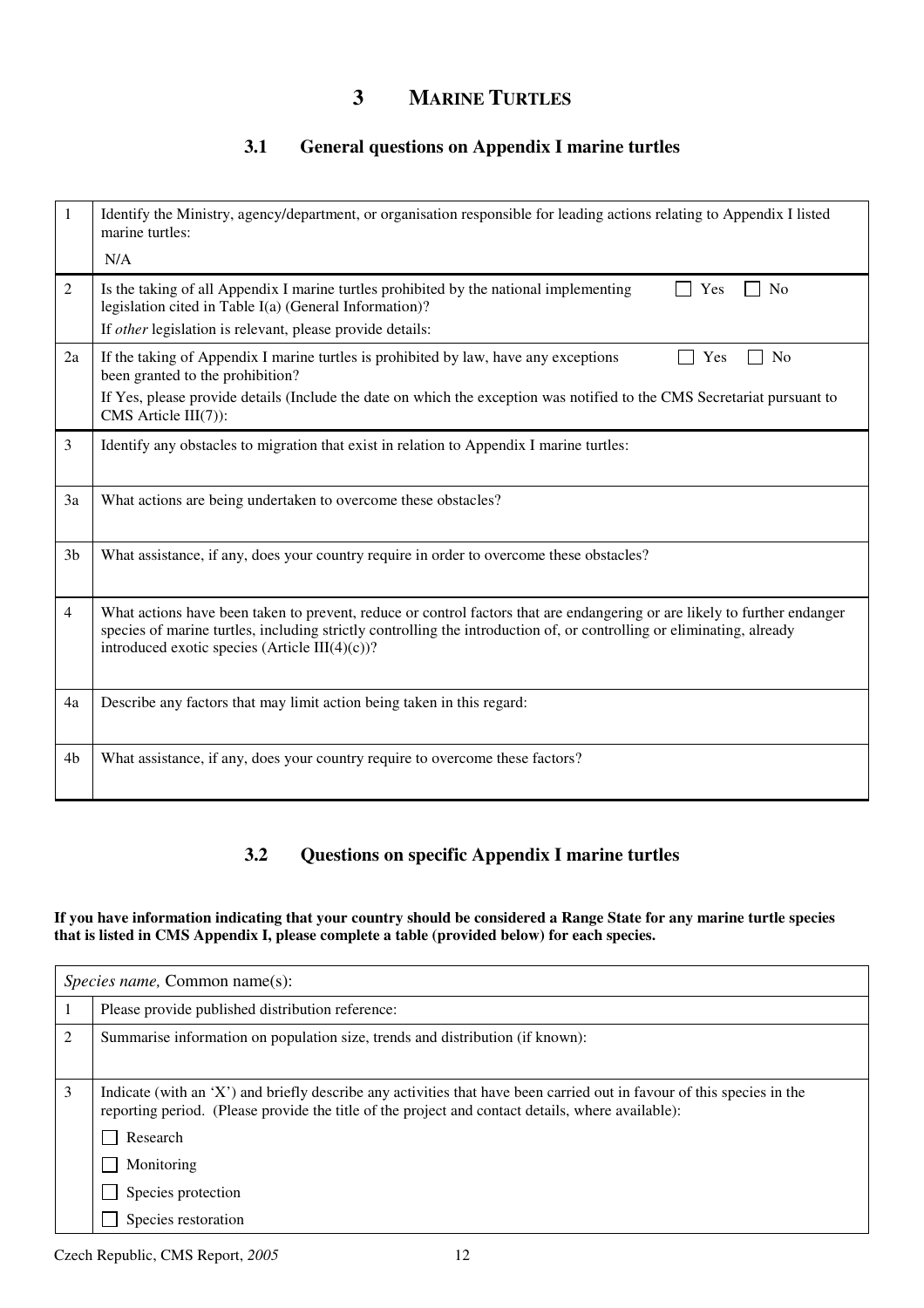|   | Habitat protection                                                                                                           |
|---|------------------------------------------------------------------------------------------------------------------------------|
|   | Habitat restoration                                                                                                          |
|   | Other                                                                                                                        |
| 4 | If no activities have been carried out for this species in the reporting period, what has prevented such action being taken? |
|   | Describe any future activities that are planned for this species?                                                            |

Miscellaneous information or comments on Appendix I marine turtles in general: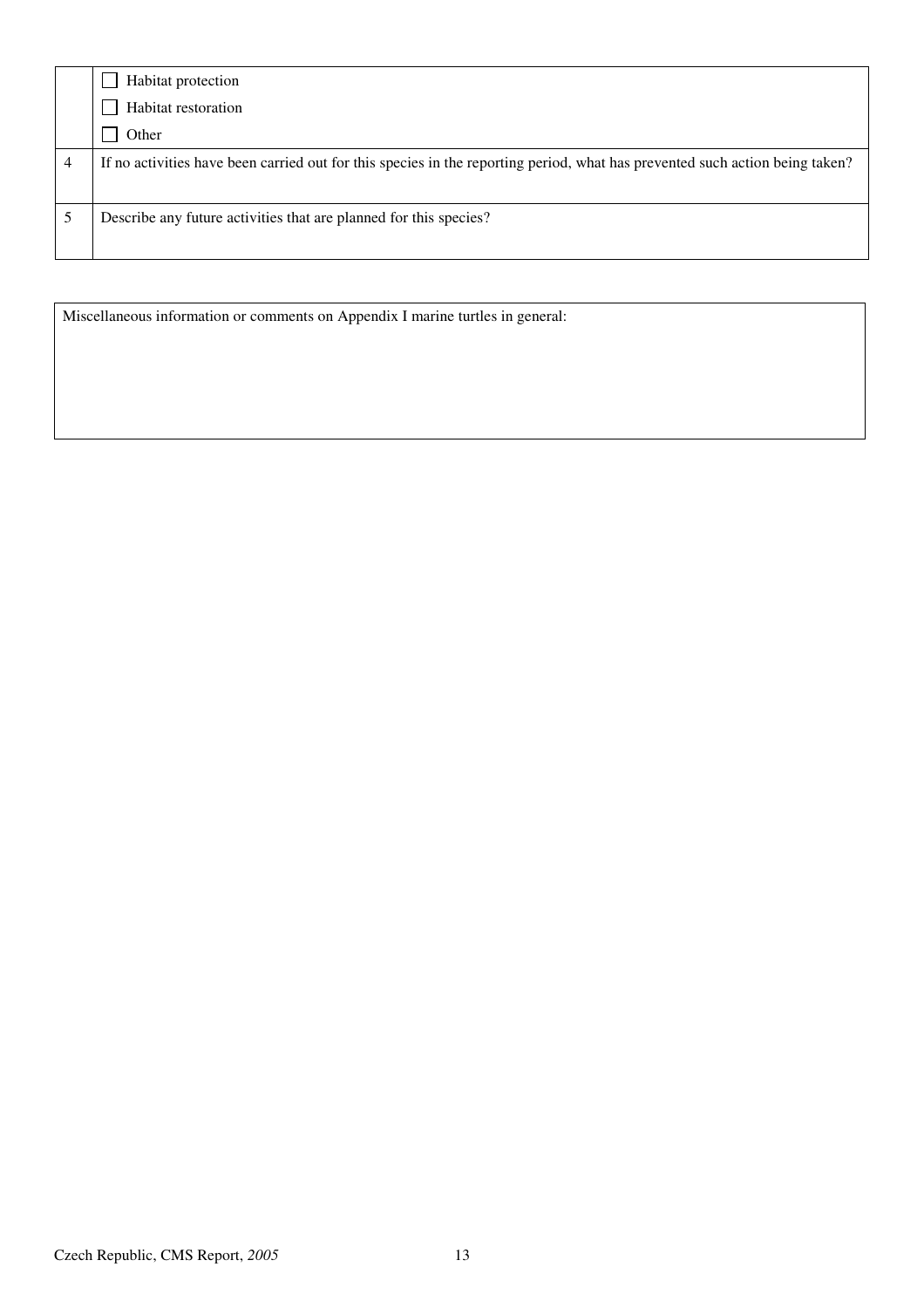## **4 TERRESTRIAL MAMMALS (OTHER THAN BATS)**

### **4.1 General questions on Appendix I terrestrial mammals (other than bats)**

| 1              | Identify the Ministry, agency/department, or organisation responsible for leading actions relating to Appendix I listed<br>terrestrial mammals (other than bats):                                                                                                                                                          |
|----------------|----------------------------------------------------------------------------------------------------------------------------------------------------------------------------------------------------------------------------------------------------------------------------------------------------------------------------|
|                | N/A                                                                                                                                                                                                                                                                                                                        |
| 2              | No<br>Is the taking of all Appendix I terrestrial mammals (other than bats) prohibited by<br>Yes<br>the national implementing legislation cited in Table I(a) (General Information)?                                                                                                                                       |
|                | If other legislation is relevant, please provide details:                                                                                                                                                                                                                                                                  |
| 2a             | If the taking of Appendix I terrestrial mammals (other than bats) is prohibited by<br>N <sub>0</sub><br>Yes<br>law, have any exceptions been granted to the prohibition?                                                                                                                                                   |
|                | If Yes, please provide details (Include the date on which the exception was notified to the CMS Secretariat pursuant to<br>CMS Article III(7)):                                                                                                                                                                            |
| 3              | Identify any obstacles to migration that exist in relation to Appendix I terrestrial mammals (other than bats):                                                                                                                                                                                                            |
| 3a             | What actions are being undertaken to overcome these obstacles?                                                                                                                                                                                                                                                             |
| 3 <sub>b</sub> | What assistance, if any, does your country require in order to overcome these obstacles?                                                                                                                                                                                                                                   |
| 4              | What actions have been taken to prevent, reduce or control factors that are endangering or are likely to further endanger<br>species of terrestrial mammal (other than bats), including strictly controlling the introduction of, or controlling or<br>eliminating, already introduced exotic species (Article III(4)(c))? |
| 4a             | Describe any factors which limit action being taken in this regard:                                                                                                                                                                                                                                                        |
| 4b             | What assistance, if any, does your country require to overcome these factors?                                                                                                                                                                                                                                              |

### **4.2 Questions on specific Appendix I terrestrial mammals (other than bats)**

**If you have information indicating that your country should be considered a Range State for any terrestrial mammal species (other than bats) that is listed in CMS Appendix I, please complete a table (provided below) for each species.** 

| <i>Species name, Common name(s):</i> |                                                                                                                                                                                                                                                       |
|--------------------------------------|-------------------------------------------------------------------------------------------------------------------------------------------------------------------------------------------------------------------------------------------------------|
|                                      | Please provide published distribution reference:                                                                                                                                                                                                      |
| $\mathfrak{D}$                       | Summarise information on population size, trends and distribution (if known):                                                                                                                                                                         |
| 3                                    | Indicate (with an 'X') and briefly describe any activities that have been carried out in favour of this species in the<br>reporting period. (Please provide the title of the project and contact details, where available):<br>Research<br>Monitoring |
|                                      | Species protection                                                                                                                                                                                                                                    |
|                                      | Species restoration                                                                                                                                                                                                                                   |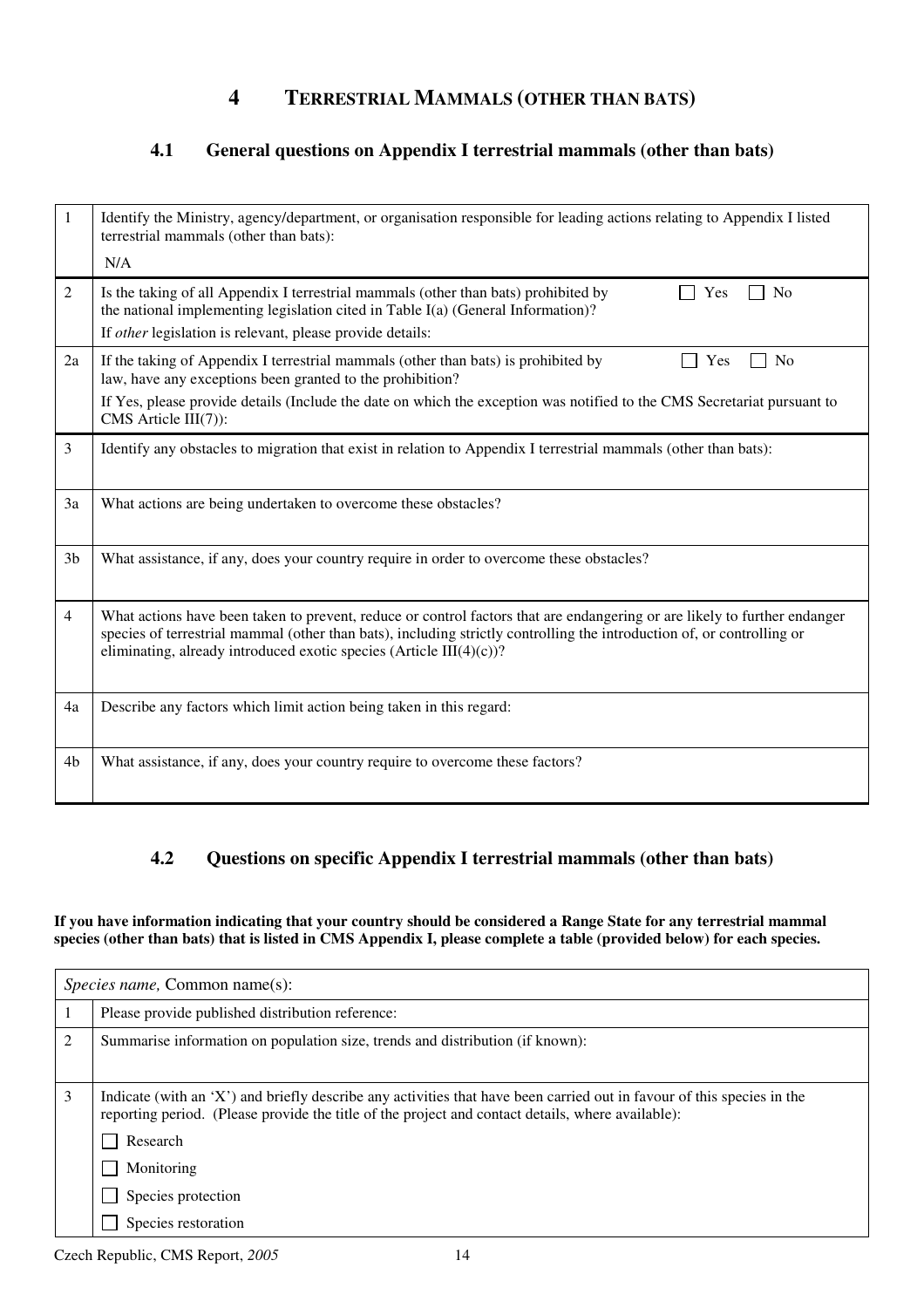|   | Habitat protection                                                                                                           |
|---|------------------------------------------------------------------------------------------------------------------------------|
|   | Habitat restoration                                                                                                          |
|   | Other                                                                                                                        |
| 4 | If no activities have been carried out for this species in the reporting period, what has prevented such action being taken? |
|   | Describe any future activities that are planned for this species:                                                            |

Miscellaneous information or comments on Appendix I terrestrial mammals (other than bats) in general: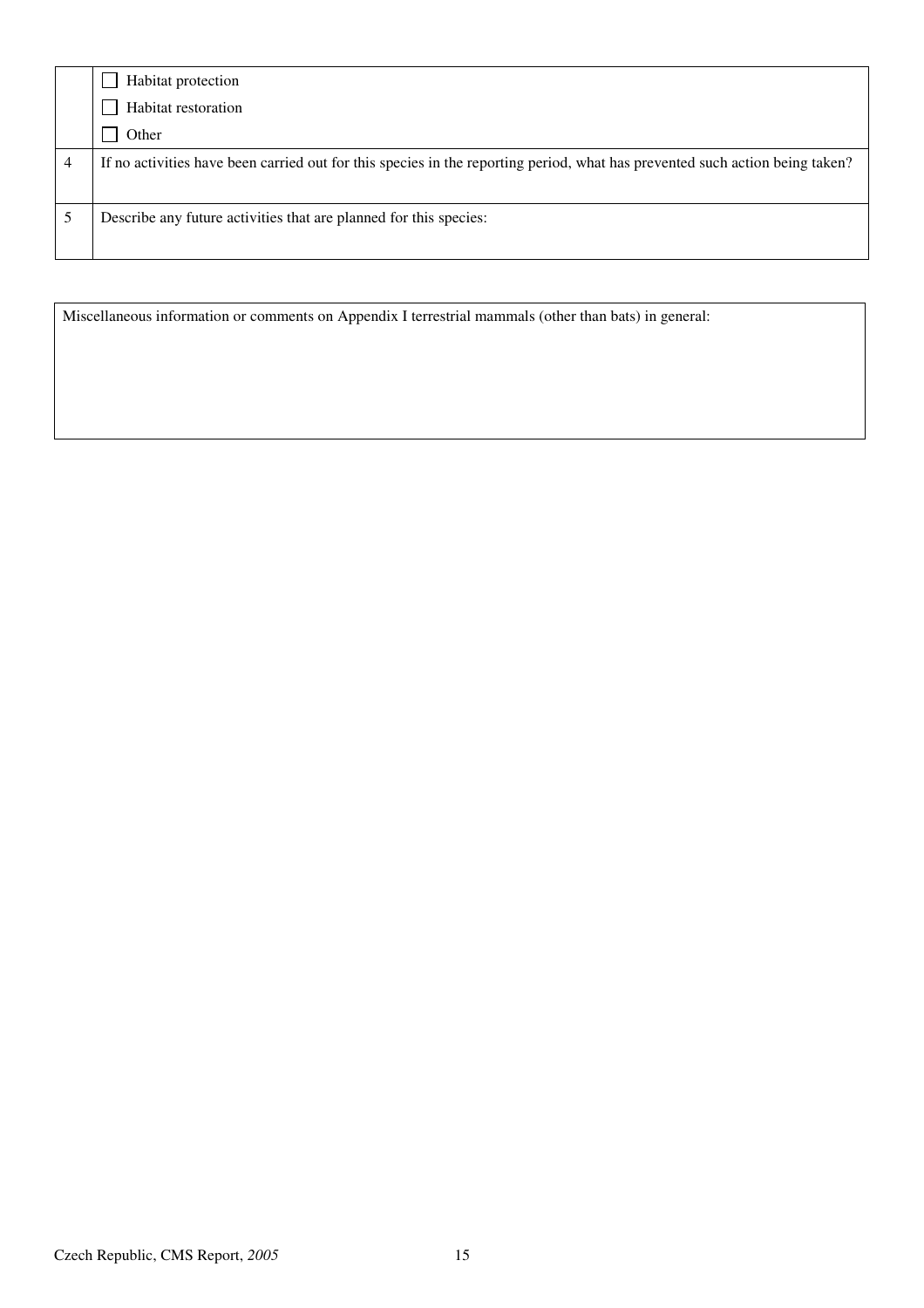## **5 BATS**

### **5.1 General questions on Appendix I bats**

| 1              | Identify the Ministry, agency/department, or organisation responsible for leading actions relating to Appendix I listed<br>bats:                                                                                                                                                           |  |  |
|----------------|--------------------------------------------------------------------------------------------------------------------------------------------------------------------------------------------------------------------------------------------------------------------------------------------|--|--|
|                | N/A                                                                                                                                                                                                                                                                                        |  |  |
| 2              | Is the taking of all Appendix I bats prohibited by the national implementing<br>N <sub>0</sub><br>Yes<br>Legislation cited in Table I(a) (General Information)?                                                                                                                            |  |  |
|                | If other legislation is relevant, please provide details:                                                                                                                                                                                                                                  |  |  |
| 2a             | If the taking of Appendix I bats is prohibited by law, have any exceptions<br>N <sub>0</sub><br>Yes<br>been granted to the prohibition?                                                                                                                                                    |  |  |
|                | If Yes, please provide details (Include the date on which the exception was notified to the CMS Secretariat pursuant to<br>$CMS$ Article $III(7)$ :                                                                                                                                        |  |  |
| 3              | Identify any obstacles to migration that exist in relation to Appendix I bats:                                                                                                                                                                                                             |  |  |
| 3a             | What actions are being undertaken to overcome these obstacles?                                                                                                                                                                                                                             |  |  |
| 3 <sub>b</sub> | What assistance, if any, does your country require in order to overcome these obstacles?                                                                                                                                                                                                   |  |  |
| 4              | What actions have been taken to prevent, reduce or control factors that are endangering or are likely to further endanger<br>species of bats, including strictly controlling the introduction of, or controlling or eliminating, already introduced exotic<br>species (Article III(4)(c))? |  |  |
| 4a             | Describe any factors that may limit action being taken in this regard:                                                                                                                                                                                                                     |  |  |
| 4b             | What assistance, if any, does your country require to overcome these factors?                                                                                                                                                                                                              |  |  |

### **5.2 Questions on specific Appendix I bat species**

#### **If you have information indicating that your country should be considered a Range State for any bat species that is listed in CMS Appendix I, please complete a table (provided below) for each species.**

| <i>Species name, Common name(s):</i> |                                                                                                                                                                                                                                         |  |  |
|--------------------------------------|-----------------------------------------------------------------------------------------------------------------------------------------------------------------------------------------------------------------------------------------|--|--|
|                                      | Please provide published distribution reference:                                                                                                                                                                                        |  |  |
| 2                                    | Summarise information on population size, trends and distribution (if known):                                                                                                                                                           |  |  |
| 3                                    | Indicate (with an 'X') and briefly describe any activities that have been carried out in favour of this species in the<br>reporting period. (Please provide the title of the project and contact details, where available):<br>Research |  |  |
|                                      | Monitoring                                                                                                                                                                                                                              |  |  |
|                                      | Species protection                                                                                                                                                                                                                      |  |  |
|                                      | Species restoration                                                                                                                                                                                                                     |  |  |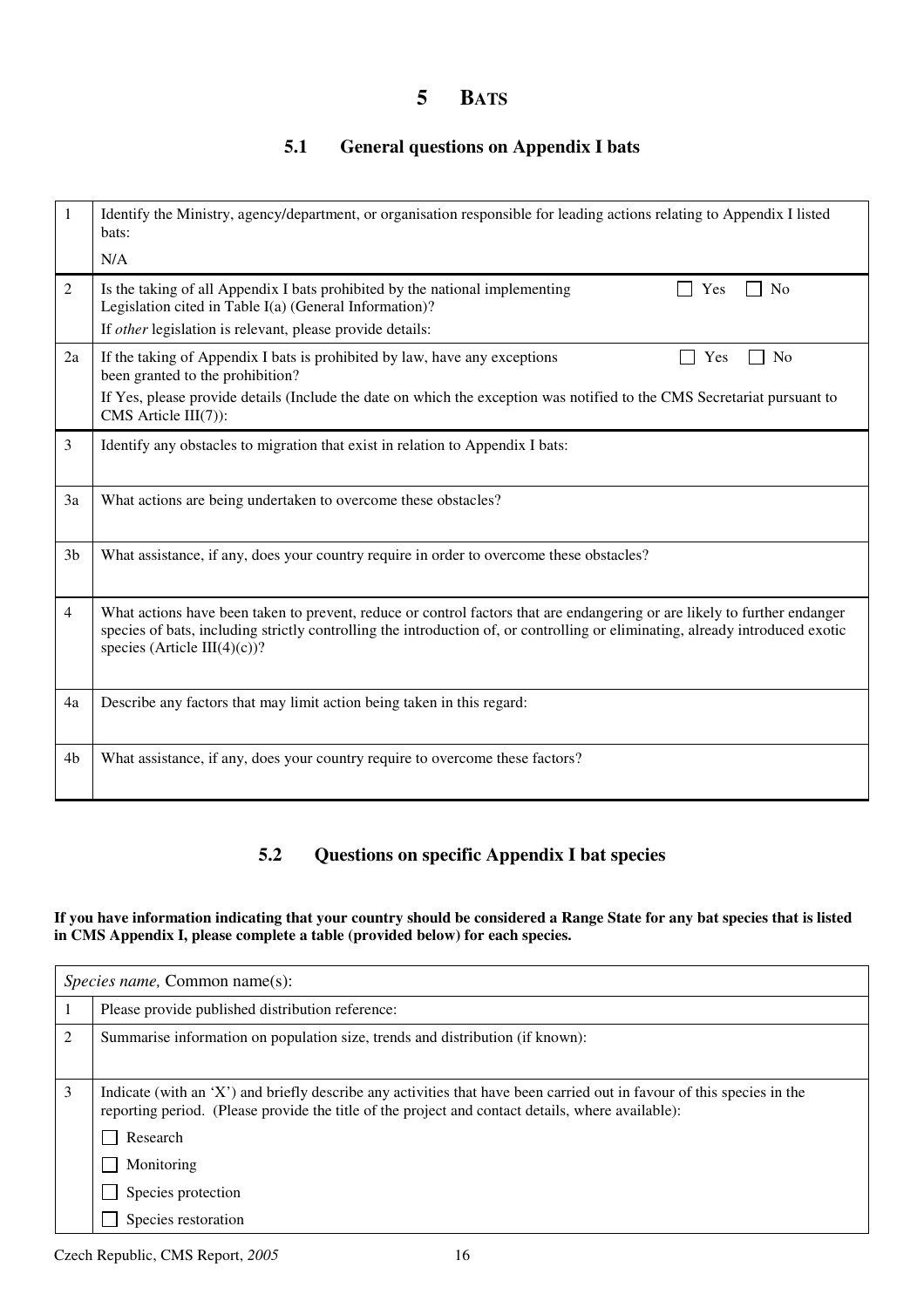|   | Habitat protection                                                                                                           |
|---|------------------------------------------------------------------------------------------------------------------------------|
|   | Habitat restoration                                                                                                          |
|   | Other                                                                                                                        |
| 4 | If no activities have been carried out for this species in the reporting period, what has prevented such action being taken? |
|   | Describe any future activities that are planned for this species?                                                            |

Miscellaneous information or comments on Appendix I bats in general: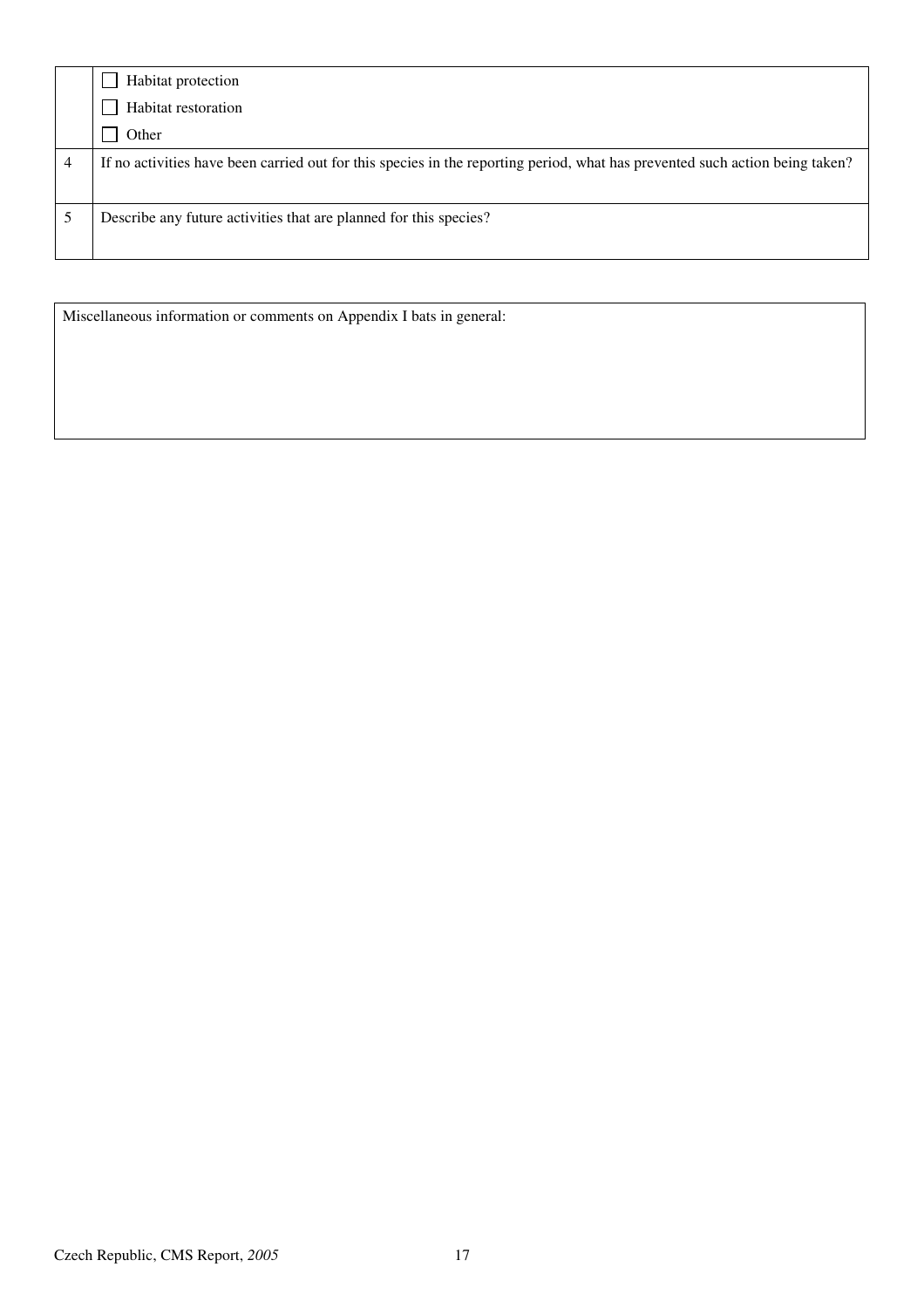### **6.1 General questions on Appendix I species belonging to other taxa**

| 1              | Identify the Ministry, agency/department, or organisation responsible for leading actions relating to Appendix I listed<br>species belonging to taxa not included in sections 1-5 above:<br>N/A                                                                                                                                           |  |  |
|----------------|-------------------------------------------------------------------------------------------------------------------------------------------------------------------------------------------------------------------------------------------------------------------------------------------------------------------------------------------|--|--|
| $\overline{2}$ | Is the taking of all Appendix I species belonging to taxa not included in<br>Yes<br>N <sub>o</sub><br>sections 1-5 above, prohibited by the national legislation listed as being<br>implementing legislation in Table I(a) (General Information)?                                                                                         |  |  |
|                | If other legislation is relevant, please provide details:                                                                                                                                                                                                                                                                                 |  |  |
| 2a             | If the taking of Appendix I species belonging to taxa not included in<br>Yes<br>N <sub>0</sub><br>sections 1-5 above is prohibited by law, have any exceptions been<br>granted to the prohibition?                                                                                                                                        |  |  |
|                | If Yes, please provide details (Include the date on which the exception was notified to the CMS Secretariat pursuant to<br>$CMS$ Article $III(7)$ :                                                                                                                                                                                       |  |  |
| 3              | Identify any obstacles to migration that exist in relation to Appendix I species belonging to taxa not included in sections<br>$1-5$ above:                                                                                                                                                                                               |  |  |
| 3a             | What actions are being undertaken to overcome these obstacles?                                                                                                                                                                                                                                                                            |  |  |
| 3 <sub>b</sub> | What assistance, if any, does your country require in order to overcome these obstacles?                                                                                                                                                                                                                                                  |  |  |
| 4              | What actions have been taken to prevent, reduce or control factors that are endangering or are likely to further endanger<br>species belonging to taxa not included in section 1-5 above, including strictly controlling the introduction of, or<br>controlling or eliminating, already introduced exotic species (Article $III(4)(c)$ )? |  |  |
| 4a             | Describe any factors that may limit action being taken in this regard:                                                                                                                                                                                                                                                                    |  |  |
| 4b             | What assistance, if any, does your country require to overcome these factors?                                                                                                                                                                                                                                                             |  |  |

### **6.2 Questions on specific Appendix I species belonging to other taxa**

**If you have information indicating that your country should be considered a Range State for any Appendix I listed species that belongs to taxa not included in sections 1-5 above, please complete a table (provided below) for each species.** 

| <i>Species name,</i> Common name(s): N/A |                                                                                                                                                                                                                                                       |  |  |
|------------------------------------------|-------------------------------------------------------------------------------------------------------------------------------------------------------------------------------------------------------------------------------------------------------|--|--|
|                                          | Please provide published distribution reference:                                                                                                                                                                                                      |  |  |
| $\mathfrak{D}$                           | Summarise information on population size, trends and distribution (if known):                                                                                                                                                                         |  |  |
|                                          | Indicate (with an 'X') and briefly describe any activities that have been carried out in favour of this species in the<br>reporting period. (Please provide the title of the project and contact details, where available):<br>Research<br>Monitoring |  |  |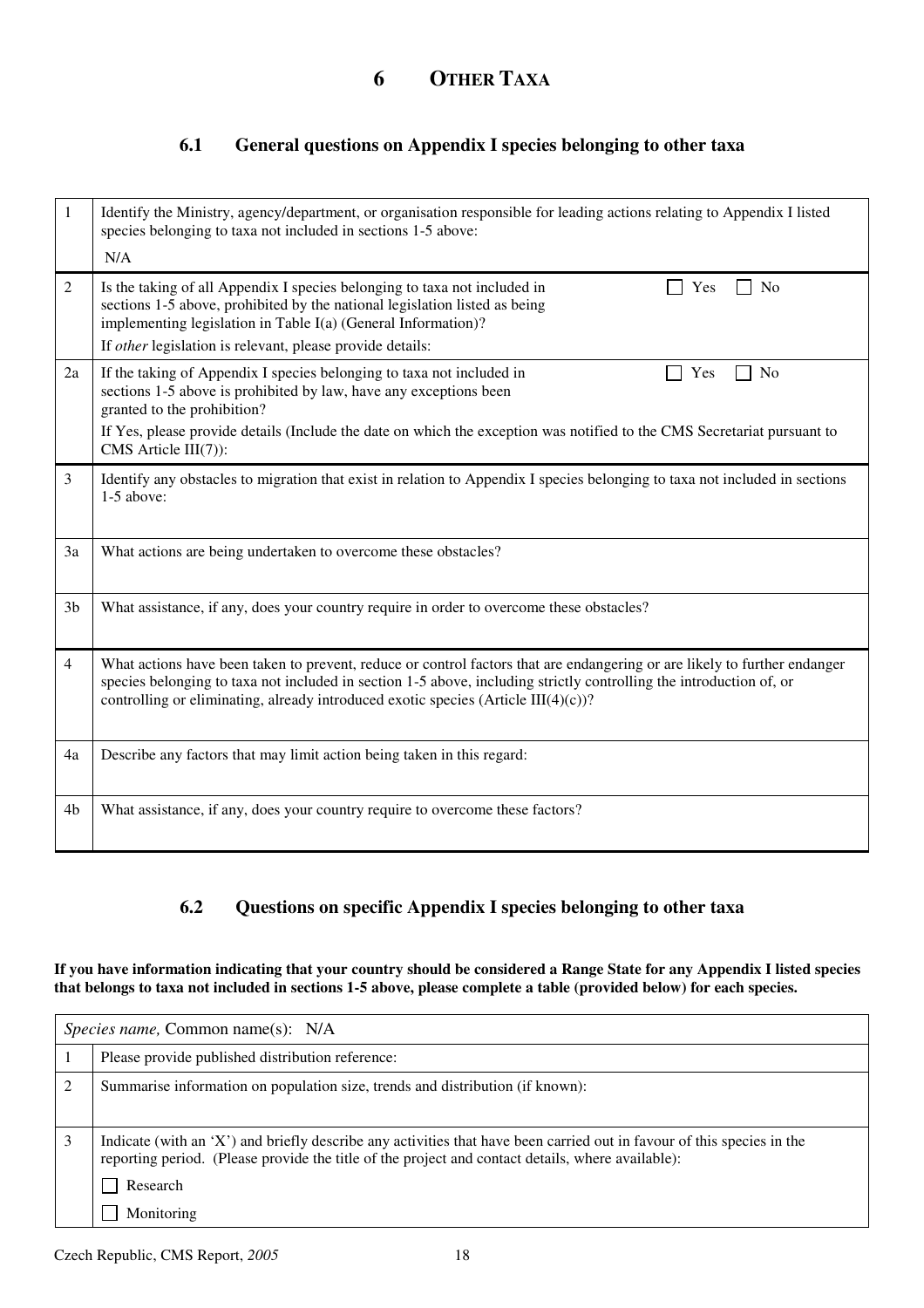|   | Species protection                                                                                                           |
|---|------------------------------------------------------------------------------------------------------------------------------|
|   | Species restoration                                                                                                          |
|   | Habitat protection                                                                                                           |
|   | Habitat restoration                                                                                                          |
|   | Other                                                                                                                        |
| 4 | If no activities have been carried out for this species in the reporting period, what has prevented such action being taken? |
|   |                                                                                                                              |
|   | Describe any future activities that are planned for this species?                                                            |
|   |                                                                                                                              |

Miscellaneous information or comments on Appendix I species that belong to taxa not included in sections 1-5 above:

## **7 LISTING OF OTHER ENDANGERED MIGRATORY SPECIES IN APPENDIX I**

|                | Is your country a Range State for any other endangered migratory species                     | <b>Yes</b>                          | $\boxtimes$ No |
|----------------|----------------------------------------------------------------------------------------------|-------------------------------------|----------------|
|                | not currently listed in Appendix I?                                                          |                                     |                |
|                | If Yes, please provide details:                                                              |                                     |                |
| ıа             | Is your country taking any steps to propose listing any of these species?                    | $\vert$ Yes $\vert \times \vert$ No |                |
|                | If Yes, please provide details:                                                              |                                     |                |
| 1 <sub>b</sub> | What assistance, if any, does your country require to initiate the listing of these species? |                                     |                |
|                |                                                                                              |                                     |                |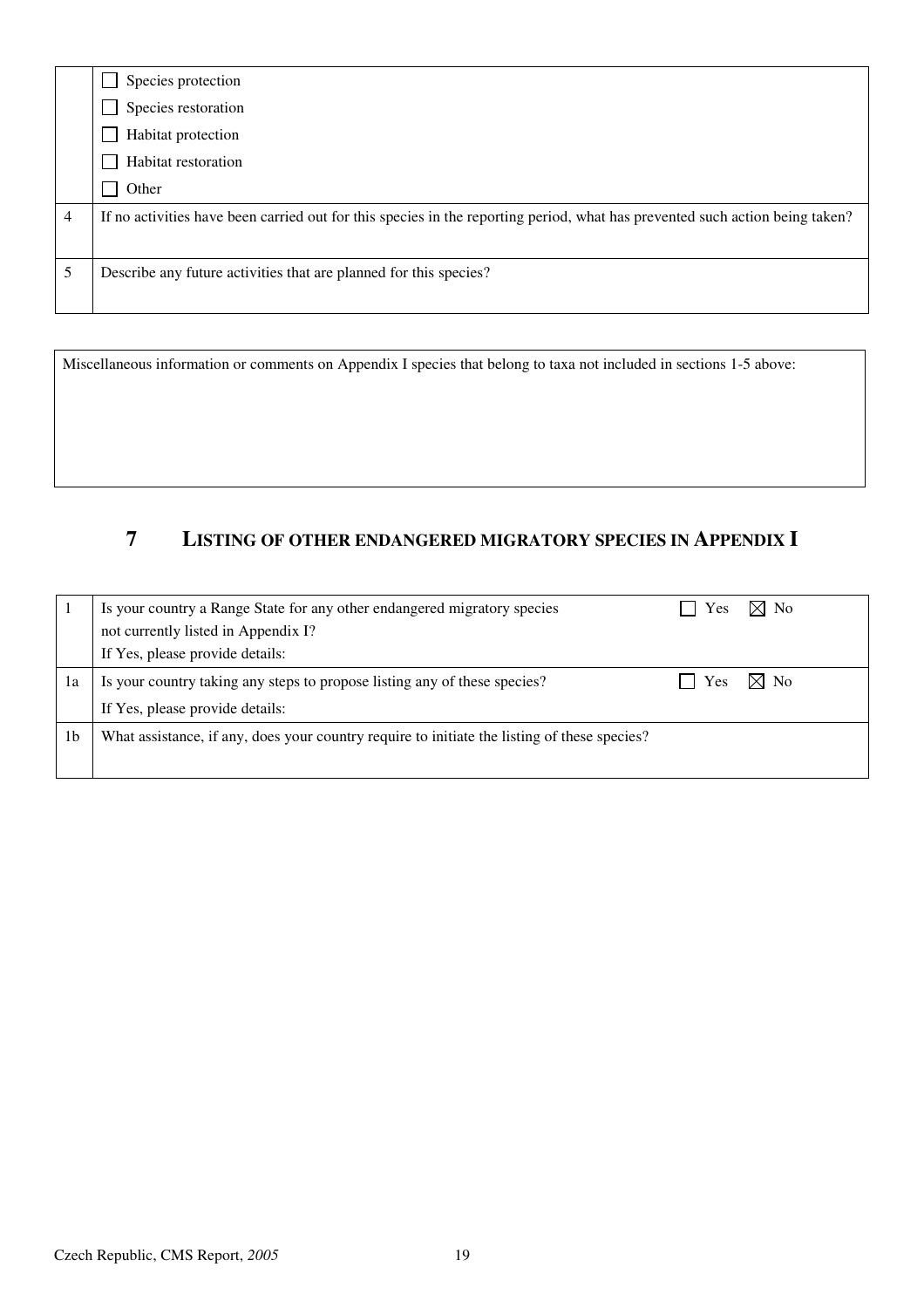## **III. Appendix II Species**

## **1. INFORMATION ON APPENDIX II SPECIES**

**Information pertaining to the conservation of Appendix II species that are the object of CMS Agreements will have been provided in periodic Party reports to those instruments. It will suffice therefore to reference (below), and preferably append, a copy of the latest report that has been submitted to the secretariat each of the Agreement/MoUs to which your country is a Party.** 

| <b>GREAT BUSTARD MoU (2001)</b>  |                                           |  |
|----------------------------------|-------------------------------------------|--|
| Date of last report: N/A         | Period covered:                           |  |
| EUROBATS (1994)                  |                                           |  |
| Date of last report: June 2003 / | Period covered: December 1999 – June 2003 |  |
| updated 15 April 2005            | July 2003 – March 2005                    |  |
| <b>AEWA</b> (1999)               |                                           |  |
| Date of last report: N/A         | Period covered:                           |  |

## **2. QUESTIONS ON CMS AGREEMENTS**

#### **2.1 Questions on the development of new CMS Agreements relating to birds**

|   | $\times$ No<br>In the current reporting period, has your country <b>initiated</b> the development of any<br>Yes<br>CMS Agreements, including Memoranda of Understanding, to address the<br>conservation needs of Appendix II bird species?<br>If Yes, what is the current state of development? |
|---|-------------------------------------------------------------------------------------------------------------------------------------------------------------------------------------------------------------------------------------------------------------------------------------------------|
| 2 | In the current reporting period, has your country <b>participated</b> in the development<br>$\times$ l No<br>Yes<br>of any CMS Agreements, including Memoranda of Understanding, which address<br>the conservation needs of Appendix II bird species?<br>If Yes, please provide details:        |
| 3 | If your country has initiated or is participating in the development of an Agreement or Memorandum of Understanding,<br>what assistance, if any, does your country require in order to initiate or participate in the instrument's development?                                                 |
| 4 | ⊠ No<br>Is the development of any CMS Agreement for birds, including Memoranda of<br>Yes<br>Understanding, planned by your country in the foreseeable future?<br>If Yes, please provide details:                                                                                                |

#### **2.2 Questions on the development of new CMS Agreements relating to marine mammals**

|   | ⊠ No<br>In the current reporting period, has your country <b>initiated</b> the development of any<br>Yes<br>CMS Agreements, including Memoranda of Understanding, to address the<br>conservation needs of Appendix II marine mammal species?<br>If Yes, what is the current state of development?                       |  |
|---|-------------------------------------------------------------------------------------------------------------------------------------------------------------------------------------------------------------------------------------------------------------------------------------------------------------------------|--|
|   | In the current reporting period, has your country <b>participated</b> in the development<br>N <sub>0</sub><br><b>Yes</b><br>$\times$ l<br>of any CMS Agreements, including Memoranda of Understanding, which address<br>the conservation needs of Appendix II marine mammal species?<br>If Yes, please provide details: |  |
| 3 | If your country has initiated or is participating in the development of an Agreement or Memorandum of Understanding,<br>what assistance, if any, does your country require in order to initiate or participate in the instrument's development?                                                                         |  |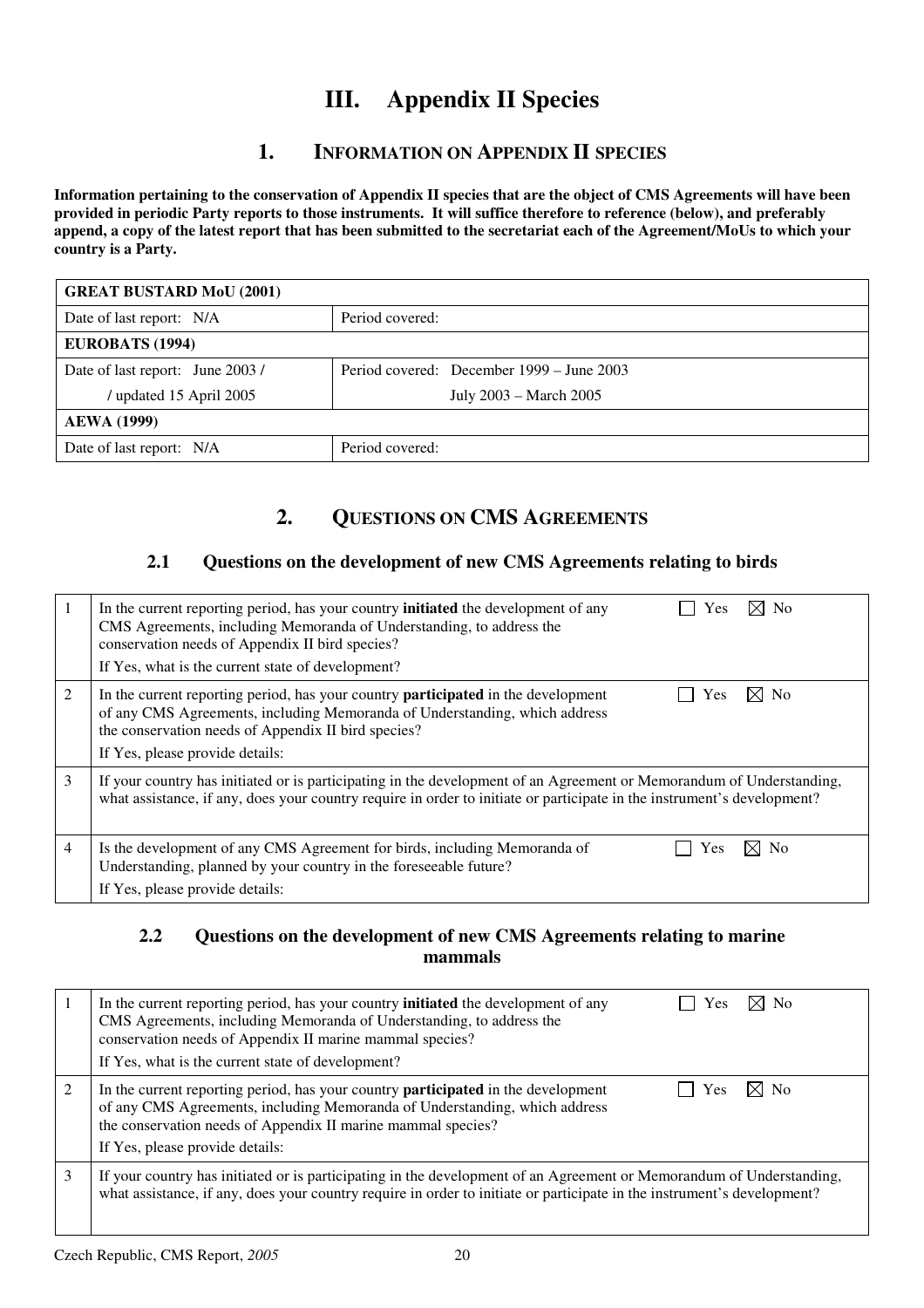| 4   Is the development of any CMS Agreement for marine mammals, including<br>Memoranda of Understanding, planned by your country in the foreseeable future? | $\Box$ Yes $\boxtimes$ No |  |
|-------------------------------------------------------------------------------------------------------------------------------------------------------------|---------------------------|--|
| If Yes, please provide details:                                                                                                                             |                           |  |

### **2.3 Questions on the development of new CMS Agreements relating to marine turtles**

| -1             | ⊠ No<br>In the current reporting period, has your country <b>initiated</b> the development of any<br>Yes<br>CMS Agreements, including Memoranda of Understanding, to address the<br>conservation needs of Appendix II marine turtles?<br>If Yes, what is the current state of development? |
|----------------|--------------------------------------------------------------------------------------------------------------------------------------------------------------------------------------------------------------------------------------------------------------------------------------------|
| $\overline{2}$ | In the current reporting period, has your country <b>participated</b> in the development<br>⊠ No<br><b>Yes</b><br>of any CMS Agreements, including Memoranda of Understanding, which address<br>the conservation needs of Appendix II marine turtles?<br>If Yes, please provide details:   |
| 3              | If your country has initiated or is participating in the development of an Agreement or Memorandum of Understanding,<br>what assistance, if any, does your country require in order to initiate or participate in the instrument's development?                                            |
| $\overline{4}$ | Is the development of any CMS Agreement for marine turtles, including<br>⊠ No<br>Yes<br>Memoranda of Understanding, planned by your country in the foreseeable future?<br>If Yes, please provide details:                                                                                  |

### **2.4 Questions on the development of new CMS Agreements relating to terrestrial mammals (other than bats)**

|   | $\times$ No<br>In the current reporting period, has your country <b>initiated</b> the development of any<br>Yes<br>CMS Agreements, including Memoranda of Understanding, to address the conservation<br>needs of Appendix II terrestrial mammal species (other than bats)?<br>If Yes, what is the current state of development? |
|---|---------------------------------------------------------------------------------------------------------------------------------------------------------------------------------------------------------------------------------------------------------------------------------------------------------------------------------|
| 2 | In the current reporting period, has your country <b>participated</b> in the development<br>$\times$ l No<br>Yes<br>of any CMS Agreements, including Memoranda of Understanding, which address<br>the conservation needs of Appendix II terrestrial mammal species (other than bats)?<br>If Yes, please provide details:        |
| 3 | If your country has initiated or is participating in the development of an Agreement or Memorandum of Understanding,<br>what assistance, if any, does your country require in order to initiate or participate in the instrument's development?                                                                                 |
| 4 | Is the development of any CMS Agreement for terrestrial mammals (other than bats),<br>Yes<br>N <sub>0</sub><br>including Memoranda of Understanding, planned by your country in the foreseeable future?<br>If Yes, please provide details:                                                                                      |

## **2.5 Questions on the development of new CMS Agreements relating to bats**

|   | In the current reporting period, has your country <b>initiated</b> the development of any<br>⊠ No<br>Yes<br>CMS Agreements, including Memoranda of Understanding, to address the<br>conservation needs of Appendix II bat species?<br>If Yes, what is the current state of development? |
|---|-----------------------------------------------------------------------------------------------------------------------------------------------------------------------------------------------------------------------------------------------------------------------------------------|
| 2 | ⊠ No<br>In the current reporting period, has your country <b>participated</b> in the development<br>Yes<br>of any CMS Agreements, including Memoranda of Understanding, which address<br>the conservation needs of Appendix II bat species?<br>If Yes, please provide details:          |
| 3 | If your country has initiated or is participating in the development of an Agreement or Memorandum of Understanding,<br>what assistance, if any, does your country require in order to initiate or participate in the instrument's development?                                         |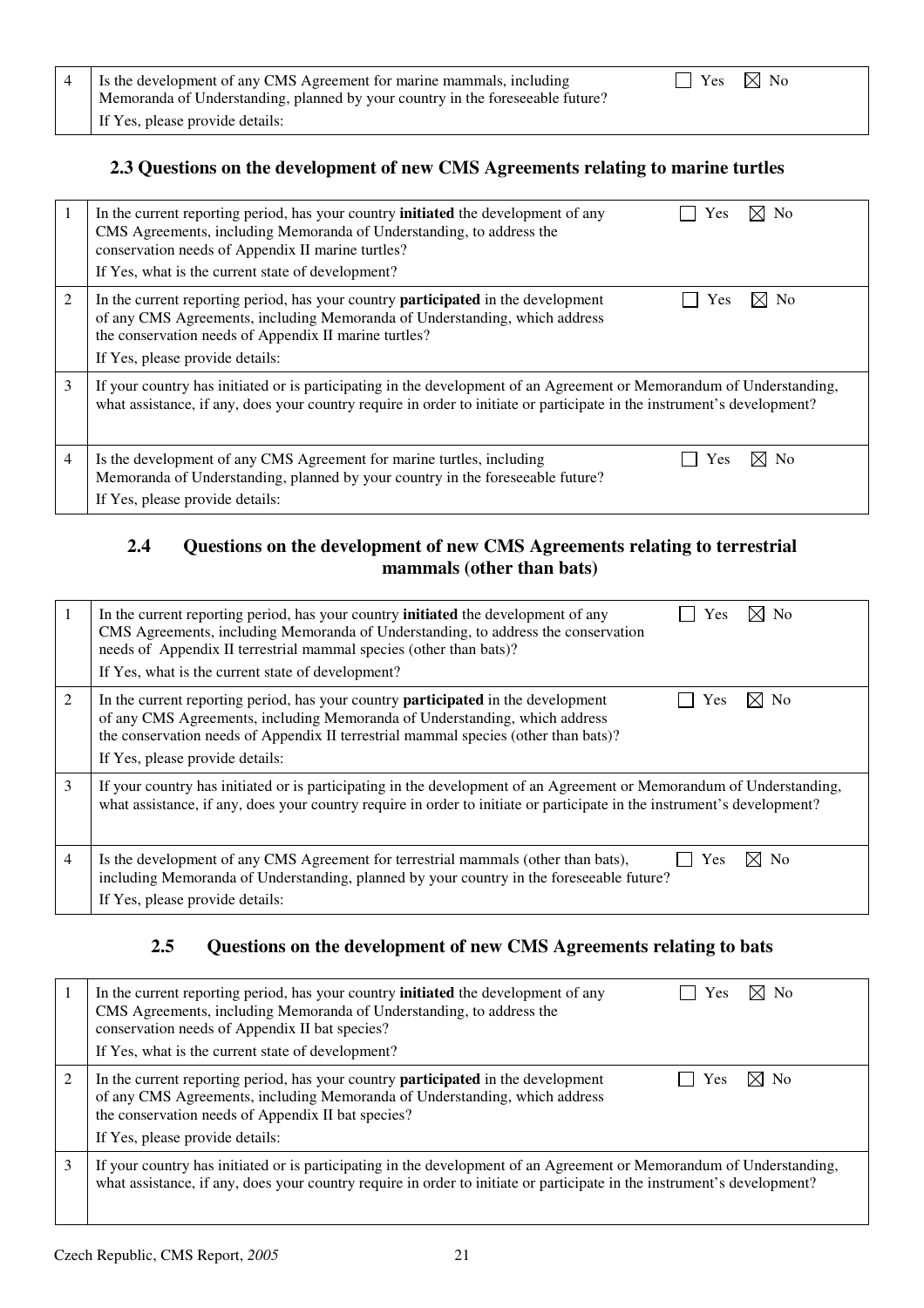| 4 Is the development of any CMS Agreement for bats, including Memoranda of | $\Box$ Yes $\boxtimes$ No |  |
|----------------------------------------------------------------------------|---------------------------|--|
| Understanding, planned by your country in the future?                      |                           |  |
| If Yes, please provide details:                                            |                           |  |

## **2.6 Questions on the development of new CMS Agreements relating to other taxa**

| 1 | $\times$ l No<br>In the current reporting period, has your country <b>initiated</b> the development of any<br>Yes<br>CMS Agreements, including Memoranda of Understanding, to address the<br>conservation needs of Appendix II species belonging to taxa not<br>included in sections 1-6 above?<br>If Yes, what is the current state of development? |
|---|------------------------------------------------------------------------------------------------------------------------------------------------------------------------------------------------------------------------------------------------------------------------------------------------------------------------------------------------------|
| 2 | In the current reporting period, has your country <b>participated</b> in the development<br>Yes<br>N <sub>0</sub><br>of any CMS Agreements, including Memoranda of Understanding, which address<br>the conservation needs of species belonging to taxa not included in sections 1-6 above?<br>If Yes, please provide details:                        |
| 3 | If your country has initiated or is participating in the development of an Agreement or Memorandum of Understanding,<br>what assistance, if any, does your country require in order to initiate or participate in the instrument's development?                                                                                                      |
| 4 | Is the development of any CMS Agreement for other taxa, including Memoranda of<br>N <sub>o</sub><br>Yes<br>Understanding, planned by your country in the foreseeable future?<br>If Yes, please provide details:                                                                                                                                      |

## **3. LISTING OF MIGRATORY SPECIES IN APPENDIX II**

|                | $\bowtie$<br>$\overline{N}$<br>Is your country a Range State for any migratory species that has an unfavourable<br>Yes<br>conservation status, but is not currently listed in Appendix II and could benefit<br>from the conclusion of an Agreement for its conservation?<br>If Yes, please provide details: |
|----------------|-------------------------------------------------------------------------------------------------------------------------------------------------------------------------------------------------------------------------------------------------------------------------------------------------------------|
| 1a             | $\boxtimes$ No<br>$\mathsf{l}$ Yes<br>Is your country taking any steps to propose the listing of this/these species in Appendix II?                                                                                                                                                                         |
|                | If Yes, please provide details:                                                                                                                                                                                                                                                                             |
| 1 <sub>b</sub> | What assistance, if any, does your country require to initiate the listing of this/these species?                                                                                                                                                                                                           |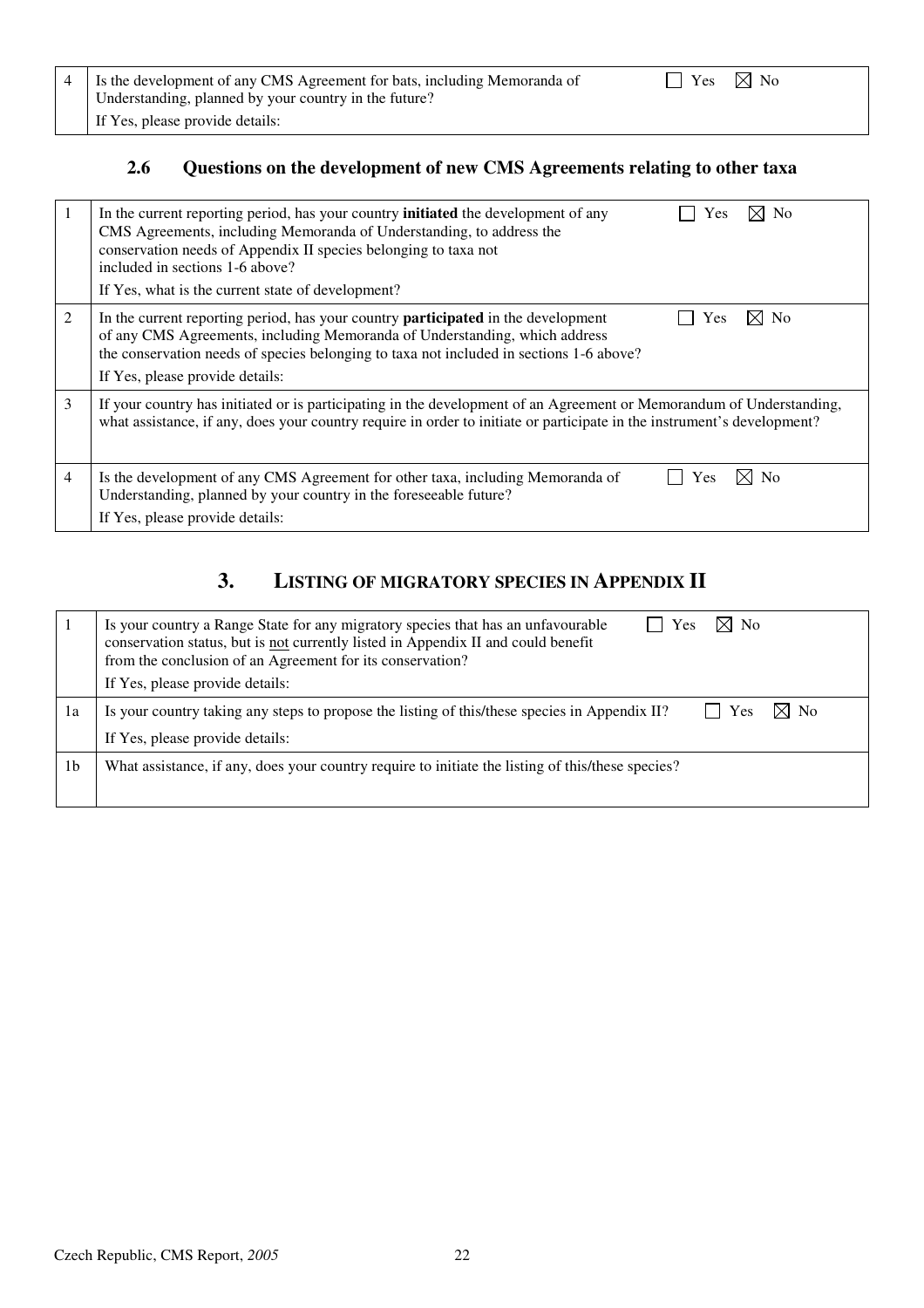# **IV. National and Regional Priorities**

| $\mathbf{1}$   | What priority does your country assign to the conservation and,<br>Medium<br>$\boxtimes$ High<br>Low<br>where applicable, sustainable use of migratory species in<br>comparison to other biodiversity-related issues? |                                                                                                                                                                       |  |  |
|----------------|-----------------------------------------------------------------------------------------------------------------------------------------------------------------------------------------------------------------------|-----------------------------------------------------------------------------------------------------------------------------------------------------------------------|--|--|
| $\overline{c}$ | $\boxtimes$ Yes<br>No<br>Are migratory species and their habitats addressed by your country's national                                                                                                                |                                                                                                                                                                       |  |  |
|                |                                                                                                                                                                                                                       | biodiversity strategy or action plan?                                                                                                                                 |  |  |
|                |                                                                                                                                                                                                                       | If Yes, please indicate and briefly describe the extent to which it addresses the following issues:                                                                   |  |  |
|                |                                                                                                                                                                                                                       | Conservation, sustainable use and/or restoration of migratory species                                                                                                 |  |  |
|                | $\boxtimes$                                                                                                                                                                                                           | Conservation, sustainable use and/or restoration of the habitats of migratory species, including protected areas                                                      |  |  |
|                | $\boxtimes$                                                                                                                                                                                                           | Actions to prevent, reduce or control factors that are endangering or are likely to further endanger migratory<br>species (e.g. alien invasive species or by-catch)   |  |  |
|                | $\boxtimes$                                                                                                                                                                                                           | Minimising or eliminating barriers or obstacles to migration                                                                                                          |  |  |
|                | $\boxtimes$                                                                                                                                                                                                           | Research and monitoring of migratory species                                                                                                                          |  |  |
|                |                                                                                                                                                                                                                       | Transboundary co-operation                                                                                                                                            |  |  |
| 3              |                                                                                                                                                                                                                       | Does the conservation of migratory species currently feature in any other national<br>$\boxtimes$ No<br>Yes<br>or regional policies/plans (apart from CMS Agreements) |  |  |
|                | If Yes, please provide details:                                                                                                                                                                                       |                                                                                                                                                                       |  |  |
| 3a             |                                                                                                                                                                                                                       | Do these policies/plans cover the following areas (if Yes, please provide details):                                                                                   |  |  |
|                | No<br>Yes                                                                                                                                                                                                             |                                                                                                                                                                       |  |  |
|                |                                                                                                                                                                                                                       | Exploitation of natural resources (e.g. fisheries, hunting, etc.)                                                                                                     |  |  |
|                |                                                                                                                                                                                                                       | Economic development                                                                                                                                                  |  |  |
|                | $\vert \ \ \vert$                                                                                                                                                                                                     | Land-use planning                                                                                                                                                     |  |  |
|                |                                                                                                                                                                                                                       | Pollution control                                                                                                                                                     |  |  |
|                | $\Box$                                                                                                                                                                                                                | Designation and development of protected areas                                                                                                                        |  |  |
|                | $\blacksquare$                                                                                                                                                                                                        | Development of ecological networks                                                                                                                                    |  |  |
|                | $\blacksquare$                                                                                                                                                                                                        | Planning of powerlines                                                                                                                                                |  |  |
|                | $\Box$                                                                                                                                                                                                                | Planning of fences                                                                                                                                                    |  |  |
|                |                                                                                                                                                                                                                       | Planning of dams                                                                                                                                                      |  |  |
|                |                                                                                                                                                                                                                       | Other                                                                                                                                                                 |  |  |

# **V. Protected Areas**

| Are migratory species taken into account in the selection, establishment and<br>- No<br>$\times$ Yes<br>management of protected areas in your country?                                                                                                                                                                                                            |
|-------------------------------------------------------------------------------------------------------------------------------------------------------------------------------------------------------------------------------------------------------------------------------------------------------------------------------------------------------------------|
| If Yes, please provide details:                                                                                                                                                                                                                                                                                                                                   |
| Special Protected Areas (SPA), proposed according to the European Council Directive on the Conservation of the Wild<br>Birds 79/409/EC, cover important breeding grounds and important sites of concentration of migrating and wintering<br>birds (for species listed in the Annex I of the Birds Directive).                                                     |
| At present 41 SPAs have been proposed (total area 7022 km <sup>2</sup> ), 38 of them already declared as SPAs by individual<br>decrees of the Government of the Czech Republic.                                                                                                                                                                                   |
| Potential Sites of Community Importance (pSCI), proposed according to the European Council Directive on the<br>Conservation of Natural Habitats and of Wild Fauna and Flora 92/40/EEC, cover not only important habitat types but<br>also localities of important plant and animal species (listed in the Annex II and IV of the Habitats Directive), incl. bats. |
| At present 863 pSCIs have been listed in the Decree of the Government of the Czech Republic No. 132/2005 (incl.<br>several tens of roost and hibernation localities of bats), prepared to go through a standard evaluation process now and to<br>be declared as Special Areas of Conservation (SAC).                                                              |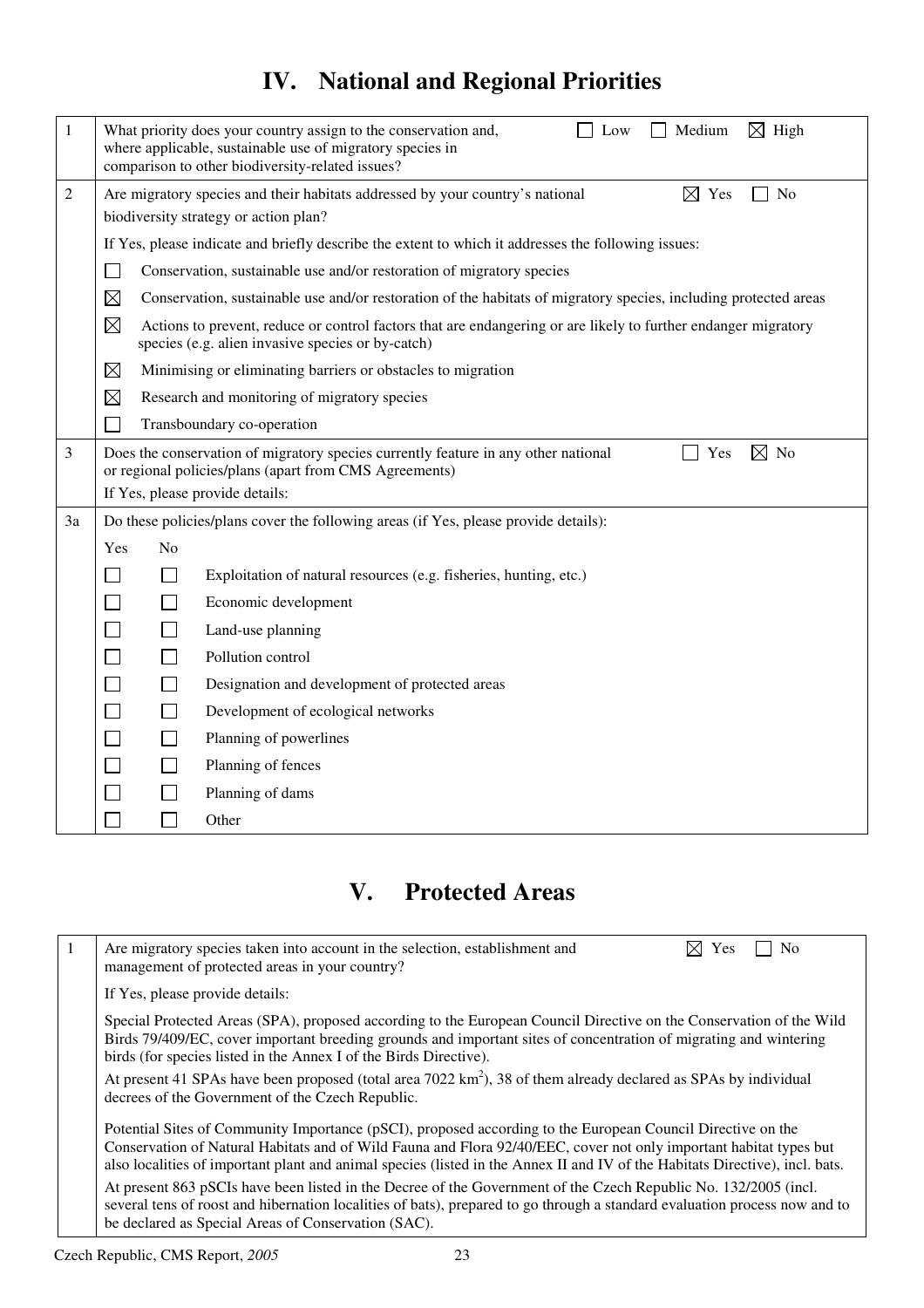| 1a             |             |                | Do these protected areas cover the following areas? (If Yes, please provide details and include the amount of protected<br>areas coverage and the number of protected areas): |
|----------------|-------------|----------------|-------------------------------------------------------------------------------------------------------------------------------------------------------------------------------|
|                | Yes         | N <sub>0</sub> |                                                                                                                                                                               |
|                | $\boxtimes$ |                | Terrestrial                                                                                                                                                                   |
|                | $\boxtimes$ |                | Aquatic                                                                                                                                                                       |
|                |             | $\bowtie$      | Marine                                                                                                                                                                        |
| 1 <sub>b</sub> |             |                | Identify the agency, department or organization responsible for leading on this action in your country:                                                                       |
|                |             |                | Ministry of Environment and its Agency of Nature and Landscape Conservation                                                                                                   |

## **VI. Policies on Satellite Telemetry**

|   | $\boxtimes$ Yes<br>$\overline{\phantom{0}}$ No<br>In the current reporting period, has your country undertaken<br>conservation/research projects that use satellite telemetry?                                                                                                                                                            |
|---|-------------------------------------------------------------------------------------------------------------------------------------------------------------------------------------------------------------------------------------------------------------------------------------------------------------------------------------------|
|   | If Yes, please provide details (Indicate <i>inter alia</i> the scientific justification for the research, describe briefly the measures<br>taken to ensure that risks to the welfare of individual animals and $-$ in the case of severely depleted populations $-$ to the<br>species are minimised, and summarise the results obtained): |
|   | Long-term scientific and educational project on telemetry of <i>Ciconia nigra</i> in Europe, Africa and Asia has been<br>continuing (see http://www.rozhlas.cz/odysea/angl for the Odyssey). Two more species included (Ciconia ciconia and<br>Grus grus).                                                                                |
| 2 | ⊠ No<br>Are any future conservation/research projects planned that will use<br>Yes<br>satellite telemetry?                                                                                                                                                                                                                                |
|   | If Yes, please provide details (including the expected timeframe for these projects):                                                                                                                                                                                                                                                     |
|   | If No, please explain any impediments or requirements in this regard:                                                                                                                                                                                                                                                                     |
|   |                                                                                                                                                                                                                                                                                                                                           |

# **VII. Membership**

|    | $\boxtimes$ No<br>Have actions been taken by your country to encourage non-Parties<br>Yes<br>to join CMS and its related Agreements?                                                          |
|----|-----------------------------------------------------------------------------------------------------------------------------------------------------------------------------------------------|
|    | If Yes, please provide details. (In particular, describe actions taken to recruit the non-Parties that have been identified by<br>the Standing Committee as high priorities for recruitment.) |
| 1a | Identify the agency, department or organization responsible for leading on this action in your country:                                                                                       |

# **VIII. Global and National Importance of CMS**

| Have actions been taken by your country to increase national, regional<br>$\overline{N}$<br>$\boxtimes$ Yes<br>and/or global awareness of the relevance of CMS and its global importance<br>in the context of biodiversity conservation?                                                                                                                                                          |
|---------------------------------------------------------------------------------------------------------------------------------------------------------------------------------------------------------------------------------------------------------------------------------------------------------------------------------------------------------------------------------------------------|
| If Yes, please provide details:                                                                                                                                                                                                                                                                                                                                                                   |
| National level only:                                                                                                                                                                                                                                                                                                                                                                              |
| A working group on international biodiversity conventions has been established under the Ministry of Environment,<br>consisting of people responsible for individual convention and agreements (CBD, CITES, Ramsar, CMS and Bern).<br>A home-page providing information on international conventions in nature conservation has been prepared<br>(http://www.env.cz/AIS/web.nsf/pages/umluvy_op). |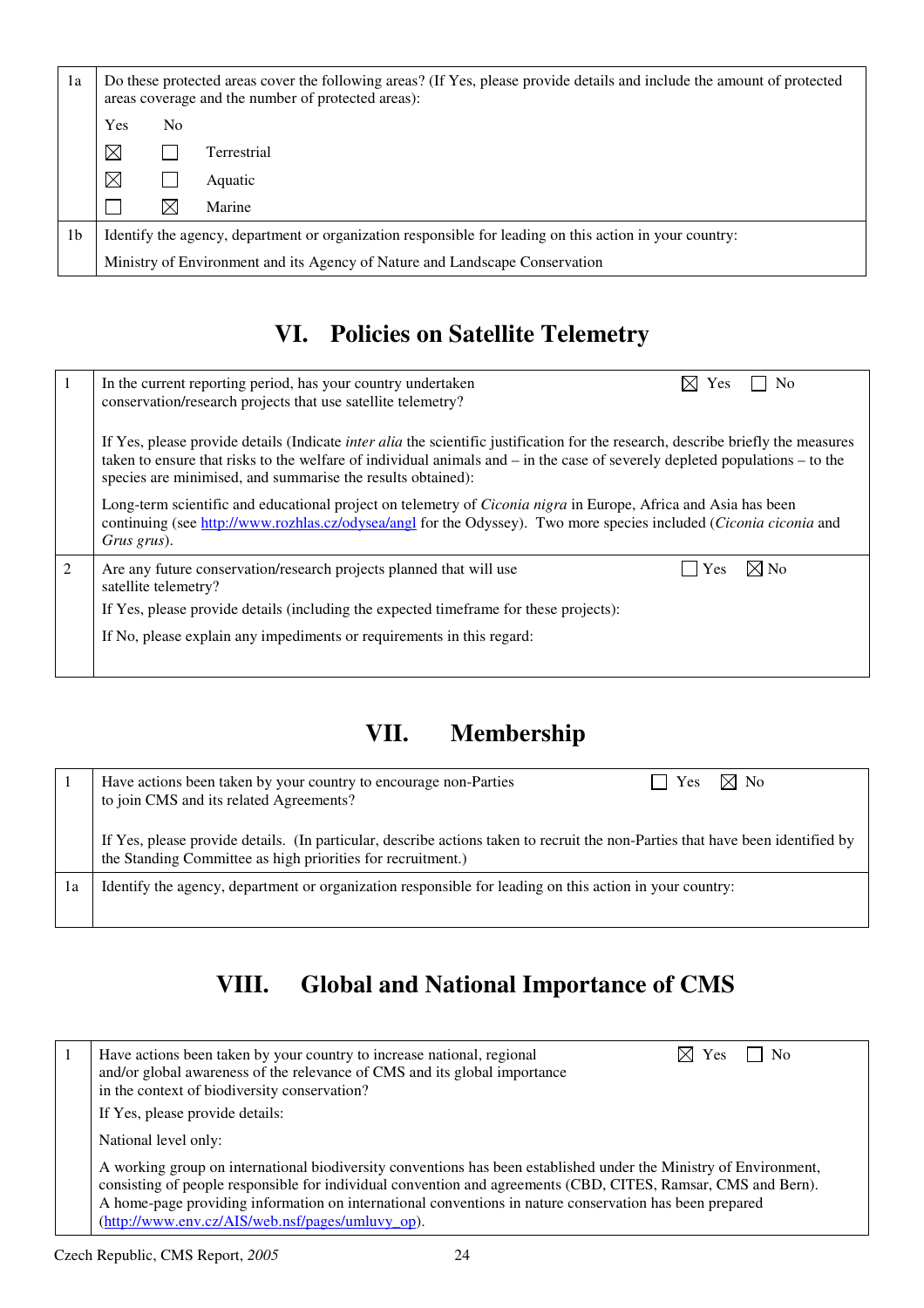| A working group for the EUROBATS in the Czech Republic was established under the Ministry of Environment in 2004.                                                                                   |
|-----------------------------------------------------------------------------------------------------------------------------------------------------------------------------------------------------|
| Several popular and information materials published (by the Czech Society for Ornithology and the Czech Bat<br>Conservation Trust), devoted to conservation of migratory species of birds and bats. |
| Identify the agency, department or organization responsible for leading on this action in your country:                                                                                             |
| Ministry of Environment and its Agency of Nature and Landscape Conservation                                                                                                                         |

# **IX. Mobilization of Resources**

| $\mathbf{1}$   | $\boxtimes$ Yes<br>No<br>Has your country made financial resources available for conservation activities having<br>direct benefits for migratory species in your country?<br>If Yes, please provide details (Indicate the migratory species that have benefited from these activities):                                                                                                                                                      |  |  |  |  |  |  |  |
|----------------|----------------------------------------------------------------------------------------------------------------------------------------------------------------------------------------------------------------------------------------------------------------------------------------------------------------------------------------------------------------------------------------------------------------------------------------------|--|--|--|--|--|--|--|
|                | A new fund for implementation of international conventions established by the Ministry of Environment since 2004,<br>financially supporting specific projects on migratory species: (1) regular International Waterbirds Census, (2) preparation<br>of an atlas of bird migration/flyways in the Czech Republic and (3) bat detectoring (of forest species especially) in 2004,<br>the latter two projects continue to be supported in 2005. |  |  |  |  |  |  |  |
| 2              | $\boxtimes$ No<br>Has your country made voluntary contributions to the CMS Trust Fund to support<br>Yes<br>requests from developing countries and countries with economies in transition?<br>If Yes, please provide details:                                                                                                                                                                                                                 |  |  |  |  |  |  |  |
| 3              | $\boxtimes$ No<br>Has your country made other voluntary financial contributions to support<br>Yes<br>conservation activities having direct benefits for migratory species in other<br>countries (particularly developing countries)?<br>If Yes, please provide details (Indicate the migratory species that have benefited from these activities):                                                                                           |  |  |  |  |  |  |  |
| $\overline{4}$ | Has your country provided technical and/or scientific assistance to<br>No<br>Yes<br>$\bowtie$<br>developing countries to facilitate initiatives for the benefit of migratory<br>species?<br>If Yes, please provide details (Indicate the migratory species that have benefited from these activities):                                                                                                                                       |  |  |  |  |  |  |  |
| 5              | Has your country received financial assistance/support from the CMS Trust<br>No<br>Yes<br>$\bowtie$<br>Fund, via the CMS Secretariat, for national conservation activities having<br>direct benefits for migratory species in your country?<br>If Yes, please provide details (Indicate the migratory species that have benefited from these activities):                                                                                    |  |  |  |  |  |  |  |
| 6              | ⊠<br>Has your country received financial assistance/support from sources other<br>N <sub>o</sub><br>Yes<br>than the CMS Secretariat for conservation activities having direct benefit for<br>migratory species in your country?<br>If Yes, please provide details (Indicate the migratory species that have benefited from these activities):                                                                                                |  |  |  |  |  |  |  |

# **X. Implementation of COP Resolutions and Recommendations**

**Please summarize the measures undertaken by your country to implement the substantive, operational Resolutions and Recommendations adopted by the Conference of the Parties, where these have not been mentioned elsewhere in this report, giving particular emphasis to those identified below (as appropriate).**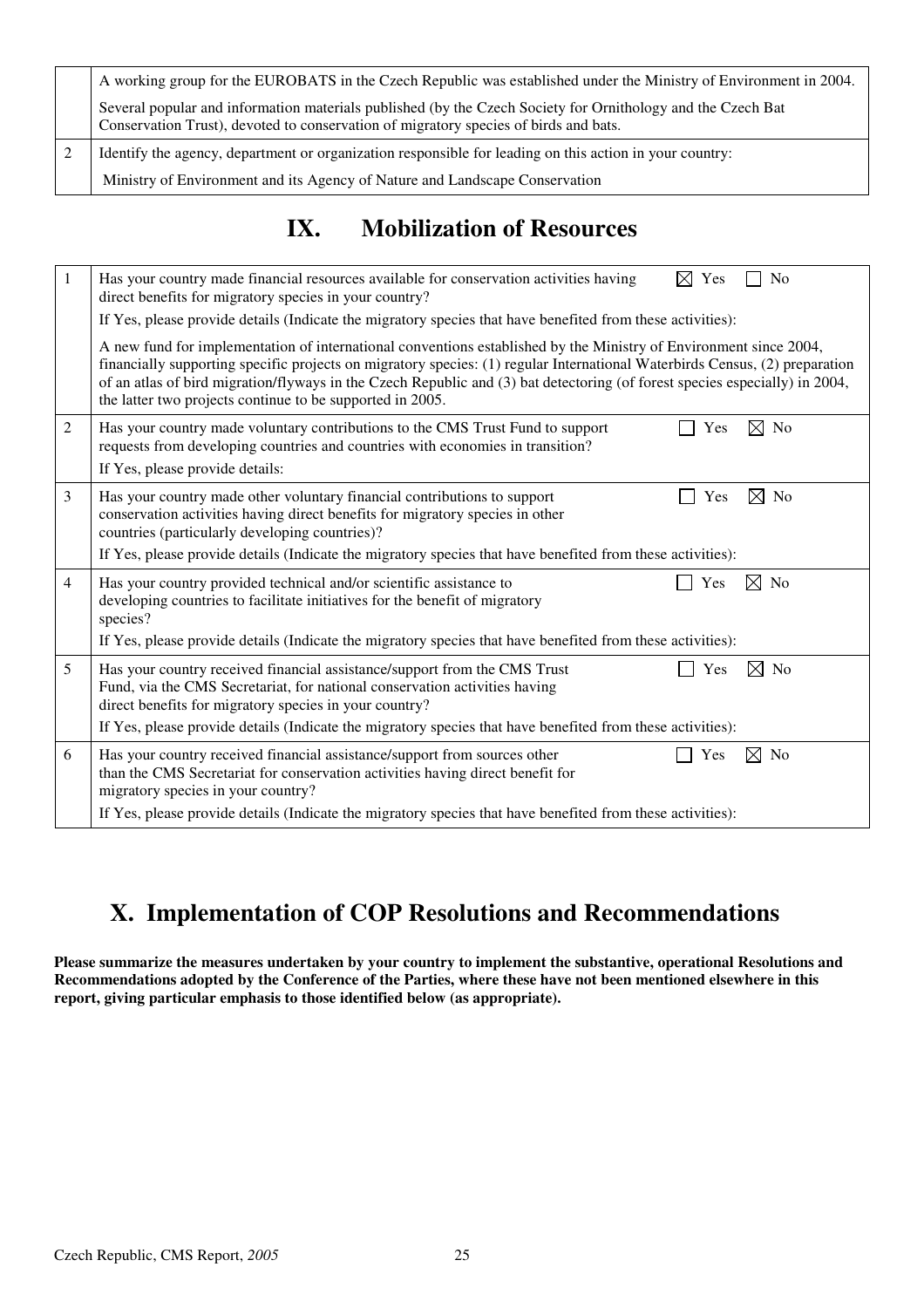#### **Resolutions**

Resolution 6.2 – By-catch, and Recommendation 7.2 – Implementation of Resolution 6.2 on By-catch: N/A

Resolution 6.3 – Southern Hemisphere Albatross Conservation: N/A

Resolution 7.2 – Impact Assessment and Migratory Species: Impact assessment is a legislatively binding procedure (Act No. 114/1992: see Chapter Ia) to assess all activities with an important impact on Natura 2000 sites (European ecological network combining SPAs and SACs: see Chapter V).

Resolution 7.3 – Oil Pollution and Migratory Species: No progress.

Resolution 7.4 – Electrocution of Migratory Birds: Protection of birds against electrocution is covered by the Czech National Council Act No. 114/1992 on Nature and Landscape Protection, in wording of 13 amendments (2004), in its § 5a (protection of wild birds), para (6).

Resolution 7.5 – Wind Turbines and Migratory Species: Methodic instructions prepared by the Ministry of Environment (2004) to standardize legislative procedures of competent authorities when evaluating wind turbine projects. Areas suitable for wind farms and without any important conflicts with nature conservation recommended (based on overlaps of different categories of protected areas, SPAs, pSCIs, systems of ecological stability and migratory routes of large birds, esp. storks).

More detailed base material of important migratory areas and corridors under preparation (Czech Society for Ornithology began to evaluate ringing data and prepare an atlas of bird migration in the Czech Republic).

Resolution 7.9 – Cooperation with Other Bodies and Processes: Regular cooperation and coordinated activities of people responsible for the CBD and the CMS in the Czech Republic (see Chapter VIII).

Participation of respective specialists from the Czech Republic in the Millennium Ecosystem Assessment.

Resolution 7.15 – Future Action on the Antarctic Minke, Bryde's and Pygmy Right Whales under the Convention on Migratory Species: N/A

#### **Recommendations**

Recommendation 7.5 – Range State Agreement for Dugong (*Dugong dugon*) Conservation: N/A

Recommendation 7.6 – Improving the Conservation Status of the Leatherback Turtle (*Dermochelys coriacea*): N/A

Recommendation 7.7 – America Pacific Flyway Programme: N/A

#### **Other resolutions/recommendations**

Resolution 7.1 – Concerted Actions for Appendix I Species: *Otis tarda, Anser erythropus, Acrocephalus paludicola, Aythya nyroca* (see Chapter II/1.2)

#### Recommendation 7.1 – Cooperative Actions for Appendix II Species: *Crex crex, Coturnix coturnix*

Atlas/grid mapping of breeding birds, incl. both the species mentioned, in the Czech Republic in 2001-2003 finished, providing updated information on distribution, population numbers and trends of all bird species (already the third bird atlas in preparation after the 1973-77 and 1985-89 ones).

Regular annual national mapping of *Crex crex* provides actual information on population trends (stable population of 1500-1700 calling males).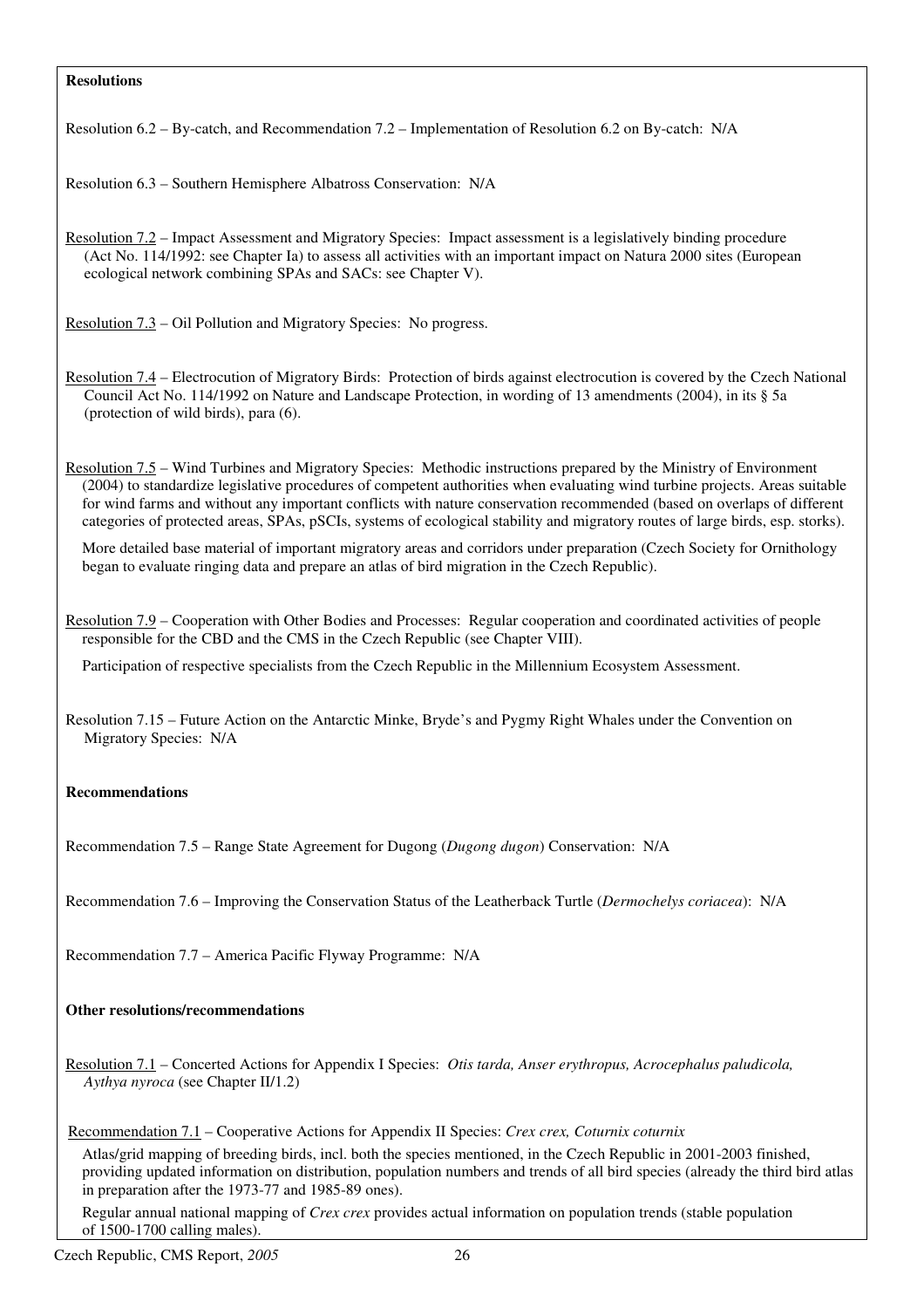National agro-environment scheme, prepared by the Czech Society for Ornithology (CSO) and using *Crex crex* as a flagship species to suggest and implement suitable management of wet and montane meadows, has been adopted. Since 2004 local farmers, willing to keep conditions of "corncrake-friendly" management, are offered financial support by the Ministry of Agriculture.

National monitoring plan, prepared for *Crex crex* and for management of corncrake localities (esp. in SPAs) by the CSO again, is coming in action (2005). It covers also *Coturnix coturnix*.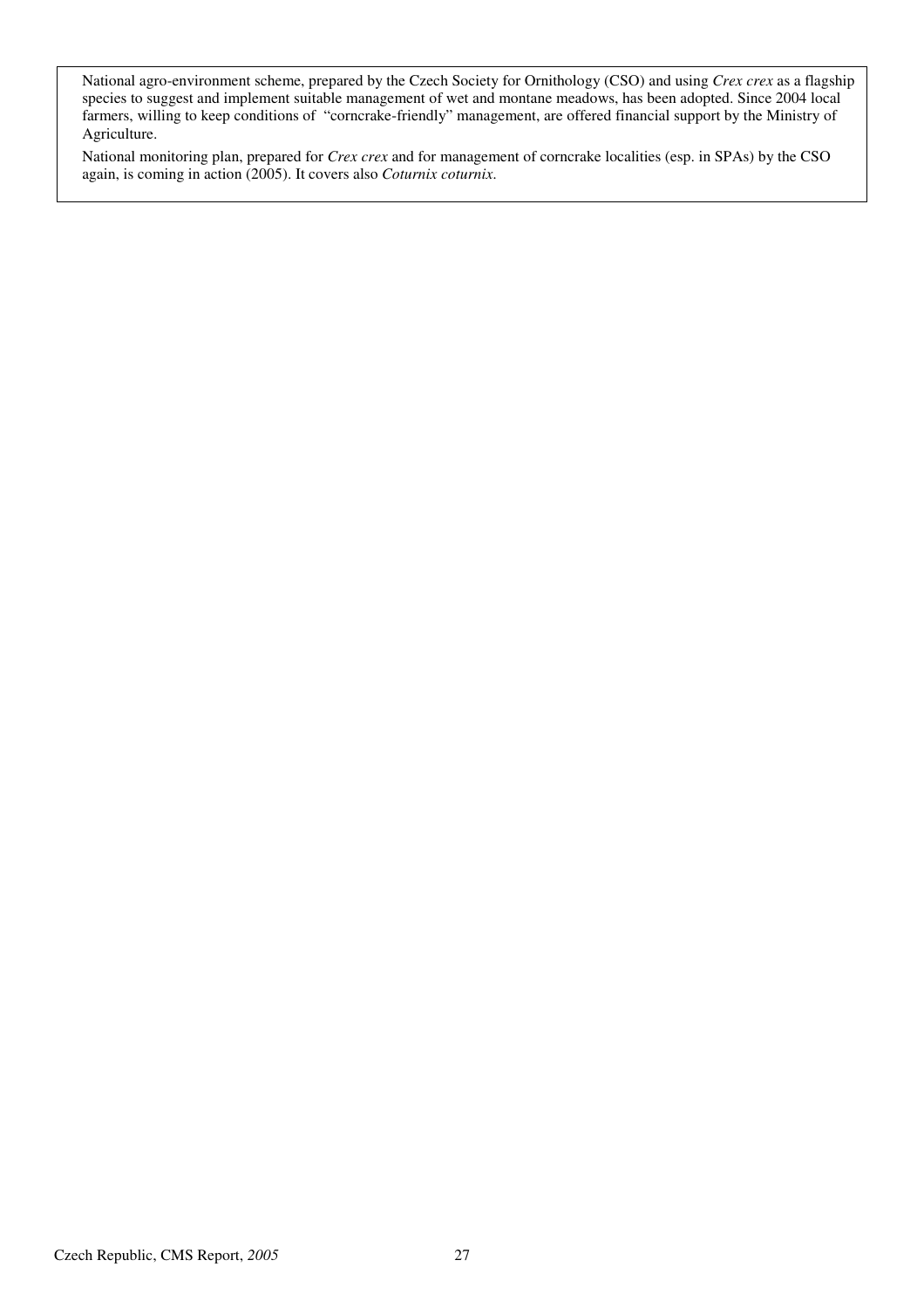## **Annex: Questions on specific Appendix II species**

**The tables below contain the list of all species listed in Appendix II. Boxes have been checked to indicate the species for which your country is considered to be a Range State. Please amend the boxes where appropriate. (If you wish to provide further information on any of these species, please attach as an annex.) Please also provide published distribution references where available.** 

| Species                                                  | Range<br><b>State</b> | Not a<br>Range State | Extinct           | No<br>information<br>available | Published distribution reference                                                               |
|----------------------------------------------------------|-----------------------|----------------------|-------------------|--------------------------------|------------------------------------------------------------------------------------------------|
|                                                          |                       |                      | <b>CHIROPTERA</b> |                                |                                                                                                |
| Rhinolophus ferrumequinum<br>(only European populations) | $\boxtimes$           |                      |                   | ×                              | journal Vespertilio 2/1997 to 8/2004<br>(covering all 24 bat species in the<br>Czech Republic) |
| Rhinolophus hipposideros<br>(only European populations)  | $\boxtimes$           |                      | ×                 | T.                             |                                                                                                |
| Rhinolophus euryale<br>(only European populations)       |                       | $\boxtimes$          |                   | $\mathcal{L}$                  |                                                                                                |
| Rhinolophus mehelyi<br>(only European populations)       |                       | $\boxtimes$          |                   |                                |                                                                                                |
| Rhinolophus blasii<br>(only European populations)        |                       | $\boxtimes$          |                   |                                |                                                                                                |
| Myotis bechsteini<br>(only European populations)         | $\boxtimes$           |                      |                   | ٦                              |                                                                                                |
| Myotis blythi<br>(only European populations)             | $\boxtimes$           |                      |                   | $\mathcal{L}$                  |                                                                                                |
| Myotis brandtii<br>(only European populations)           | $\boxtimes$           |                      |                   | $\mathcal{L}$                  |                                                                                                |
| Myotis capaccinii<br>(only European populations)         |                       | $\boxtimes$          |                   | ٦                              |                                                                                                |
| Myotis dasycneme<br>(only European populations)          | $\boxtimes$           |                      |                   |                                |                                                                                                |
| Myotis daubentoni<br>(only European populations)         | $\boxtimes$           |                      |                   |                                |                                                                                                |
| Myotis emarginatus<br>(only European populations)        | $\boxtimes$           |                      |                   |                                |                                                                                                |
| Myotis myotis<br>(only European populations)             | $\boxtimes$           |                      | $\blacksquare$    | П                              |                                                                                                |
| Myotis mystacinus<br>(only European populations)         | $\boxtimes$           |                      |                   | $\overline{\phantom{0}}$       |                                                                                                |
| Myotis nattereri<br>(only European populations)          | $\boxtimes$           |                      |                   |                                |                                                                                                |
| Pipistrellus kuhli<br>(only European populations)        |                       | $\boxtimes$          |                   |                                |                                                                                                |
| Pipistrellus nathusii<br>(only European populations)     | $\boxtimes$           |                      |                   |                                |                                                                                                |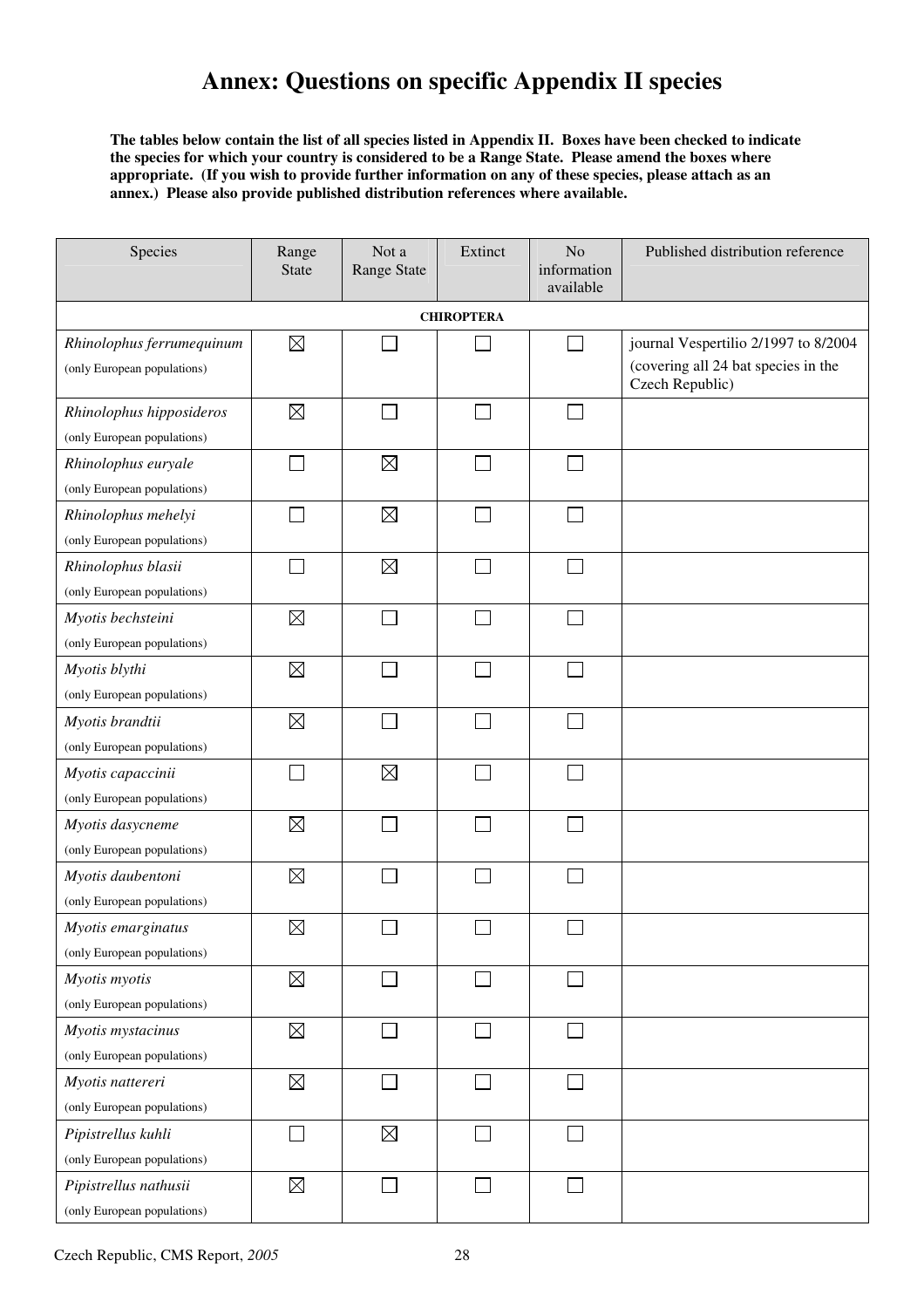| Species                             | Range<br><b>State</b> | Not a<br><b>Range State</b> | Extinct                     | No<br>information<br>available | Published distribution reference |
|-------------------------------------|-----------------------|-----------------------------|-----------------------------|--------------------------------|----------------------------------|
| Pipistrellus pipistrellus           | $\boxtimes$           |                             | $\Box$                      |                                |                                  |
| (only European populations)         |                       |                             |                             |                                |                                  |
| Pipistrellus pygmaeus               | $\boxtimes$           |                             |                             |                                |                                  |
| (only European populations)         |                       |                             |                             |                                |                                  |
| Pipistrellus savii                  | $\boxtimes$           |                             | $\mathcal{L}_{\mathcal{A}}$ |                                |                                  |
| (only European populations)         |                       |                             |                             |                                |                                  |
| Nyctalus lasiopterus                | $\boxtimes$           |                             |                             |                                |                                  |
| (only European populations)         |                       |                             |                             |                                |                                  |
| Nyctalus leisleri                   | $\boxtimes$           |                             | $\mathcal{L}_{\mathcal{A}}$ |                                |                                  |
| (only European populations)         |                       |                             |                             |                                |                                  |
| Nyctalus noctula                    | $\boxtimes$           |                             |                             |                                |                                  |
| (only European populations)         |                       |                             |                             |                                |                                  |
| Eptesicus nilssonii                 | $\boxtimes$           |                             |                             |                                |                                  |
| (only European populations)         |                       |                             |                             |                                |                                  |
| Eptesicus serotinus                 | $\boxtimes$           |                             |                             |                                |                                  |
| (only European populations)         |                       |                             |                             |                                |                                  |
| Vespertilio murinus                 | $\boxtimes$           |                             |                             |                                |                                  |
| (only European populations)         |                       |                             |                             |                                |                                  |
| Barbastella barbastellus            | $\boxtimes$           |                             |                             |                                |                                  |
| (only European populations)         |                       |                             |                             |                                |                                  |
| Plecotus auritus                    | $\boxtimes$           |                             |                             |                                |                                  |
| (only European populations)         |                       |                             |                             |                                |                                  |
| Plecotus austriacus                 | $\boxtimes$           |                             |                             |                                |                                  |
| (only European populations)         |                       |                             |                             |                                |                                  |
| Miniopterus schreibersii            | П                     | $\boxtimes$                 | П                           | $\Box$                         |                                  |
| (only European populations)         |                       |                             |                             |                                |                                  |
| Tadarida teniotis                   |                       | $\boxtimes$                 |                             |                                |                                  |
|                                     |                       |                             | <b>CETACEA</b>              |                                |                                  |
| Physeter macrocephalus              |                       | $\boxtimes$                 |                             |                                |                                  |
| Platanista gangetica<br>gangetica   |                       | $\boxtimes$                 |                             |                                |                                  |
| Pontoporia blainvillei              |                       | $\boxtimes$                 |                             |                                |                                  |
| Inia geoffrensis                    |                       | $\boxtimes$                 |                             |                                |                                  |
| Delphinapterus leucas               |                       | $\boxtimes$                 |                             |                                |                                  |
| Monodon monoceros                   |                       | $\boxtimes$                 |                             |                                |                                  |
| Phocoena phocoena                   |                       | $\boxtimes$                 |                             |                                |                                  |
| (North and Baltic Sea populations)  |                       |                             |                             |                                |                                  |
| Phocoena phocoena                   |                       | $\boxtimes$                 |                             |                                |                                  |
| (western North Atlantic population) |                       |                             |                             |                                |                                  |
| Phocoena phocoena                   |                       | $\boxtimes$                 |                             |                                |                                  |
| (Black Sea population)              |                       |                             |                             |                                |                                  |
| Neophocaena phocaenoides            |                       | $\boxtimes$                 |                             |                                |                                  |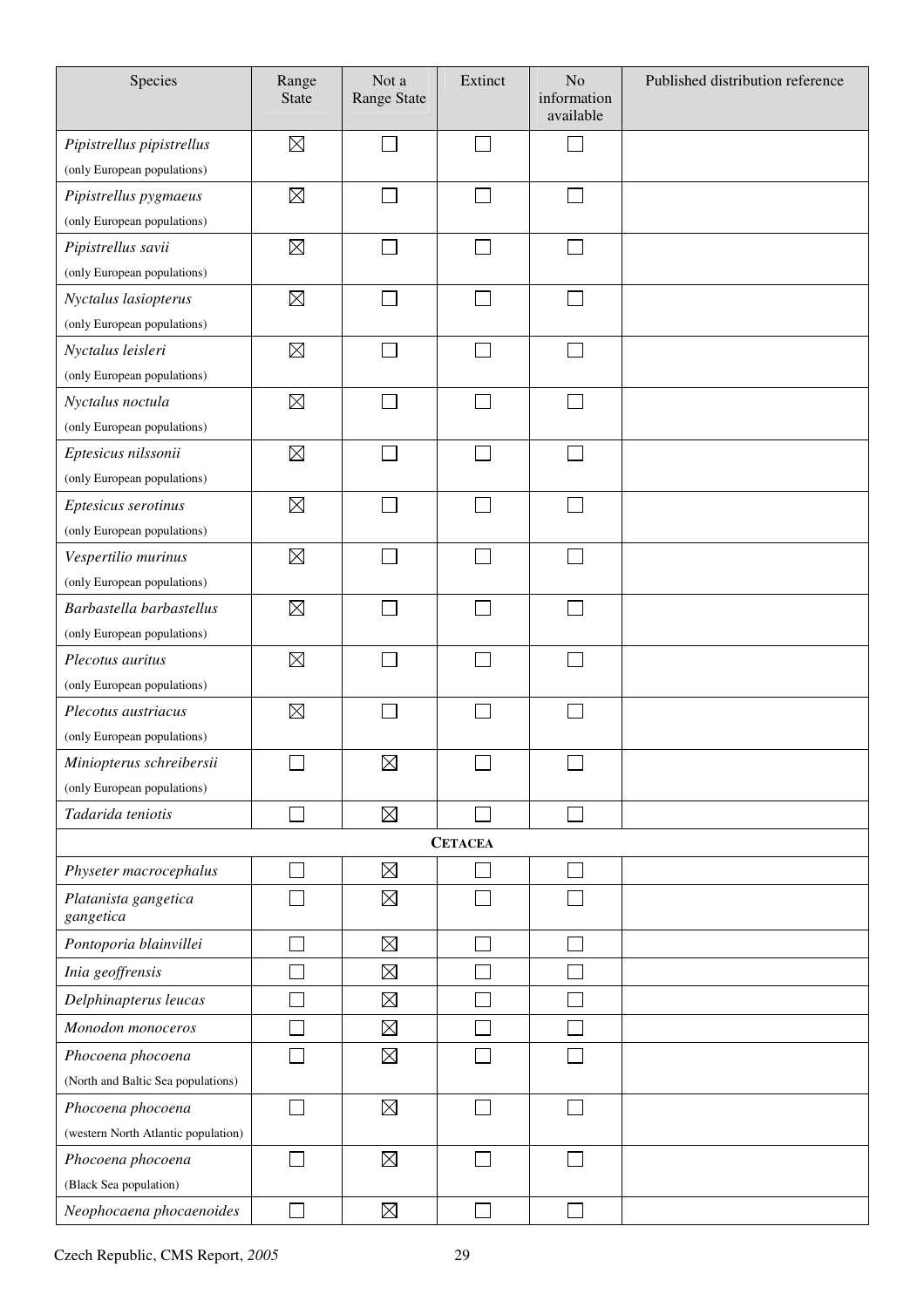| Species                                            | Range<br><b>State</b> | Not a<br>Range State | Extinct | N <sub>o</sub><br>information<br>available | Published distribution reference |
|----------------------------------------------------|-----------------------|----------------------|---------|--------------------------------------------|----------------------------------|
| Phocoenoides dalli                                 |                       | $\boxtimes$          |         |                                            |                                  |
| Phocoena spinipinnis                               |                       | $\boxtimes$          |         |                                            |                                  |
| Phocoena dioptrica                                 |                       | $\boxtimes$          |         |                                            |                                  |
| Sousa chinensis                                    |                       | $\boxtimes$          |         |                                            |                                  |
| Sousa teuszii                                      |                       | $\boxtimes$          |         |                                            |                                  |
| Sotalia fluviatilis                                |                       | $\boxtimes$          |         |                                            |                                  |
| Lagenorhynchus albirostris                         |                       | $\boxtimes$          |         |                                            |                                  |
| (only North and Baltic Sea<br>populations)         |                       |                      |         |                                            |                                  |
| Lagenorhynchus acutus                              | $\sim$                | $\boxtimes$          |         |                                            |                                  |
| (only North and Baltic Sea<br>populations)         |                       |                      |         |                                            |                                  |
| Lagenorhynchus australis                           | $\sim$                | $\boxtimes$          |         |                                            |                                  |
| Lagenorhynchus obscurus                            |                       | $\boxtimes$          |         |                                            |                                  |
| Grampus griseus                                    |                       | $\boxtimes$          |         |                                            |                                  |
| (only North and Baltic Sea<br>populations)         |                       |                      |         |                                            |                                  |
| Tursiops aduncus                                   |                       | $\boxtimes$          |         |                                            |                                  |
| (Arafura/Timor Sea populations)                    |                       |                      |         |                                            |                                  |
| Tursiops truncatus                                 |                       | $\boxtimes$          |         |                                            |                                  |
| (North and Baltic Sea populations)                 |                       |                      |         |                                            |                                  |
| Tursiops truncatus                                 |                       | $\boxtimes$          |         |                                            |                                  |
| (western Mediterranean<br>population)              |                       |                      |         |                                            |                                  |
| Tursiops truncatus                                 |                       | $\boxtimes$          |         |                                            |                                  |
| (Black Sea population)                             |                       |                      |         |                                            |                                  |
| Stenella attenuata                                 |                       | $\boxtimes$          |         |                                            |                                  |
| (eastern tropical Pacific population)              |                       |                      |         |                                            |                                  |
| Stenella attenuata                                 |                       | $\boxtimes$          |         |                                            |                                  |
| (Southeast Asian populations)                      |                       |                      |         |                                            |                                  |
| Stenella longirostris<br>(eastern tropical Pacific |                       | $\boxtimes$          |         |                                            |                                  |
| populations)                                       |                       |                      |         |                                            |                                  |
| Stenella longirostris                              | $\sim$                | $\boxtimes$          |         | $\sim$                                     |                                  |
| (Southeast Asian populations)                      |                       |                      |         |                                            |                                  |
| Stenella coeruleoalba                              |                       | $\boxtimes$          |         |                                            |                                  |
| (eastern tropical Pacific population)              |                       |                      |         |                                            |                                  |
| Stenella coeruleoalba                              | $\sim$                | $\boxtimes$          |         |                                            |                                  |
| (western Mediterranean<br>population)              |                       |                      |         |                                            |                                  |
| Delphinus delphis                                  |                       | $\boxtimes$          |         |                                            |                                  |
| (North and Baltic Sea populations)                 |                       |                      |         |                                            |                                  |
| Delphinus delphis                                  |                       | $\boxtimes$          |         |                                            |                                  |
| (western Mediterranean<br>population)              |                       |                      |         |                                            |                                  |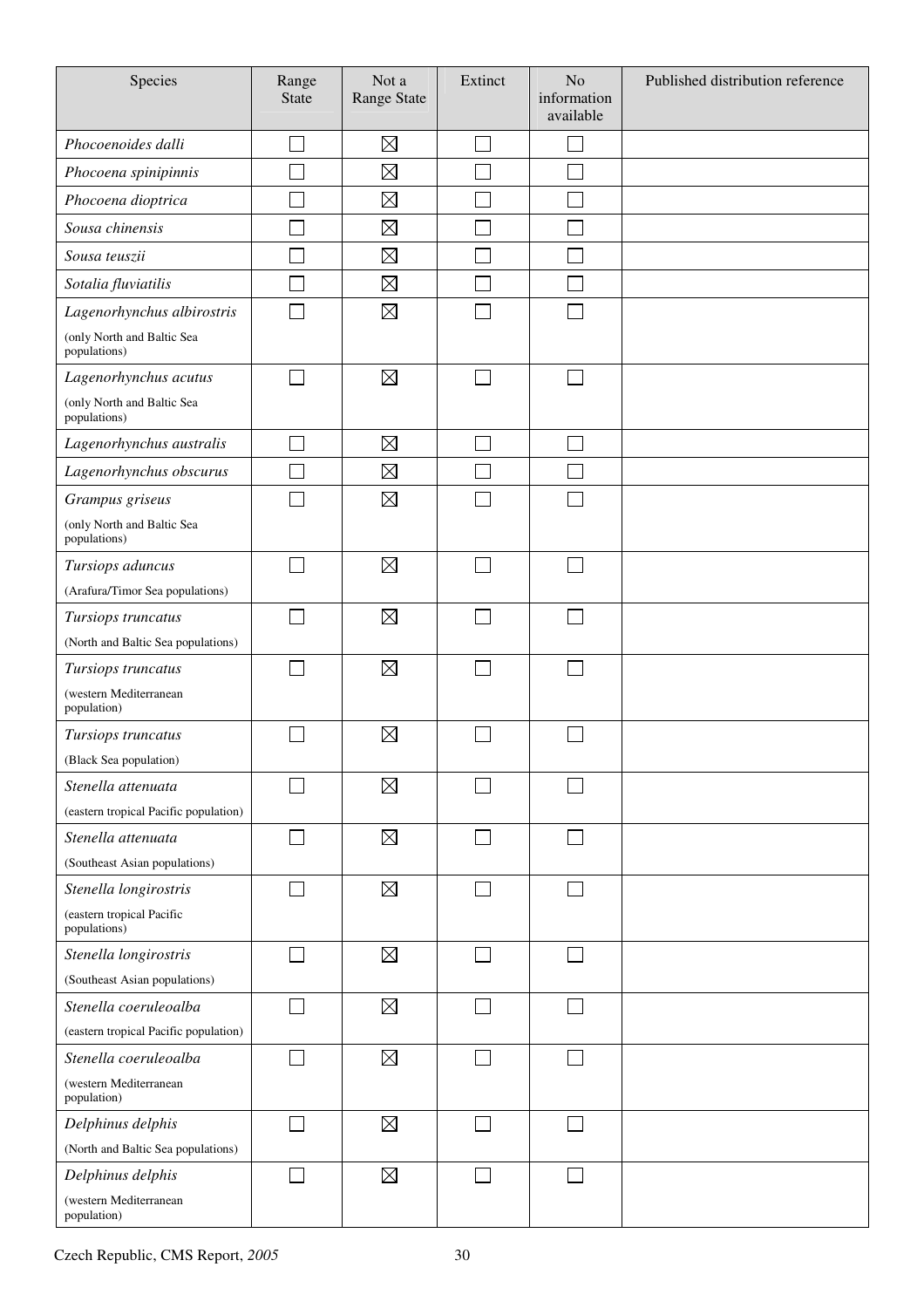| Species                                      | Range<br><b>State</b> | Not a<br>Range State | Extinct                     | No<br>information<br>available | Published distribution reference |  |  |
|----------------------------------------------|-----------------------|----------------------|-----------------------------|--------------------------------|----------------------------------|--|--|
| Delphinus delphis                            |                       | $\boxtimes$          | $\sim$                      |                                |                                  |  |  |
| (Black Sea population)                       |                       |                      |                             |                                |                                  |  |  |
| Delphinus delphis                            |                       | $\boxtimes$          |                             |                                |                                  |  |  |
| (eastern tropical Pacific population)        |                       |                      |                             |                                |                                  |  |  |
| Lagenodelphis hosei                          |                       | $\boxtimes$          |                             |                                |                                  |  |  |
| (Southeast Asian populations)                |                       |                      |                             |                                |                                  |  |  |
| Orcaella brevirostris                        |                       | $\boxtimes$          |                             |                                |                                  |  |  |
| Cephalorhynchus<br>commersonii               |                       | $\boxtimes$          |                             |                                |                                  |  |  |
| (South American population)                  |                       |                      |                             |                                |                                  |  |  |
| Cephalorhynchus eutropia                     |                       | $\boxtimes$          | Г                           |                                |                                  |  |  |
| Cephalorhynchus heavisidii                   | Ξ                     | $\boxtimes$          |                             |                                |                                  |  |  |
| Orcinus orca                                 |                       | $\boxtimes$          |                             |                                |                                  |  |  |
| Globicephala melas                           |                       | $\boxtimes$          |                             |                                |                                  |  |  |
| (only North and Baltic Sea<br>populations)   |                       |                      |                             |                                |                                  |  |  |
| Berardius bairdii                            |                       | $\boxtimes$          |                             |                                |                                  |  |  |
| Hyperoodon ampullatus                        |                       | $\boxtimes$          |                             |                                |                                  |  |  |
| Balaenoptera bonaerensis                     |                       | $\boxtimes$          |                             |                                |                                  |  |  |
| Balaenoptera edeni                           |                       | $\boxtimes$          |                             |                                |                                  |  |  |
| Balaenoptera borealis                        |                       | $\boxtimes$          |                             |                                |                                  |  |  |
| Balaenoptera physalus                        |                       | $\boxtimes$          |                             |                                |                                  |  |  |
| Caperea marginata                            |                       | $\boxtimes$          |                             |                                |                                  |  |  |
|                                              |                       |                      | <b>CARNIVORA</b>            |                                |                                  |  |  |
| Arctocephalus australis                      |                       | $\boxtimes$          |                             |                                |                                  |  |  |
| Otaria flavescens                            |                       | $\boxtimes$          |                             |                                |                                  |  |  |
| Phoca vitulina                               |                       | $\boxtimes$          |                             |                                |                                  |  |  |
| (only Baltic and Wadden Sea<br>populations)  |                       |                      |                             |                                |                                  |  |  |
| Halichoerus grypus                           |                       | $\boxtimes$          |                             |                                |                                  |  |  |
| (only Baltic Sea populations)                |                       |                      |                             |                                |                                  |  |  |
| Monachus monachus                            |                       | $\boxtimes$          |                             |                                |                                  |  |  |
|                                              |                       |                      | <b>PROBOSCIDEA</b>          |                                |                                  |  |  |
| Loxodonta africana                           |                       | $\boxtimes$          |                             |                                |                                  |  |  |
| <b>SIRENIA</b>                               |                       |                      |                             |                                |                                  |  |  |
| Trichechus manatus                           |                       | $\boxtimes$          |                             |                                |                                  |  |  |
| (populations between Honduras<br>and Panama) |                       |                      |                             |                                |                                  |  |  |
| Trichechus senegalensis                      |                       | $\boxtimes$          | $\mathcal{L}_{\mathcal{A}}$ |                                |                                  |  |  |
| Trichechus inunguis                          |                       | $\boxtimes$          |                             |                                |                                  |  |  |
| Dugong dugon                                 |                       | $\boxtimes$          |                             |                                |                                  |  |  |
|                                              |                       |                      | <b>PERISSODACTYLA</b>       |                                |                                  |  |  |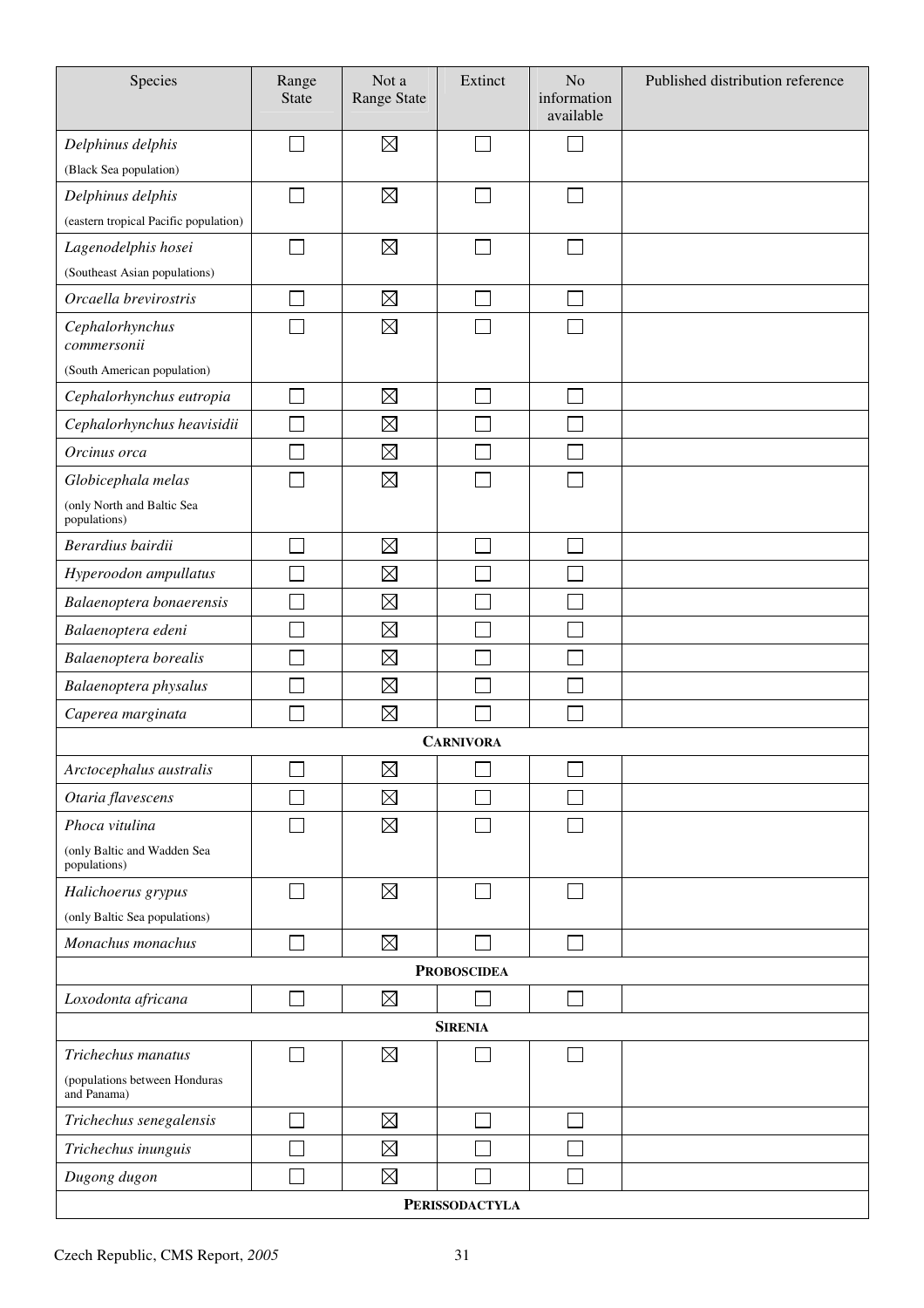| Species                                                    | Range<br><b>State</b>       | Not a<br><b>Range State</b> | Extinct                 | N <sub>o</sub><br>information<br>available | Published distribution reference  |
|------------------------------------------------------------|-----------------------------|-----------------------------|-------------------------|--------------------------------------------|-----------------------------------|
| Equus hemionus                                             |                             | $\boxtimes$                 |                         |                                            |                                   |
| (includes Equus hemionus, Equus<br>onager and Equus kiang) |                             |                             |                         |                                            |                                   |
|                                                            |                             |                             | <b>ARTIODACTYLA</b>     |                                            |                                   |
| Vicugna vicugna                                            |                             | $\boxtimes$                 |                         | $\mathcal{L}$                              |                                   |
| Oryx dammah                                                |                             | $\boxtimes$                 |                         |                                            |                                   |
| Gazella gazella                                            |                             | $\boxtimes$                 |                         |                                            |                                   |
| (only Asian populations)                                   |                             |                             |                         |                                            |                                   |
| Gazella subgutturosa                                       |                             | $\boxtimes$                 |                         |                                            |                                   |
| Procapra gutturosa                                         |                             | $\boxtimes$                 |                         |                                            |                                   |
| Saiga tatarica tatarica                                    |                             | $\boxtimes$                 |                         |                                            |                                   |
|                                                            |                             |                             | <b>GAVIIFORMES</b>      |                                            |                                   |
| Gavia stellata                                             | $\boxtimes$                 |                             |                         |                                            | Hudec 1994, Hudec et al. 1995     |
| (Western Palearctic populations)                           |                             |                             |                         |                                            | (covering Gavii- to Anseriformes) |
| Gavia arctica arctica                                      | $\boxtimes$                 |                             |                         | $\mathcal{L}_{\mathcal{A}}$                |                                   |
| Gavia arctica suschkini                                    | $\mathcal{L}_{\mathcal{A}}$ | $\boxtimes$                 |                         | $\mathcal{L}_{\mathcal{A}}$                |                                   |
| Gavia immer immer                                          |                             | $\boxtimes$                 |                         |                                            |                                   |
| (Northwest European population)                            |                             |                             |                         |                                            |                                   |
| Gavia adamsii                                              | $\mathcal{L}_{\mathcal{A}}$ | $\boxtimes$                 |                         | ×.                                         |                                   |
| (Western Palearctic population)                            |                             |                             |                         |                                            |                                   |
|                                                            |                             |                             | <b>PODICIPEDIFORMES</b> |                                            |                                   |
| Podiceps grisegena<br>grisegena                            | $\boxtimes$                 |                             |                         |                                            |                                   |
| Podiceps auritus                                           | $\boxtimes$                 |                             |                         |                                            |                                   |
| (Western Palearctic populations)                           |                             |                             |                         |                                            |                                   |
|                                                            |                             |                             | <b>PELECANIFORMES</b>   |                                            |                                   |
| Phalacrocorax nigrogularis                                 |                             | $\boxtimes$                 |                         |                                            |                                   |
| Phalacrocorax pygmeus                                      |                             | $\boxtimes$                 |                         |                                            |                                   |
| Pelecanus onocrotalus                                      |                             | $\boxtimes$                 |                         |                                            |                                   |
| (Western Palearctic populations)                           |                             |                             |                         |                                            |                                   |
| Pelecanus crispus                                          |                             | $\boxtimes$                 |                         |                                            |                                   |
|                                                            |                             |                             | <b>CICONIIFORMES</b>    |                                            |                                   |
| Botaurus stellaris stellaris                               | $\boxtimes$                 |                             |                         |                                            |                                   |
| (Western Palearctic populations)                           |                             |                             |                         |                                            |                                   |
| Ixobrychus minutus minutus                                 | $\boxtimes$                 |                             |                         |                                            |                                   |
| (Western Palearctic populations)                           |                             |                             |                         |                                            |                                   |
| Ixobrychus sturmii                                         |                             | $\boxtimes$                 |                         |                                            |                                   |
| Ardeola rufiventris                                        |                             | $\boxtimes$                 |                         |                                            |                                   |
| Ardeola idae                                               |                             | $\boxtimes$                 |                         |                                            |                                   |
| Egretta vinaceigula                                        |                             | $\boxtimes$                 |                         |                                            |                                   |
| Casmerodius albus albus                                    | $\boxtimes$                 |                             |                         |                                            |                                   |
| (Western Palearctic populations)                           |                             |                             |                         |                                            |                                   |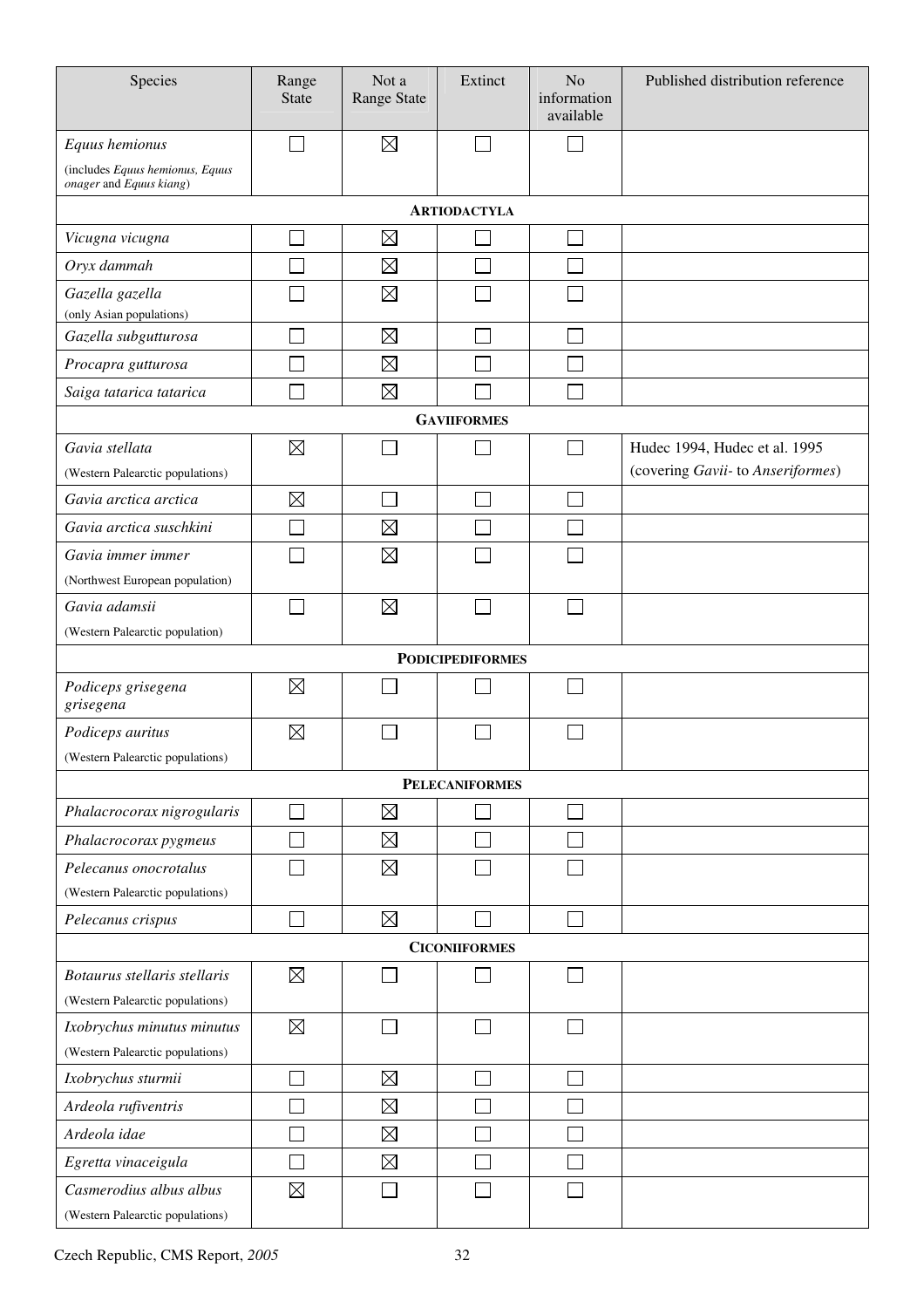| Species                                             | Range<br><b>State</b> | Not a<br>Range State | Extinct             | N <sub>o</sub><br>information<br>available | Published distribution reference |
|-----------------------------------------------------|-----------------------|----------------------|---------------------|--------------------------------------------|----------------------------------|
| Ardea purpurea purpurea                             | $\boxtimes$           |                      |                     |                                            |                                  |
| (populations breeding in the<br>Western Palearctic) |                       |                      |                     |                                            |                                  |
| Mycteria ibis                                       |                       | $\boxtimes$          |                     |                                            |                                  |
| Ciconia nigra                                       | $\boxtimes$           |                      |                     |                                            |                                  |
| Ciconia episcopus<br>microscelis                    |                       | $\boxtimes$          |                     |                                            |                                  |
| Ciconia ciconia                                     | $\boxtimes$           |                      |                     |                                            |                                  |
| Plegadis falcinellus                                | $\boxtimes$           |                      |                     |                                            |                                  |
| Geronticus eremita                                  |                       | $\boxtimes$          |                     |                                            |                                  |
| Threskiornis aethiopicus<br>aethiopicus             |                       | $\boxtimes$          |                     |                                            |                                  |
| Platalea alba                                       |                       | $\boxtimes$          |                     |                                            |                                  |
| (excluding Malagasy population)                     |                       |                      |                     |                                            |                                  |
| Platalea leucorodia                                 | $\boxtimes$           |                      |                     |                                            |                                  |
| Phoenicopterus ruber                                |                       | $\boxtimes$          |                     |                                            |                                  |
| Phoenicopterus minor                                |                       | $\boxtimes$          |                     |                                            |                                  |
|                                                     |                       |                      | <b>ANSERIFORMES</b> |                                            |                                  |
| Dendrocygna bicolor                                 |                       | $\boxtimes$          |                     |                                            |                                  |
| Dendrocygna viduata                                 |                       | $\boxtimes$          |                     |                                            |                                  |
| Thalassornis leuconotus                             |                       | $\boxtimes$          |                     |                                            |                                  |
| Oxyura leucocephala                                 |                       | $\boxtimes$          |                     |                                            |                                  |
| Cygnus olor                                         | $\boxtimes$           |                      |                     |                                            |                                  |
| Cygnus cygnus                                       | $\boxtimes$           |                      |                     |                                            |                                  |
| Cygnus columbianus                                  | $\boxtimes$           |                      |                     |                                            |                                  |
| Anser brachyrhynchus                                | $\boxtimes$           |                      |                     |                                            |                                  |
| Anser fabalis                                       | $\boxtimes$           |                      |                     |                                            |                                  |
| Anser albifrons                                     | $\boxtimes$           |                      |                     |                                            |                                  |
| Anser erythropus                                    | $\boxtimes$           |                      |                     |                                            |                                  |
| Anser anser                                         | $\boxtimes$           |                      |                     |                                            |                                  |
| Branta leucopsis                                    | $\boxtimes$           |                      |                     |                                            |                                  |
| Branta bernicla                                     |                       | $\boxtimes$          |                     |                                            |                                  |
| Branta ruficollis                                   | $\boxtimes$           |                      |                     |                                            |                                  |
| Alopochen aegyptiacus                               |                       | $\boxtimes$          |                     |                                            |                                  |
| Tadorna ferruginea                                  | $\boxtimes$           |                      |                     |                                            |                                  |
| Tadorna cana                                        |                       | $\boxtimes$          |                     |                                            |                                  |
| Tadorna tadorna                                     | $\boxtimes$           |                      |                     |                                            |                                  |
| Plectropterus gambensis                             |                       | $\boxtimes$          |                     |                                            |                                  |
| Sarkidiornis melanotos                              |                       | $\boxtimes$          |                     |                                            |                                  |
| Nettapus auritus                                    |                       | $\boxtimes$          |                     |                                            |                                  |
| Anas penelope                                       | $\boxtimes$           |                      |                     |                                            |                                  |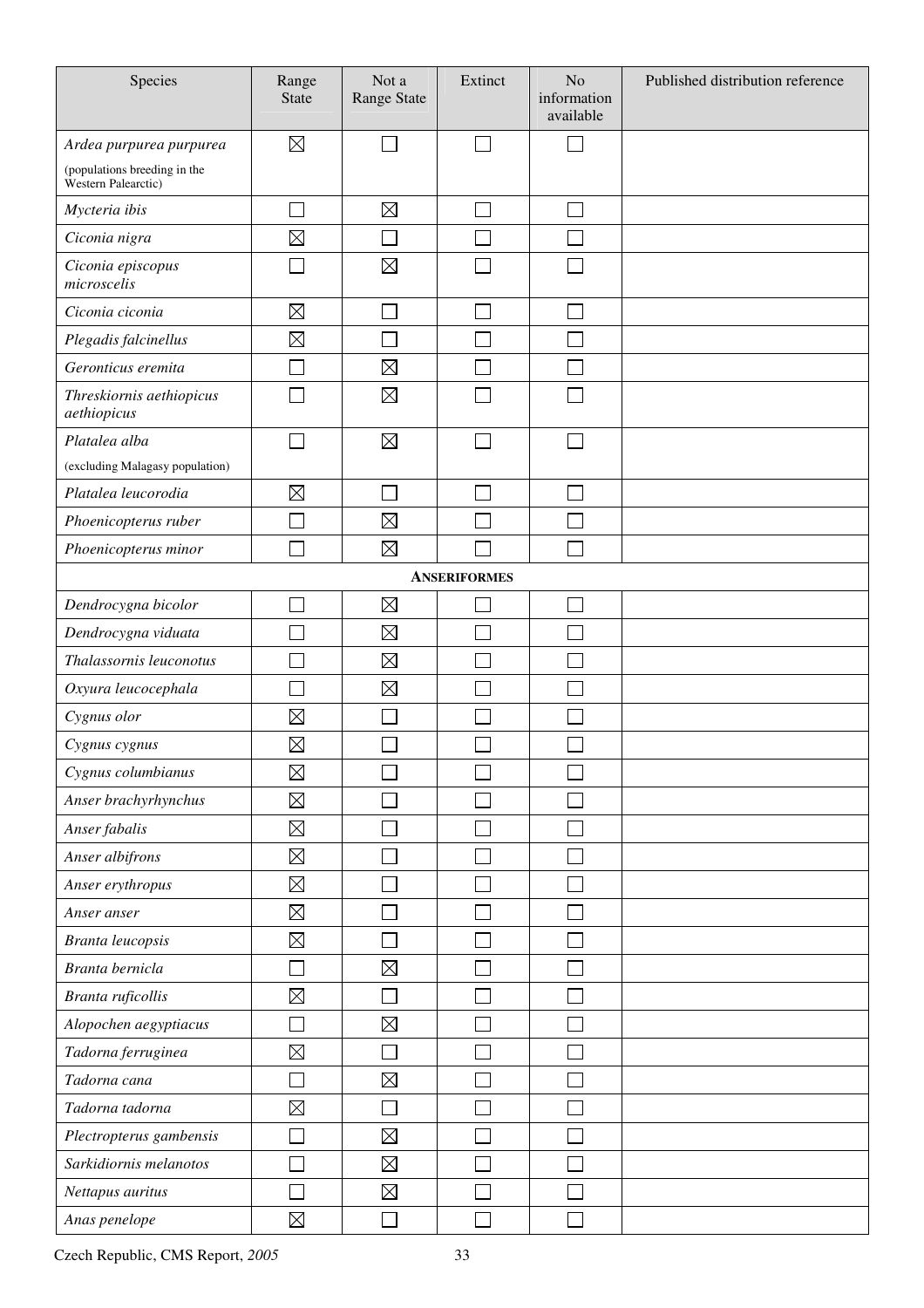| Species                        | Range<br><b>State</b> | Not a<br>Range State | Extinct                  | N <sub>o</sub><br>information<br>available | Published distribution reference           |  |  |  |
|--------------------------------|-----------------------|----------------------|--------------------------|--------------------------------------------|--------------------------------------------|--|--|--|
| Anas strepera                  | $\boxtimes$           |                      |                          |                                            |                                            |  |  |  |
| Anas crecca                    | $\boxtimes$           |                      |                          |                                            |                                            |  |  |  |
| Anas capensis                  |                       | $\boxtimes$          |                          |                                            |                                            |  |  |  |
| Anas platyrhynchos             | $\boxtimes$           |                      |                          |                                            |                                            |  |  |  |
| Anas undulata                  |                       | $\boxtimes$          |                          |                                            |                                            |  |  |  |
| Anas acuta                     | $\boxtimes$           |                      |                          |                                            |                                            |  |  |  |
| Anas erythrorhyncha            | Ξ                     | $\boxtimes$          |                          |                                            |                                            |  |  |  |
| Anas hottentota                |                       | $\boxtimes$          |                          |                                            |                                            |  |  |  |
| Anas querquedula               | $\boxtimes$           | Ξ                    |                          |                                            |                                            |  |  |  |
| Anas clypeata                  | $\boxtimes$           | Ξ                    | ٦                        |                                            |                                            |  |  |  |
| Marmaronetta<br>angustirostris |                       | $\boxtimes$          |                          |                                            |                                            |  |  |  |
| Netta rufina                   | $\boxtimes$           |                      |                          |                                            |                                            |  |  |  |
| Netta erythrophthalma          |                       | $\boxtimes$          |                          |                                            |                                            |  |  |  |
| Aythya ferina                  | $\boxtimes$           |                      |                          |                                            |                                            |  |  |  |
| Aythya nyroca                  | $\boxtimes$           |                      |                          |                                            |                                            |  |  |  |
| Aythya fuligula                | $\boxtimes$           |                      |                          |                                            |                                            |  |  |  |
| Aythya marila                  | $\boxtimes$           |                      |                          |                                            |                                            |  |  |  |
| Somateria mollissima           | $\boxtimes$           |                      |                          |                                            |                                            |  |  |  |
| Somateria spectabilis          |                       | $\boxtimes$          |                          |                                            |                                            |  |  |  |
| Polysticta stelleri            |                       | $\boxtimes$          |                          |                                            |                                            |  |  |  |
| Clangula hyemalis              | $\boxtimes$           |                      |                          |                                            |                                            |  |  |  |
| Melanitta nigra                | $\boxtimes$           |                      |                          |                                            |                                            |  |  |  |
| Melanitta fusca                | $\boxtimes$           |                      |                          |                                            |                                            |  |  |  |
| Bucephala clangula             | $\boxtimes$           |                      |                          |                                            |                                            |  |  |  |
| Mergellus albellus             | $\boxtimes$           |                      |                          |                                            |                                            |  |  |  |
| Mergus serrator                | $\boxtimes$           |                      |                          |                                            |                                            |  |  |  |
| Mergus merganser               | $\boxtimes$           |                      |                          |                                            |                                            |  |  |  |
|                                |                       |                      | <b>FALCONIFORMES</b>     |                                            |                                            |  |  |  |
| Pandion haliaetus              | $\boxtimes$           |                      |                          | $\sim$                                     | Hudec et al. 1995, Hudec & Stastny<br>2005 |  |  |  |
|                                |                       |                      |                          |                                            | (covering Falconi-to<br>Coraciiformes)     |  |  |  |
|                                | <b>GALLIFORMES</b>    |                      |                          |                                            |                                            |  |  |  |
| Coturnix coturnix coturnix     | $\boxtimes$           |                      |                          | $\sim$                                     |                                            |  |  |  |
|                                |                       |                      | <b>SPHENISCIFORMES</b>   |                                            |                                            |  |  |  |
| Spheniscus demersus            |                       | $\boxtimes$          |                          | $\sim$                                     |                                            |  |  |  |
|                                |                       |                      | <b>PROCELLARIIFORMES</b> |                                            |                                            |  |  |  |
| Diomedea exulans               |                       | $\boxtimes$          |                          |                                            |                                            |  |  |  |
| Diomedea epomophora            |                       | $\boxtimes$          |                          |                                            |                                            |  |  |  |
| Diomedea irrorata              |                       | $\boxtimes$          |                          |                                            |                                            |  |  |  |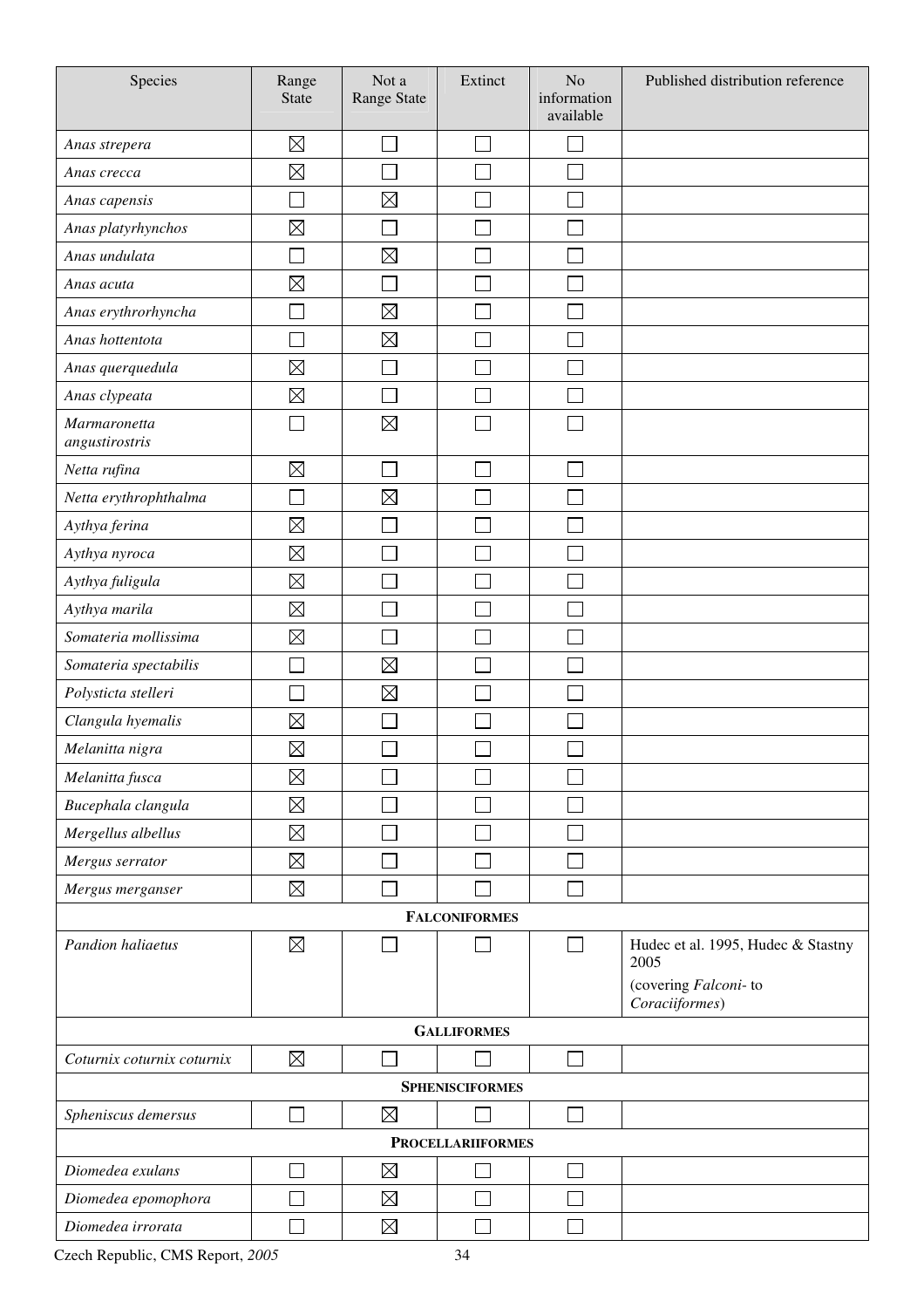| Species                                                                | Range<br><b>State</b> | Not a<br>Range State | Extinct                | No<br>information<br>available | Published distribution reference |
|------------------------------------------------------------------------|-----------------------|----------------------|------------------------|--------------------------------|----------------------------------|
| Diomedea nigripes                                                      |                       | $\boxtimes$          |                        |                                |                                  |
| Diomedea immutabilis                                                   |                       | $\boxtimes$          |                        |                                |                                  |
| Diomedea melanophris                                                   |                       | $\boxtimes$          |                        |                                |                                  |
| Diomedea bulleri                                                       |                       | $\boxtimes$          |                        |                                |                                  |
| Diomedea cauta                                                         |                       | $\boxtimes$          |                        |                                |                                  |
| Diomedea chlororhynchos                                                |                       | $\boxtimes$          |                        |                                |                                  |
| Diomedea chrysostoma                                                   |                       | $\boxtimes$          |                        |                                |                                  |
| Phoebetria fusca                                                       |                       | $\boxtimes$          |                        |                                |                                  |
| Phoebetria palpebrata                                                  |                       | $\boxtimes$          |                        |                                |                                  |
| Macronectes giganteus                                                  |                       | $\boxtimes$          |                        |                                |                                  |
| Macronectes halli                                                      |                       | $\boxtimes$          |                        |                                |                                  |
| Procellaria cinerea                                                    |                       | $\boxtimes$          |                        |                                |                                  |
| Procellaria aequinoctialis                                             |                       | $\boxtimes$          |                        |                                |                                  |
| Procellaria aequinoctialis<br>conspicillata                            |                       | $\boxtimes$          |                        |                                |                                  |
| Procellaria parkinsoni                                                 |                       | $\boxtimes$          |                        |                                |                                  |
| Procellaria westlandica                                                |                       | $\boxtimes$          |                        |                                |                                  |
|                                                                        |                       |                      | <b>GRUIFORMES</b>      |                                |                                  |
| Porzana porzana<br>(populations breeding in the<br>Western Palearctic) | $\boxtimes$           |                      |                        |                                |                                  |
| Porzana parva parva                                                    | $\boxtimes$           |                      |                        |                                |                                  |
| Porzana pusilla intermedia                                             | $\boxtimes$           |                      |                        |                                |                                  |
| Fulica atra atra<br>(Mediterranean and Black Sea<br>populations)       |                       | $\boxtimes$          |                        | ى                              |                                  |
| Aenigmatolimnas<br>marginalis                                          |                       | $\boxtimes$          | $\mathbf{L}$           | $\sim$                         |                                  |
| Sarothrura boehmi                                                      |                       | $\boxtimes$          |                        |                                |                                  |
| Sarothrura ayresi                                                      |                       | $\boxtimes$          |                        |                                |                                  |
| Crex crex                                                              | $\boxtimes$           | l.                   |                        |                                |                                  |
| Grus leucogeranus                                                      |                       | $\boxtimes$          |                        |                                |                                  |
| Grus virgo (Syn.<br>Anthropoides virgo)                                |                       | $\boxtimes$          |                        |                                |                                  |
| Grus paradisea                                                         |                       | $\boxtimes$          |                        |                                |                                  |
| Grus carunculatus                                                      |                       | $\boxtimes$          |                        |                                |                                  |
| Grus grus                                                              | $\boxtimes$           | LУ.                  |                        |                                |                                  |
| Chlamydotis undulata                                                   |                       | $\boxtimes$          |                        |                                |                                  |
| (only Asian populations)                                               |                       |                      |                        |                                |                                  |
| Otis tarda                                                             | $\boxtimes$           |                      |                        |                                |                                  |
|                                                                        |                       |                      | <b>CHARADRIIFORMES</b> |                                |                                  |
| Himantopus himantopus                                                  | $\boxtimes$           |                      |                        |                                |                                  |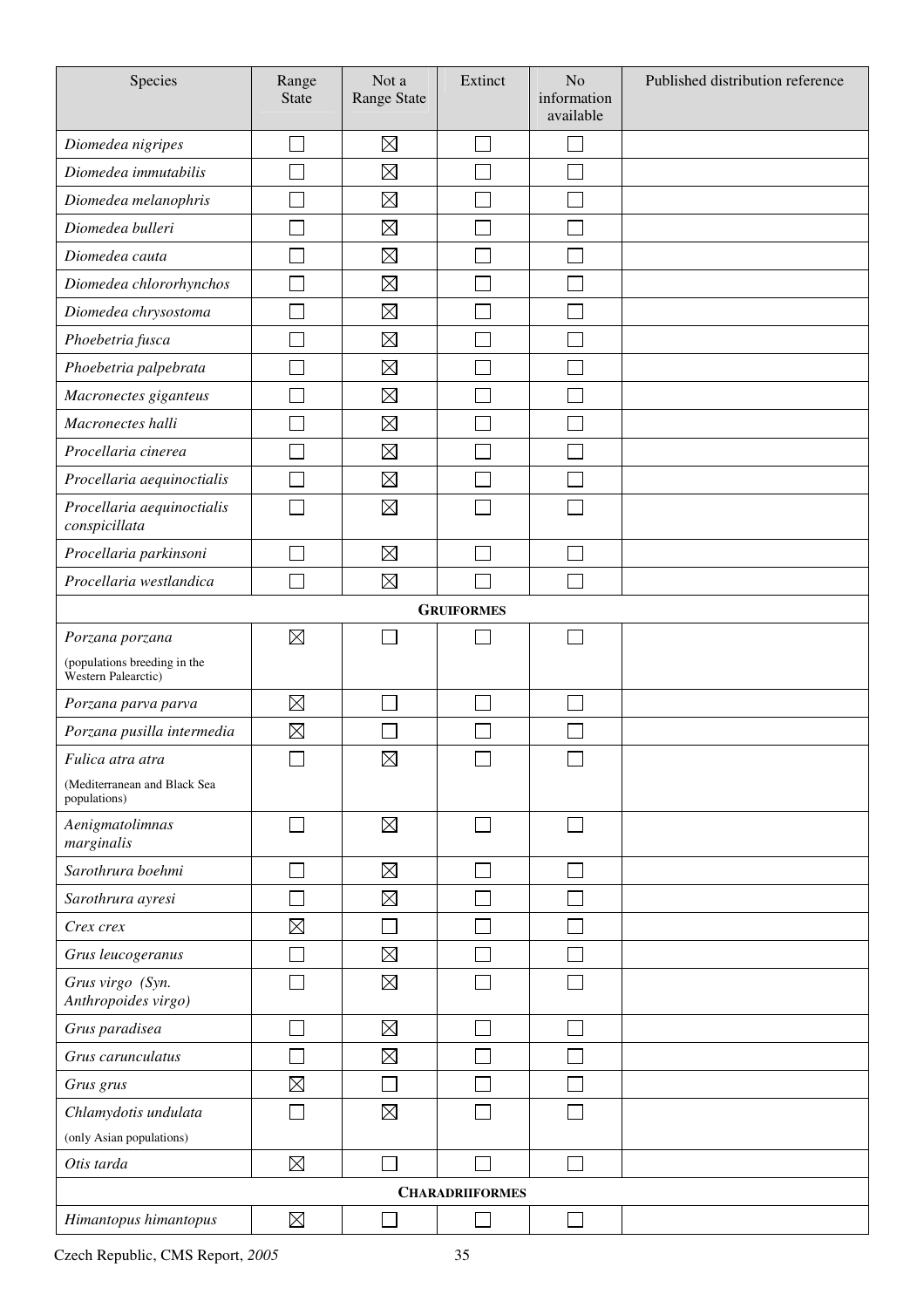| Species                                        | Range<br><b>State</b> | Not a<br><b>Range State</b> | Extinct | N <sub>o</sub><br>information<br>available | Published distribution reference |
|------------------------------------------------|-----------------------|-----------------------------|---------|--------------------------------------------|----------------------------------|
| Recurvirostra avosetta                         | $\boxtimes$           |                             |         |                                            |                                  |
| Dromas ardeola                                 |                       | $\boxtimes$                 |         |                                            |                                  |
| <b>Burhinus</b> oedicnemus                     | $\boxtimes$           |                             |         |                                            |                                  |
| Glareola pratincola                            |                       | $\boxtimes$                 |         |                                            |                                  |
| Glareola nordmanni                             |                       | $\boxtimes$                 |         |                                            |                                  |
| Pluvialis apricaria                            | $\boxtimes$           |                             |         |                                            |                                  |
| Pluvialis squatarola                           | $\boxtimes$           |                             |         |                                            |                                  |
| Charadrius hiaticula                           | $\boxtimes$           |                             |         |                                            |                                  |
| Charadrius dubius                              | $\boxtimes$           |                             |         |                                            |                                  |
| Charadrius pecuarius                           |                       | $\boxtimes$                 |         |                                            |                                  |
| Charadrius tricollaris                         |                       | $\boxtimes$                 |         |                                            |                                  |
| Charadrius forbesi                             |                       | $\boxtimes$                 |         |                                            |                                  |
| Charadrius pallidus                            |                       | $\boxtimes$                 |         |                                            |                                  |
| Charadrius alexandrinus                        | $\boxtimes$           |                             |         |                                            |                                  |
| Charadrius marginatus                          |                       | $\boxtimes$                 |         |                                            |                                  |
| Charadrius mongulus                            |                       | $\boxtimes$                 |         |                                            |                                  |
| Charadrius leschenaultii                       |                       | $\boxtimes$                 |         |                                            |                                  |
| Charadrius asiaticus                           |                       | $\boxtimes$                 |         |                                            |                                  |
| Eudromias morinellus                           | $\boxtimes$           |                             |         |                                            |                                  |
| Vanellus vanellus                              | $\boxtimes$           |                             |         |                                            |                                  |
| Vanellus spinosus                              |                       | $\boxtimes$                 |         |                                            |                                  |
| Vanellus albiceps                              |                       | $\boxtimes$                 |         |                                            |                                  |
| Vanellus senegallus                            | ᄂ                     | $\boxtimes$                 | ٮ       | ٮ                                          |                                  |
| Vanellus lugubris                              |                       | $\boxtimes$                 |         |                                            |                                  |
| Vanellus melanopterus                          |                       | $\boxtimes$                 |         |                                            |                                  |
| Vanellus coronatus                             |                       | $\boxtimes$                 |         |                                            |                                  |
| Vanellus superciliosus                         |                       | $\boxtimes$                 |         |                                            |                                  |
| Vanellus gregarius (Syn<br>Chettusia gregaria) |                       | $\boxtimes$                 |         |                                            |                                  |
| Vanellus leucurus                              |                       | $\boxtimes$                 |         |                                            |                                  |
| Gallinago media                                | $\boxtimes$           |                             |         |                                            |                                  |
| Gallinago gallinago                            | $\boxtimes$           |                             |         |                                            |                                  |
| Lymnocryptes minimus                           | $\boxtimes$           |                             |         |                                            |                                  |
| Limosa limosa                                  | $\boxtimes$           |                             |         |                                            |                                  |
| Limosa lapponica                               | $\boxtimes$           |                             |         |                                            |                                  |
| Numenius phaeopus                              | $\boxtimes$           |                             |         |                                            |                                  |
| Numenius tenuirostris                          |                       | $\boxtimes$                 |         |                                            |                                  |
| Numenius arquata                               | $\boxtimes$           |                             |         |                                            |                                  |
| Tringa erythropus                              | $\boxtimes$           |                             |         |                                            |                                  |
| Tringa totanus                                 | $\boxtimes$           |                             |         |                                            |                                  |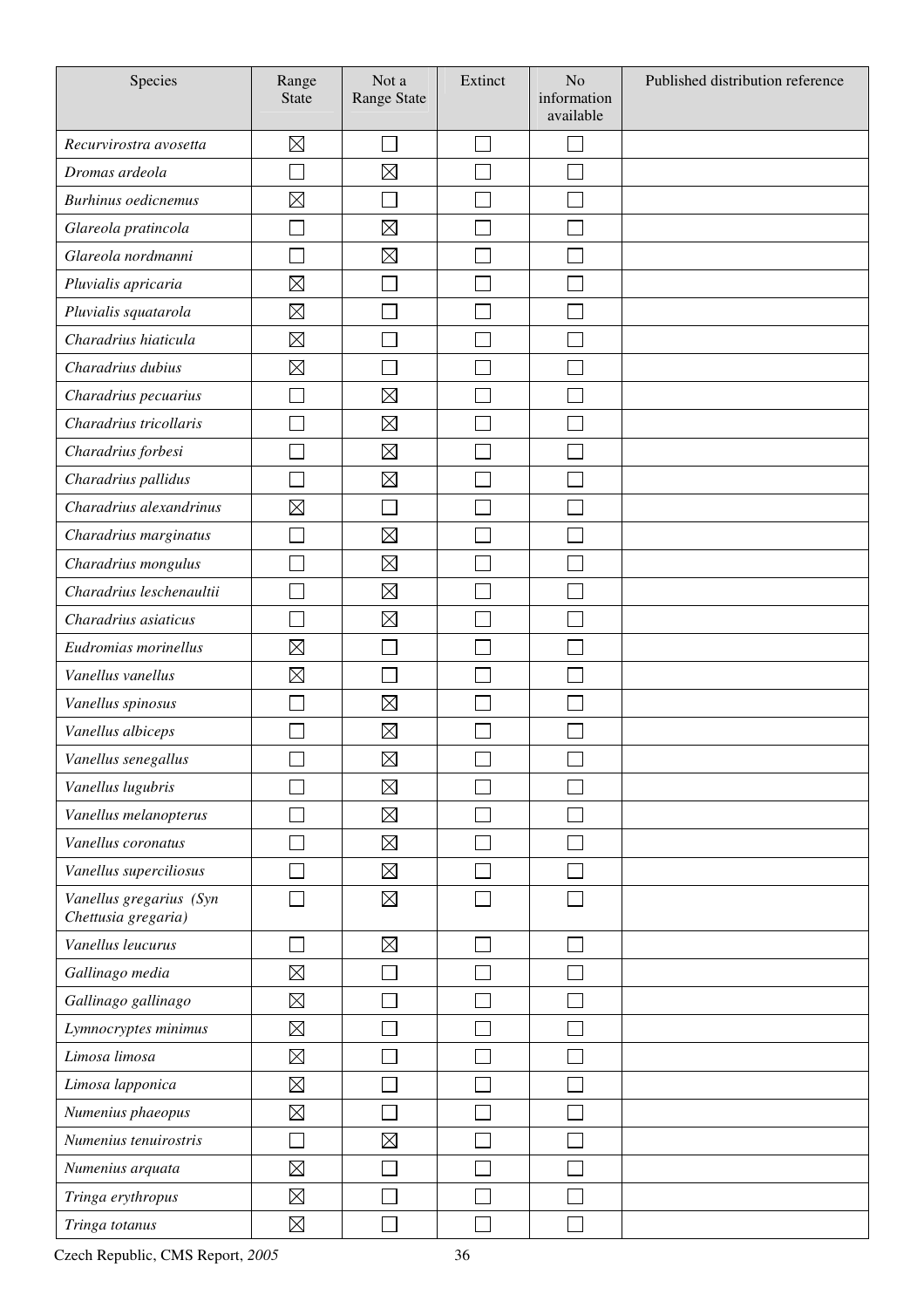| Species                                      | Range<br><b>State</b> | Not a<br>Range State | Extinct                     | No<br>information<br>available | Published distribution reference |
|----------------------------------------------|-----------------------|----------------------|-----------------------------|--------------------------------|----------------------------------|
| Tringa stagnatilis                           | $\boxtimes$           |                      | e de                        |                                |                                  |
| Tringa nebularia                             | $\boxtimes$           |                      |                             |                                |                                  |
| Tringa ochropus                              | $\boxtimes$           |                      |                             |                                |                                  |
| Tringa glareola                              | $\boxtimes$           |                      |                             |                                |                                  |
| Tringa cinerea                               | ┌                     | $\boxtimes$          |                             |                                |                                  |
| Tringa hypoleucos                            | $\boxtimes$           |                      |                             |                                |                                  |
| Arenaria interpres                           | $\boxtimes$           |                      |                             |                                |                                  |
| Calidris tenuirostris                        |                       | $\boxtimes$          |                             |                                |                                  |
| Calidris canutus                             | $\boxtimes$           |                      |                             |                                |                                  |
| Calidris alba                                | $\boxtimes$           |                      |                             |                                |                                  |
| Calidris minuta                              | $\boxtimes$           |                      |                             |                                |                                  |
| Calidris temminckii                          | $\boxtimes$           |                      |                             |                                |                                  |
| Calidris maritima                            |                       | $\boxtimes$          |                             |                                |                                  |
| Calidris alpina                              | $\boxtimes$           |                      |                             |                                |                                  |
| Calidris ferruginea                          | $\boxtimes$           |                      |                             |                                |                                  |
| Limicola falcinellus                         | $\boxtimes$           |                      |                             |                                |                                  |
| Philomachus pugnax                           | $\boxtimes$           |                      |                             |                                |                                  |
| Phalaropus lobatus                           | $\boxtimes$           |                      |                             |                                |                                  |
| Phalaropus fulicaria                         |                       | $\boxtimes$          |                             |                                |                                  |
| Larus hemprichii                             |                       | $\boxtimes$          |                             |                                |                                  |
| Larus leucophthalmus                         |                       | $\boxtimes$          |                             |                                |                                  |
| Larus ichthyaetus                            |                       | $\boxtimes$          |                             |                                |                                  |
| (West Eurasian and African<br>population)    |                       |                      |                             |                                |                                  |
| Larus melanocephalus                         | $\boxtimes$           |                      |                             |                                |                                  |
| Larus genei                                  | T.                    | $\boxtimes$          |                             |                                |                                  |
| Larus audouinii                              |                       | $\boxtimes$          |                             |                                |                                  |
| Larus armenicus                              | T.                    | $\boxtimes$          | $\mathcal{L}_{\mathcal{A}}$ |                                |                                  |
| Sterna nilotica nilotica                     | $\boxtimes$           |                      |                             |                                |                                  |
| (West Eurasian and African<br>populations)   |                       |                      |                             |                                |                                  |
| Sterna caspia                                | $\boxtimes$           |                      | $\Box$                      |                                |                                  |
| (West Eurasian and African<br>populations)   |                       |                      |                             |                                |                                  |
| Sterna maxima albidorsalis                   |                       | $\boxtimes$          | $\mathbb{R}^n$              |                                |                                  |
| Sterna bergii                                |                       | $\boxtimes$          |                             |                                |                                  |
| (African and Southwest Asian<br>populations) |                       |                      |                             |                                |                                  |
| Sterna bengalensis                           |                       | $\boxtimes$          |                             |                                |                                  |
| (African and Southwest Asian<br>populations) |                       |                      |                             |                                |                                  |
| Sterna sandvicensis<br>sandvicensis          |                       | $\boxtimes$          | $\mathcal{L}$               |                                |                                  |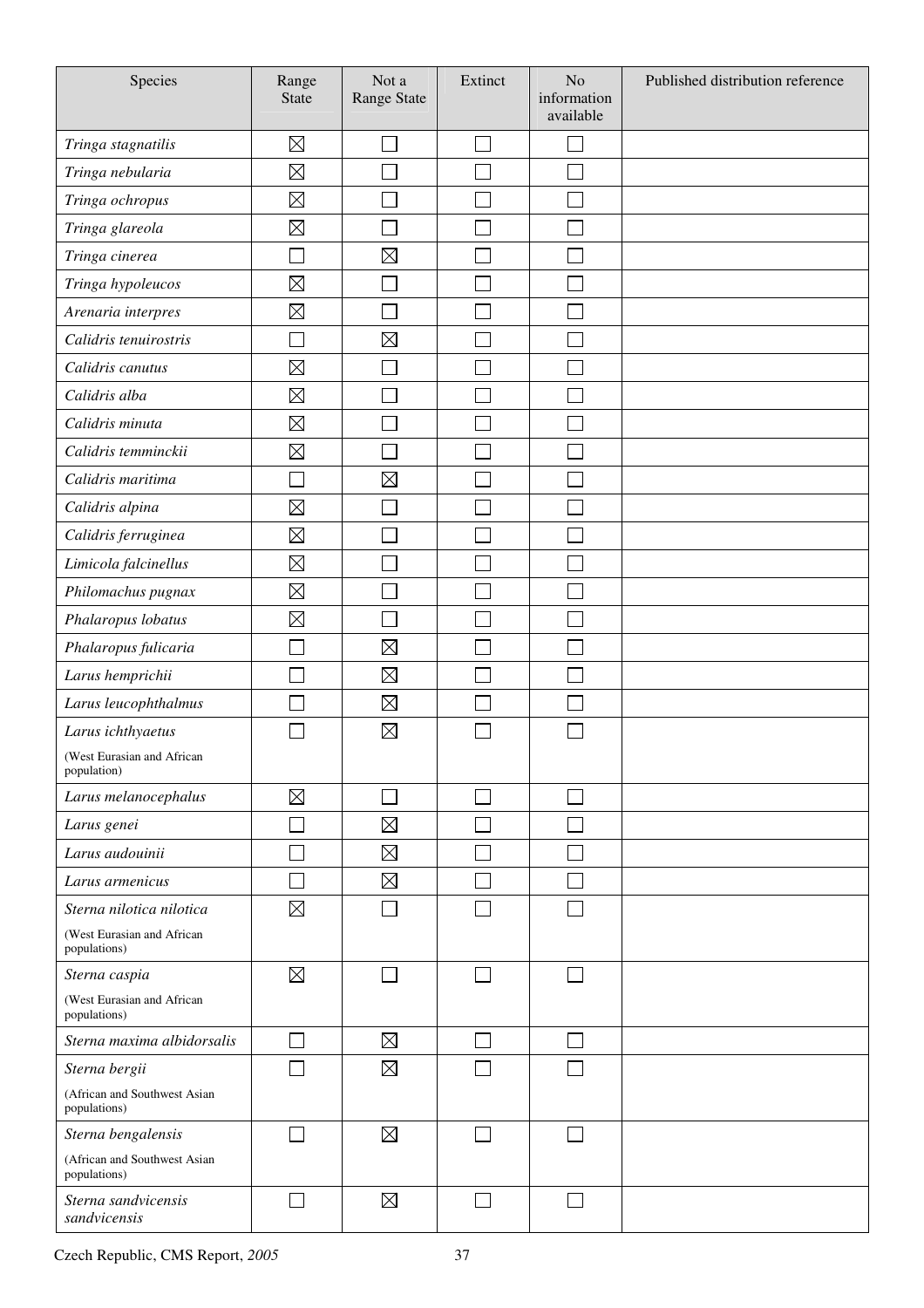| Species                                             | Range<br><b>State</b>       | Not a<br>Range State | Extinct               | N <sub>o</sub><br>information<br>available | Published distribution reference |
|-----------------------------------------------------|-----------------------------|----------------------|-----------------------|--------------------------------------------|----------------------------------|
| Sterna dougallii                                    | $\mathcal{L}_{\mathcal{A}}$ | $\boxtimes$          |                       | $\sim$                                     |                                  |
| (Atlantic population)                               |                             |                      |                       |                                            |                                  |
| Sterna hirundo hirundo                              | $\boxtimes$                 |                      |                       |                                            |                                  |
| (populations breeding in the<br>Western Palearctic) |                             |                      |                       |                                            |                                  |
| Sterna paradisaea                                   | $\boxtimes$                 |                      |                       | $\Box$                                     |                                  |
| (Atlantic populations)                              |                             |                      |                       |                                            |                                  |
| Sterna albifrons                                    | $\boxtimes$                 |                      |                       |                                            |                                  |
| Sterna saundersi                                    |                             | $\boxtimes$          |                       |                                            |                                  |
| Sterna balaenarum                                   |                             | $\boxtimes$          |                       |                                            |                                  |
| Sterna repressa                                     |                             | $\boxtimes$          |                       |                                            |                                  |
| Chlidonias niger niger                              | $\boxtimes$                 |                      |                       |                                            |                                  |
| Chlidonias leucopterus                              | $\boxtimes$                 |                      |                       |                                            |                                  |
| (West Eurasian and African<br>population)           |                             |                      |                       |                                            |                                  |
|                                                     |                             |                      | <b>COLUMBIFORMES</b>  |                                            |                                  |
| Streptopelia turtur turtur                          | $\boxtimes$                 |                      |                       | $\sim$                                     |                                  |
|                                                     |                             |                      | <b>CORACIIFORMES</b>  |                                            |                                  |
| Merops apiaster                                     | $\boxtimes$                 |                      |                       |                                            |                                  |
| Coracias garrulus                                   | $\boxtimes$                 |                      |                       |                                            |                                  |
|                                                     |                             |                      | <b>PSITTACIFORMES</b> |                                            |                                  |
| Amazona tucumana                                    | $\sim$                      | $\boxtimes$          |                       |                                            |                                  |
|                                                     |                             |                      | <b>PASSERIFORMES</b>  |                                            |                                  |
| Hirundo atrocaerulea                                |                             | $\boxtimes$          |                       |                                            |                                  |
| Pseudocolopteryx<br>dinellianus                     |                             | $\boxtimes$          |                       |                                            |                                  |
| Polystictus pectoralis<br>pectoralis                |                             | $\boxtimes$          |                       |                                            |                                  |
| Sporophila ruficollis                               | $\Box$                      | $\boxtimes$          |                       | $\sim$                                     |                                  |
| Acrocephalus paludicola                             | $\boxtimes$                 |                      |                       | Ξ                                          | Hudec 1983, Hudec et al. 1995    |
| <b>TESTUDINATA</b>                                  |                             |                      |                       |                                            |                                  |
| Chelonia depressa                                   | $\mathcal{L}_{\mathcal{A}}$ | $\boxtimes$          |                       | $\sim$                                     |                                  |
| Chelonia mydas                                      | h.                          | $\boxtimes$          |                       |                                            |                                  |
| Caretta caretta                                     |                             | $\boxtimes$          |                       |                                            |                                  |
| Eretmochelys imbricata                              | Г                           | $\boxtimes$          |                       |                                            |                                  |
| Lepidochelys kempii                                 |                             | $\boxtimes$          |                       |                                            |                                  |
| Lepidochelys olivacea                               | Г                           | $\boxtimes$          |                       |                                            |                                  |
| Dermochelys coriacea                                |                             | $\boxtimes$          |                       |                                            |                                  |
| Podocnemis expansa                                  | $\Box$                      | $\boxtimes$          |                       | $\mathbb{R}^n$                             |                                  |
| <b>CROCODYLIA</b>                                   |                             |                      |                       |                                            |                                  |
| Crocodylus porosus                                  |                             | $\boxtimes$          |                       | $\mathcal{L}_{\mathcal{A}}$                |                                  |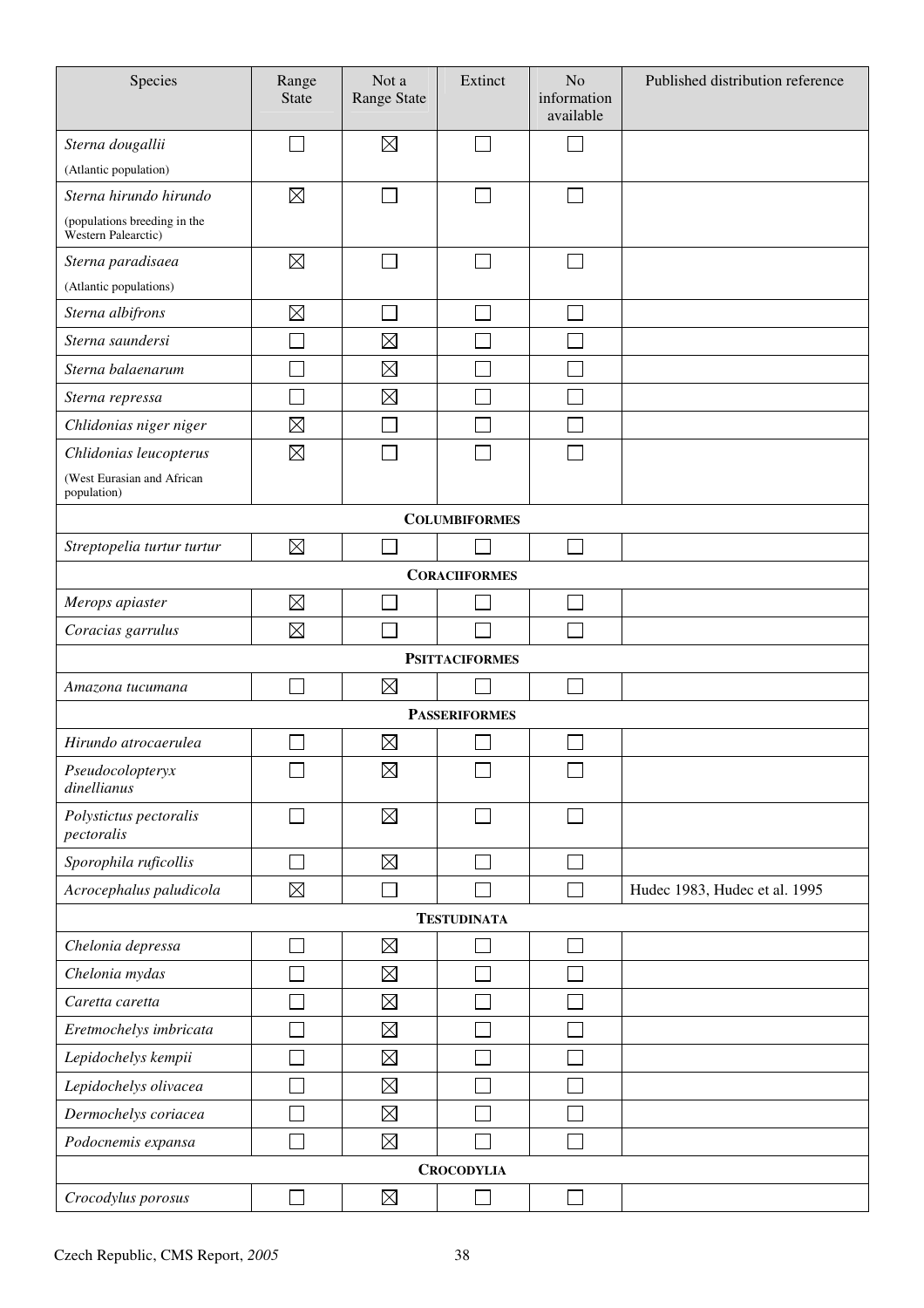| Species                              | Range<br><b>State</b>       | Not a<br><b>Range State</b> | Extinct                 | N <sub>o</sub><br>information<br>available | Published distribution reference |  |
|--------------------------------------|-----------------------------|-----------------------------|-------------------------|--------------------------------------------|----------------------------------|--|
|                                      |                             |                             | <b>ACIPENSERIFORMES</b> |                                            |                                  |  |
| Huso huso                            |                             | $\boxtimes$                 |                         |                                            |                                  |  |
| Huso dauricus                        |                             | $\boxtimes$                 |                         |                                            |                                  |  |
| Acipenser baerii baicalensis         |                             | $\boxtimes$                 |                         |                                            |                                  |  |
| Acipenser fulvescens                 |                             | $\boxtimes$                 |                         |                                            |                                  |  |
| Acipenser gueldenstaedtii            |                             | $\boxtimes$                 |                         |                                            |                                  |  |
| Acipenser medirostris                |                             | $\boxtimes$                 |                         |                                            |                                  |  |
| Acipenser mikadoi                    |                             | $\boxtimes$                 |                         |                                            |                                  |  |
| Acipenser naccarii                   |                             | $\boxtimes$                 |                         |                                            |                                  |  |
| Acipenser nudiventris                |                             | $\boxtimes$                 |                         |                                            |                                  |  |
| Acipenser persicus                   |                             | $\boxtimes$                 |                         |                                            |                                  |  |
| Acipenser ruthenus                   |                             | $\boxtimes$                 |                         |                                            |                                  |  |
| (Danube population)                  |                             |                             |                         |                                            |                                  |  |
| Acipenser schrenckii                 |                             | $\boxtimes$                 | Ξ                       | and a                                      |                                  |  |
| Acipenser sinensis                   |                             | $\boxtimes$                 |                         |                                            |                                  |  |
| Acipenser stellatus                  |                             | $\boxtimes$                 |                         |                                            |                                  |  |
| Acipenser sturio                     |                             | $\boxtimes$                 |                         |                                            |                                  |  |
| Pseudoscaphirhynchus<br>kaufmanni    |                             | $\boxtimes$                 |                         |                                            |                                  |  |
| Pseudoscaphirhynchus<br>hermanni     |                             | $\boxtimes$                 |                         |                                            |                                  |  |
| Pseudoscaphirhynchus<br>fedtschenkoi |                             | $\boxtimes$                 |                         |                                            |                                  |  |
| Psephurus gladius                    |                             | $\boxtimes$                 |                         |                                            |                                  |  |
| <b>ORECTOLOBIFORMES</b>              |                             |                             |                         |                                            |                                  |  |
| Rhincodon typus                      |                             | $\boxtimes$                 |                         | $\Box$                                     |                                  |  |
| <b>LAMNIFORMES</b>                   |                             |                             |                         |                                            |                                  |  |
| Carcharodon carcharias               | $\mathcal{L}_{\mathcal{A}}$ | $\boxtimes$                 |                         | $\Box$                                     |                                  |  |
| <b>LEPIDOPTERA</b>                   |                             |                             |                         |                                            |                                  |  |
| Danaus plexippus                     |                             | $\boxtimes$                 |                         | $\Box$                                     |                                  |  |

**All species of each of the Families below are listed in Appendix II. If your country is a Range State for any of the species in these Families, please enter the species name in the first column, under the relevant Family heading. Please indicate (with a 'X') whether your country is a Range State or the species is extinct and, where appropriate, please provide published distribution references. (Space is provided for ten species in each Family. If additional lines are required, please attach the information as an annex.)** 

| <b>Species</b>                                 | Range<br><b>State</b> | Extinct | Published distribution reference |  |  |
|------------------------------------------------|-----------------------|---------|----------------------------------|--|--|
| <b>Order FALCONIFORMES, Family Cathartidae</b> |                       |         |                                  |  |  |
|                                                | Range<br>State        | Extinct |                                  |  |  |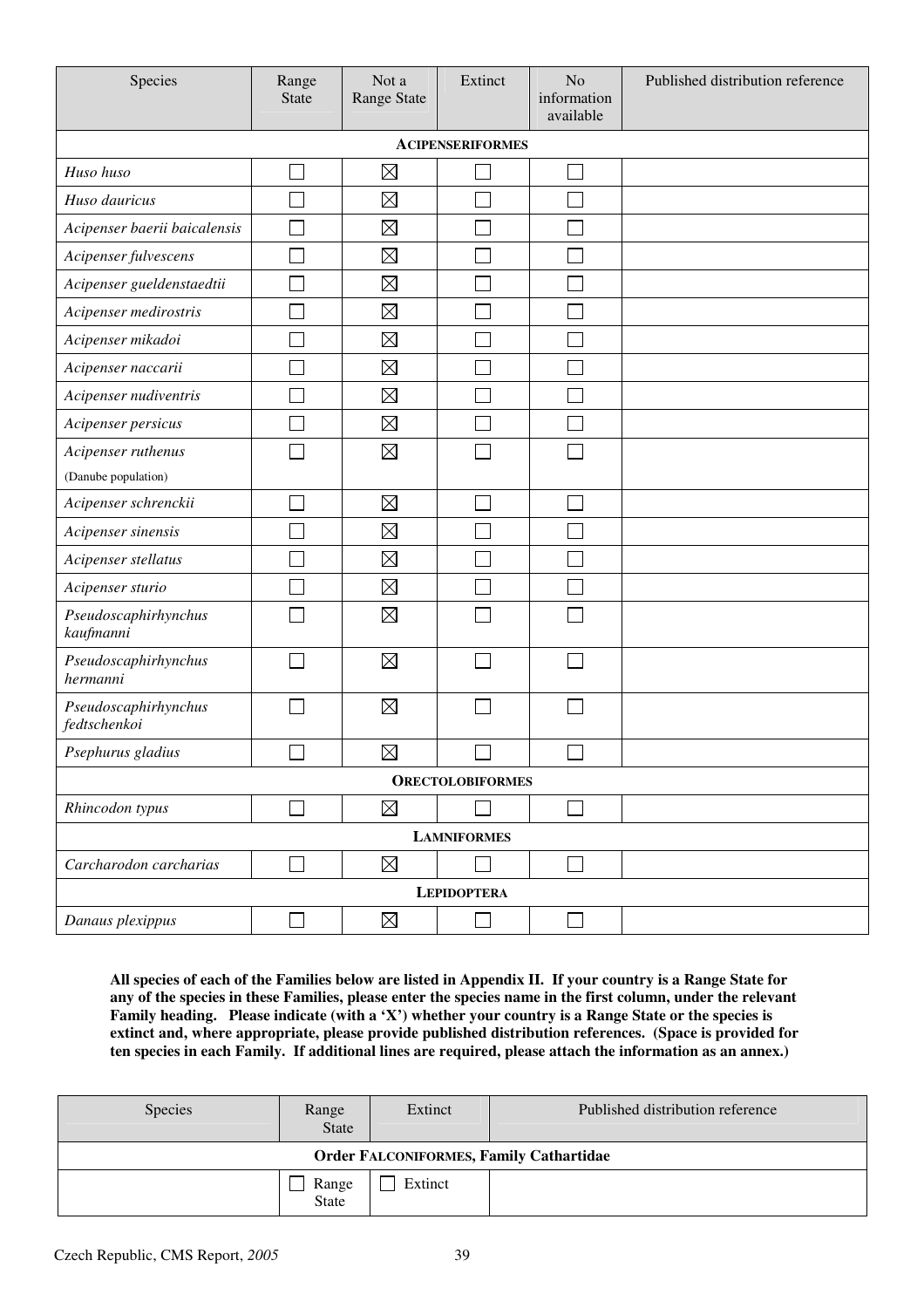| Order FALCONIFORMES, Family Accipitridae        |                                      |                         |                                                                         |  |  |
|-------------------------------------------------|--------------------------------------|-------------------------|-------------------------------------------------------------------------|--|--|
| Pernis apivorus                                 | $\boxtimes$<br>Range<br><b>State</b> | Extinct                 | Hudec et al. 1995, Hudec & Stastny 2005<br>(covering all Falconiformes) |  |  |
| Milvus migrans                                  | $\boxtimes$<br>Range<br><b>State</b> | Extinct<br>$\mathsf{L}$ |                                                                         |  |  |
| Milvus milvus                                   | $\boxtimes$<br>Range<br><b>State</b> | Extinct                 |                                                                         |  |  |
| Haliaeetus albicilla                            | Range<br>$\boxtimes$<br><b>State</b> | Extinct                 |                                                                         |  |  |
| Circus aeruginosus                              | $\boxtimes$<br>Range<br><b>State</b> | Extinct                 |                                                                         |  |  |
| Circus cyaneus                                  | $\boxtimes$<br>Range<br><b>State</b> | Extinct                 |                                                                         |  |  |
| Circus pygargus                                 | $\boxtimes$ Range<br><b>State</b>    | Extinct                 |                                                                         |  |  |
| Accipiter gentilis                              | Range<br>$\boxtimes$<br><b>State</b> | Extinct                 |                                                                         |  |  |
| Accipiter nisus                                 | $\boxtimes$<br>Range<br><b>State</b> | Extinct                 |                                                                         |  |  |
| <b>Buteo</b> buteo                              | $\boxtimes$<br>Range<br><b>State</b> | Extinct                 |                                                                         |  |  |
| <b>Buteo</b> lagopus                            | Range<br>$\boxtimes$<br><b>State</b> | Extinct                 |                                                                         |  |  |
| Aquila pomarina                                 | $\boxtimes$<br>Range<br><b>State</b> | Extinct                 |                                                                         |  |  |
| Aquila clanga                                   | $\boxtimes$<br>Range<br><b>State</b> | Extinct                 |                                                                         |  |  |
| Aquila heliaca                                  | $\boxtimes$<br>Range<br><b>State</b> | Extinct                 |                                                                         |  |  |
| Aquila chrysaetos                               | $\boxtimes$ Range<br><b>State</b>    | Extinct                 |                                                                         |  |  |
|                                                 |                                      |                         | <b>Order FALCONIFORMES, Family Falconidae</b>                           |  |  |
| Falco naumanni                                  | Range<br>State                       | $\boxtimes$ Extinct     |                                                                         |  |  |
| Falco tinnunculus                               | $\boxtimes$<br>Range<br>State        | Extinct                 |                                                                         |  |  |
| Falco vespertinus                               | $\boxtimes$ Range<br><b>State</b>    | Extinct                 |                                                                         |  |  |
| Falco columbarius                               | $\boxtimes$ Range<br><b>State</b>    | Extinct                 |                                                                         |  |  |
| Falco subbuteo                                  | $\boxtimes$ Range<br><b>State</b>    | Extinct                 |                                                                         |  |  |
| Falco cherrug                                   | $\boxtimes$<br>Range<br><b>State</b> | Extinct                 |                                                                         |  |  |
| Falco peregrinus                                | $\boxtimes$<br>Range<br><b>State</b> | Extinct                 |                                                                         |  |  |
| <b>Order PASSERIFORMES, Family Muscicapidae</b> |                                      |                         |                                                                         |  |  |
| (sensu lato, incl. Sylviinae and Muscicapinae)  |                                      |                         |                                                                         |  |  |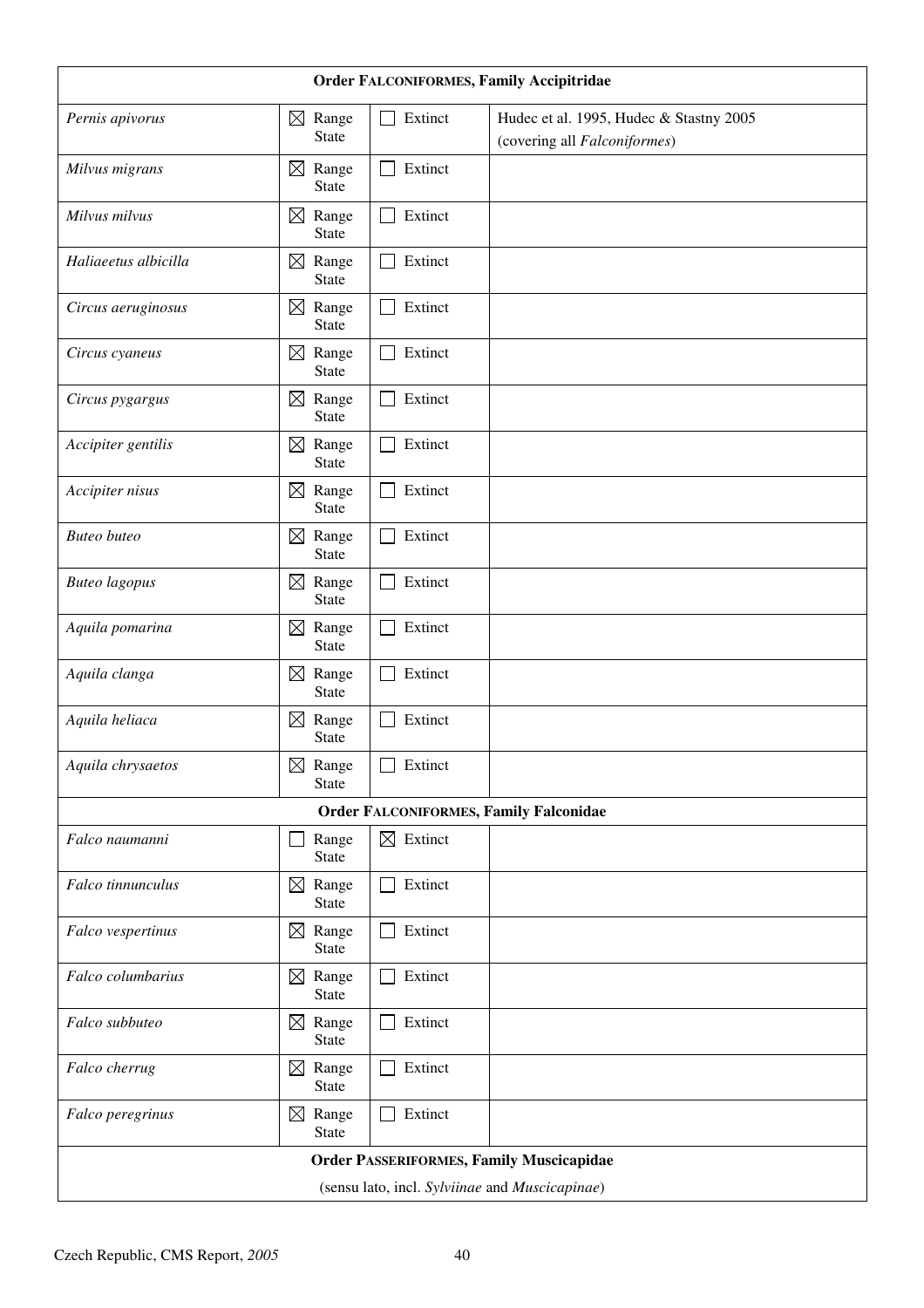| Locustella naevia          | $\boxtimes$<br>Range<br><b>State</b> | Extinct                 | Hudec 1983, Hudec et al. 1995<br>(covering all Passeriformes) |
|----------------------------|--------------------------------------|-------------------------|---------------------------------------------------------------|
| Locustella fluviatilis     | Range<br>$\boxtimes$<br><b>State</b> | Extinct<br>$\mathbf{L}$ |                                                               |
| Locustella luscinioides    | Range<br>$\boxtimes$<br><b>State</b> | Extinct                 |                                                               |
| Acrocephalus melanopogon   | $\boxtimes$<br>Range<br><b>State</b> | Extinct<br>$\mathbf{I}$ |                                                               |
| Acrocephalus schoenobaenus | $\boxtimes$<br>Range<br><b>State</b> | Extinct                 |                                                               |
| Acrocephalus palustris     | Range<br>$\boxtimes$<br><b>State</b> | Extinct                 |                                                               |
| Acrocephalus scirpaceus    | $\boxtimes$ Range<br><b>State</b>    | Extinct                 |                                                               |
| Acrocephalus arundinaceus  | $\boxtimes$<br>Range<br><b>State</b> | Extinct                 |                                                               |
| Hippolais icterina         | $\boxtimes$ Range<br><b>State</b>    | Extinct                 |                                                               |
| Sylvia nisoria             | Range<br>$\boxtimes$<br>State        | Extinct                 |                                                               |
| Sylvia curruca             | $\boxtimes$<br>Range<br><b>State</b> | Extinct                 |                                                               |
| Sylvia communis            | $\boxtimes$<br>Range<br><b>State</b> | Extinct                 |                                                               |
| Sylvia borin               | Range<br>$\boxtimes$<br><b>State</b> | Extinct                 |                                                               |
| Sylvia atricapilla         | $\boxtimes$<br>Range<br><b>State</b> | Extinct                 |                                                               |
| Phylloscopus trochiloides  | $\boxtimes$<br>Range<br><b>State</b> | Extinct                 |                                                               |
| Phylloscopus sibilatrix    | Range<br>$\boxtimes$<br><b>State</b> | Extinct                 |                                                               |
| Phylloscopus collybita     | $\boxtimes$<br>Range<br>State        | Extinct                 |                                                               |
| Phylloscopus trochilus     | Range<br>$\boxtimes$<br>State        | Extinct                 |                                                               |
| Regulus regulus            | $\boxtimes$ Range<br><b>State</b>    | Extinct                 |                                                               |
| Regulus ignicapillus       | $\boxtimes$ Range<br>State           | Extinct                 |                                                               |
| Muscicapa striata          | $\boxtimes$ Range<br>State           | Extinct                 |                                                               |
| Ficedula parva             | Range<br>$\boxtimes$<br><b>State</b> | Extinct                 |                                                               |
| Ficedula albicollis        | $\boxtimes$<br>Range<br><b>State</b> | Extinct                 |                                                               |
| Ficedula hypoleuca         | Range<br>$\boxtimes$<br><b>State</b> | Extinct                 |                                                               |